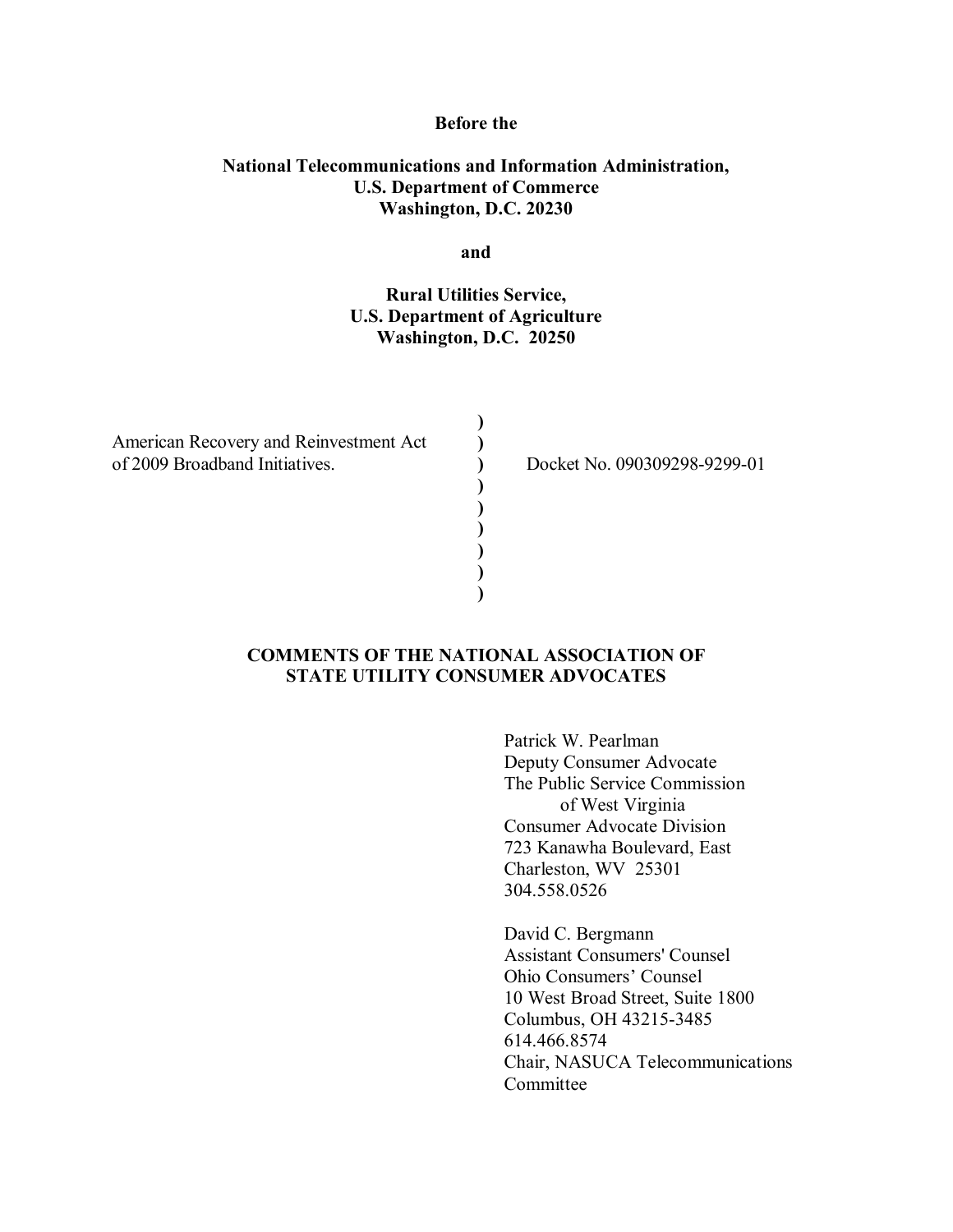David Springe Citizens' Utility Ratepayer Board 1500 S.W. Arrowhead Road Topeka, KS 66604-4027 785.271-3200 President, NASUCA

NASUCA 8380 Colesville Road, Suite 101 Silver Spring, MD 20910 301.589.6313

April 13, 2009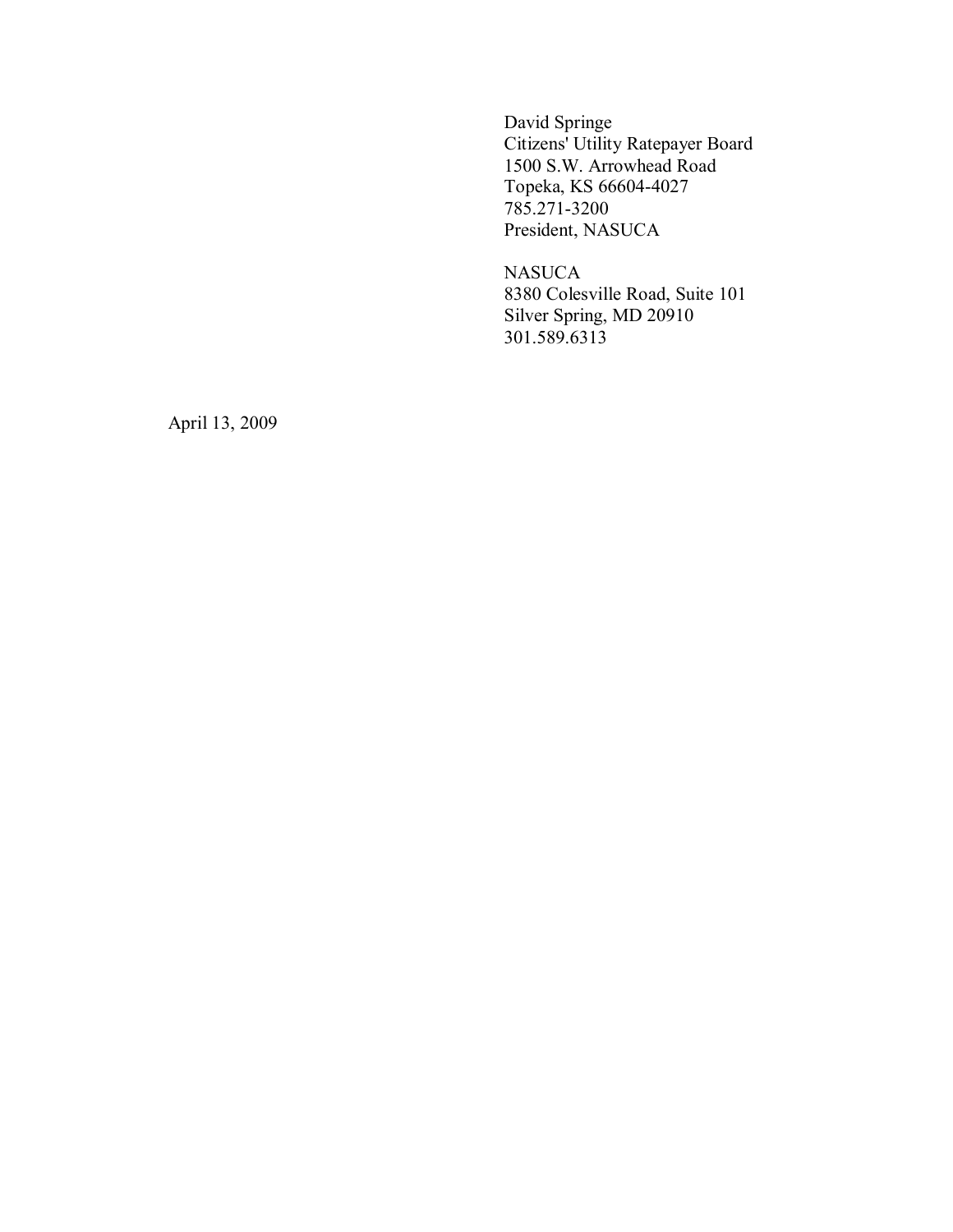## **TABLE OF CONTENTS**

| I.             |                                                                                    |                                                                                                                                                                                   |  |  |  |
|----------------|------------------------------------------------------------------------------------|-----------------------------------------------------------------------------------------------------------------------------------------------------------------------------------|--|--|--|
|                | Question 1.                                                                        |                                                                                                                                                                                   |  |  |  |
| a.             |                                                                                    | Should a certain percentage of grant funds be apportioned to each category?  4                                                                                                    |  |  |  |
| b.             |                                                                                    |                                                                                                                                                                                   |  |  |  |
| c.             | How should the BTOP leverage or respond to the other broadband-related portions of |                                                                                                                                                                                   |  |  |  |
| Question 2.    |                                                                                    |                                                                                                                                                                                   |  |  |  |
| Question 3.    |                                                                                    |                                                                                                                                                                                   |  |  |  |
|                | Question 4.                                                                        |                                                                                                                                                                                   |  |  |  |
| a.             |                                                                                    |                                                                                                                                                                                   |  |  |  |
| b.             |                                                                                    | What should the weighting of these criteria be in determining consideration for grant                                                                                             |  |  |  |
| c.             |                                                                                    | Prioritizing proposals to serve underserved or unserved areas; consideration of USDA                                                                                              |  |  |  |
|                |                                                                                    |                                                                                                                                                                                   |  |  |  |
| d.             |                                                                                    | Should priority be given to proposals that leverage other Recovery Act projects?28                                                                                                |  |  |  |
| e.             |                                                                                    | Priority to proposals that address several purposes or populations identified in the                                                                                              |  |  |  |
|                |                                                                                    |                                                                                                                                                                                   |  |  |  |
| f.             |                                                                                    | What factors should be given priority in determining whether proposals will encourage                                                                                             |  |  |  |
|                |                                                                                    |                                                                                                                                                                                   |  |  |  |
| g.             |                                                                                    | Should the fact that different technologies can provide different service characteristics,                                                                                        |  |  |  |
|                |                                                                                    | such as speed and use of dedicated or shared links, be considered given the statute's                                                                                             |  |  |  |
|                |                                                                                    | direction that, to the extent practicable, the purposes of the statute should be promoted in                                                                                      |  |  |  |
|                |                                                                                    |                                                                                                                                                                                   |  |  |  |
| h.             |                                                                                    |                                                                                                                                                                                   |  |  |  |
|                | Question 6.                                                                        |                                                                                                                                                                                   |  |  |  |
| a.             |                                                                                    | What selection criteria should be applied to ensure the success of this aspect of the                                                                                             |  |  |  |
| b.             |                                                                                    | What additional institutions other than community colleges and public libraries should                                                                                            |  |  |  |
|                |                                                                                    |                                                                                                                                                                                   |  |  |  |
|                | Question 7.                                                                        | <b>Grants for Innovative Programs to Encourage Sustainable Adoption of</b>                                                                                                        |  |  |  |
| a.             |                                                                                    | What selection criteria should be applied to ensure the success of this program?  35                                                                                              |  |  |  |
| $\mathbf{b}$ . |                                                                                    | What measures should be used to determine whether such innovative programs have                                                                                                   |  |  |  |
|                |                                                                                    |                                                                                                                                                                                   |  |  |  |
|                | Question 8.                                                                        |                                                                                                                                                                                   |  |  |  |
|                | <b>Question 12.</b>                                                                |                                                                                                                                                                                   |  |  |  |
|                | <b>Question 13.</b>                                                                |                                                                                                                                                                                   |  |  |  |
| a.             |                                                                                    | For purposes of the BTOP, how should NTIA, in consultation with the 43                                                                                                            |  |  |  |
| b.             |                                                                                    |                                                                                                                                                                                   |  |  |  |
| c.             |                                                                                    | How should the BTOP define the nondiscrimination and network interconnection                                                                                                      |  |  |  |
|                |                                                                                    | obligations that will be contractual conditions of grants awarded under Section 6001?49                                                                                           |  |  |  |
| d.             |                                                                                    | Are there other terms in this section of the Recovery Act, such as "community anchor<br>institutions," that NTIA should define to ensure the success of the grant program? If so, |  |  |  |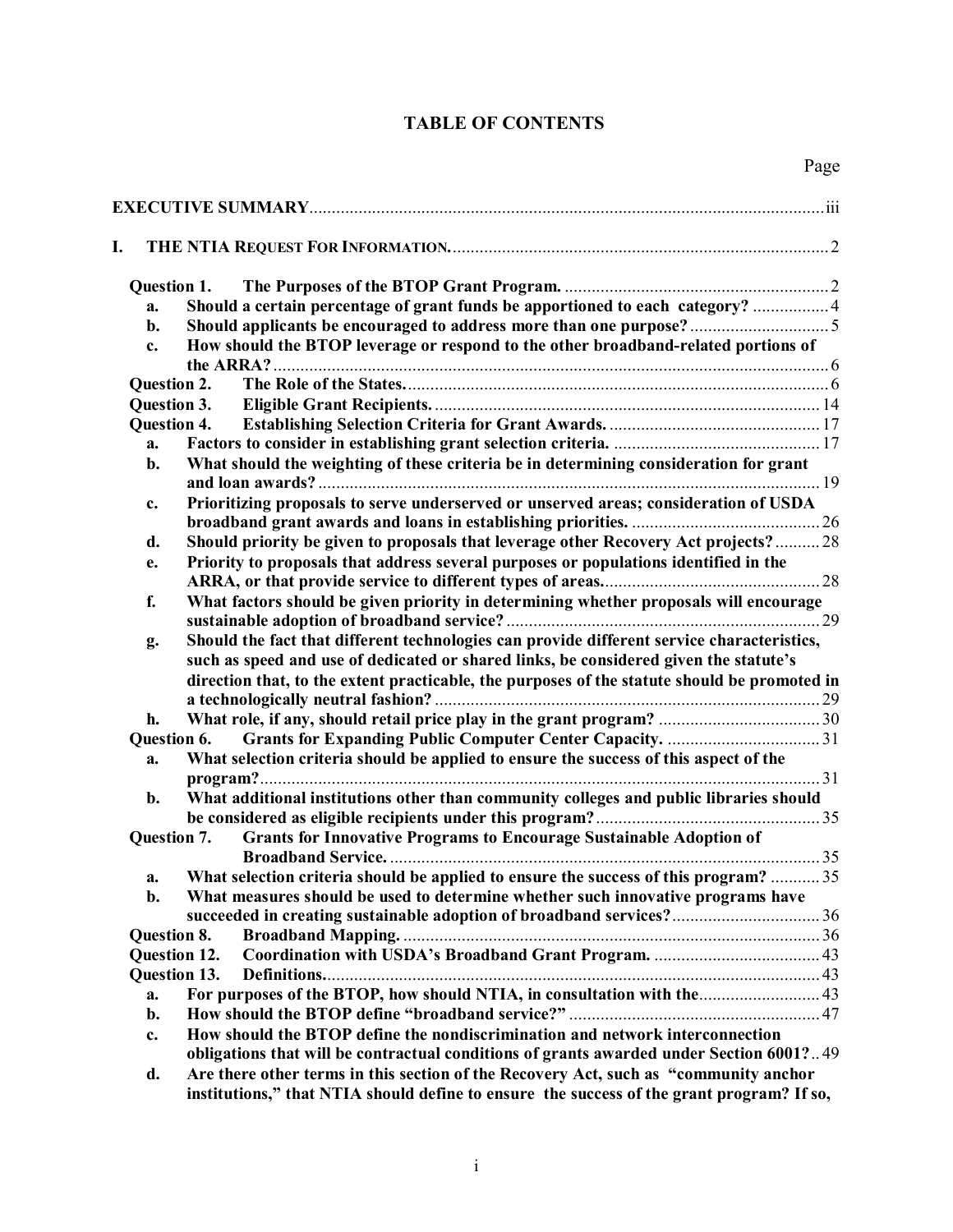|                    | what are those terms and how should those terms be defined, given the stated purposes |  |
|--------------------|---------------------------------------------------------------------------------------|--|
| e.                 |                                                                                       |  |
|                    |                                                                                       |  |
| П.                 |                                                                                       |  |
| Question 1.        | <b>Most Effective Ways to Offer Broadband Funds to Provide Broadband Access.</b> 55   |  |
| <b>Question 2.</b> | Ways RUS and NTIA Can Align Their Broadband Activities Under the ARRA.55              |  |
| <b>Question 3.</b> | How to Evaluate Whether a Particular Level of Access is Needed for Economic           |  |
|                    |                                                                                       |  |
| <b>Question 4.</b> | Value to be Assigned to Statutory Priorities for Selecting Applications57             |  |
| III.               |                                                                                       |  |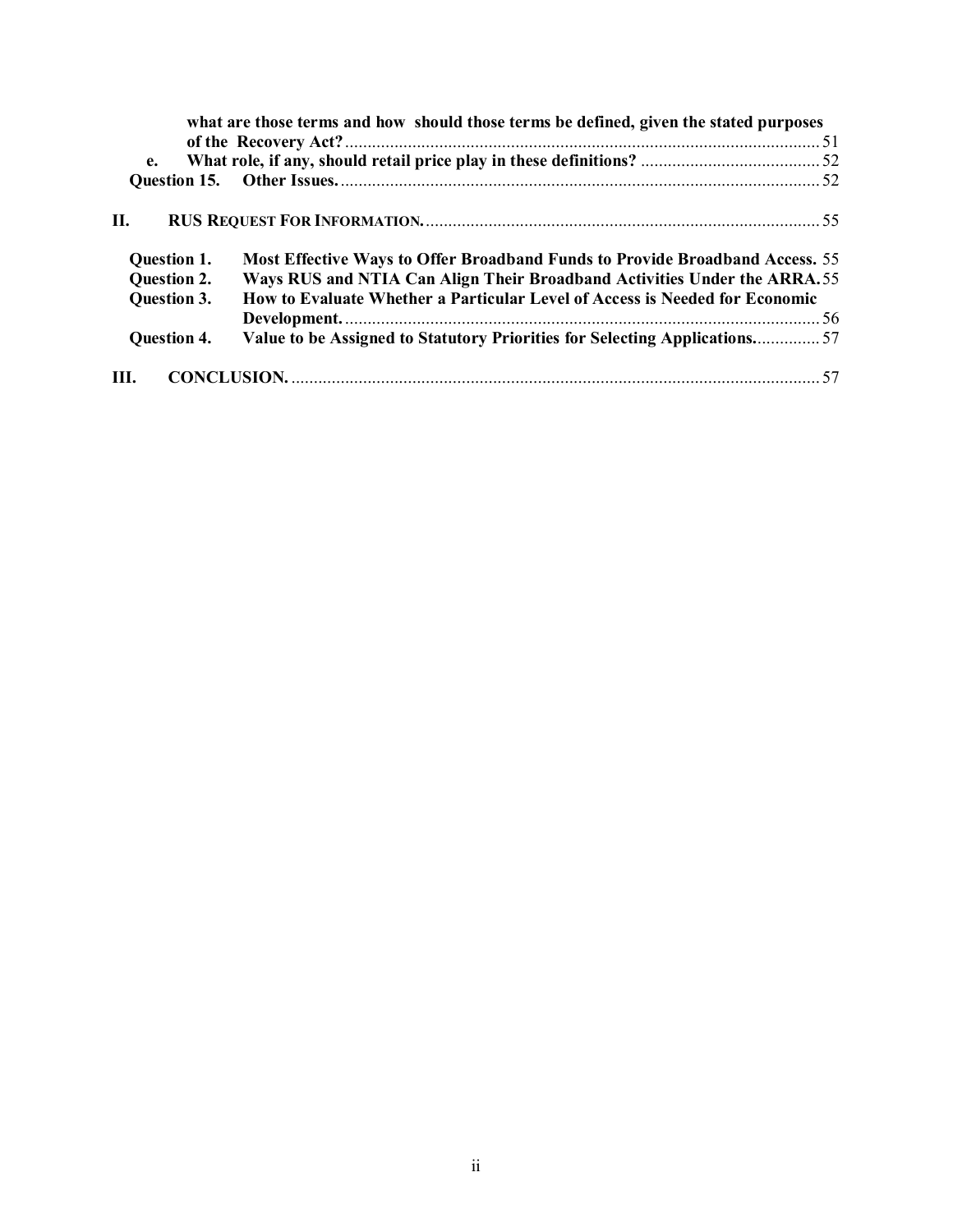### **EXECUTIVE SUMMARY**

NASUCA's comments should be considered in conjunction with its March 18, 2009 letter to the Agencies, which set forth NASUCA's broad perspectives and recommendations regarding implementation of the American Recovery and Reinvestment Act of 2009. Consistent with its March 18, 2009 submission, NASUCA has responded to most of the Agencies' questions set forth in their March 12, 2009 Joint Notice with the following recommendations (and supporting rationale):

## **NTIA Notice and Questions:**

Question 1: BTOP funds should not be apportioned to any category of purposes but rather grants should flow from the NTIA's evaluation of individual applications, in conjunction with States' reviews and recommendations regarding such applications.

Question 2: States should play a central, critical role in assisting the NTIA in implementing the ARRA by: (1) identifying unserved and underserved areas; (2) reviewing and evaluating grant applications; (3) recommending approval or rejection of grant applications and funding awards; and (4) monitoring and auditing funded projects post-award.

Question 3: The award of grants to entities other than those described in  $\S$  $6001(e)(1)(A)$  and (B) should be deemed to be in the "public interest" only if: (1) the entity partners with an entity described in those sections; or (2) the entity certifies that it has made reasonable efforts to find a partnering entity in an "unserved" area but has been unsuccessful.

Question 4: The NTIA should develop scoring criteria that prioritize "unserved" areas, ensure advance three broad considerations – broadband availability, affordability and accountability – and establish broad, flexible criteria for States to use to screen and rank grant applications before recommending them to the NTIA for funding.

Question 6: Projects that support broadband adoption must be supported by considering several factors for grants applications to expand public computer center capacity.

Question 7: The NTIA should adopt similar factors in awarding grants for innovative programs to encourage sustainable adoption of broadband services.

Question 8: The "comprehensive nationwide inventory map of existing broadband service capability and availability in the United States" to be developed by the NTIA must be able to, among other things: (1) enable the public to determine the availability and capabilities of each retail broadband service offering in their local community; (2) enable broadband providers to determine wholesale broadband providers in a local community and the geographic location of "middle-mile" and "backbone" broadband facilities and infrastructure; and (3)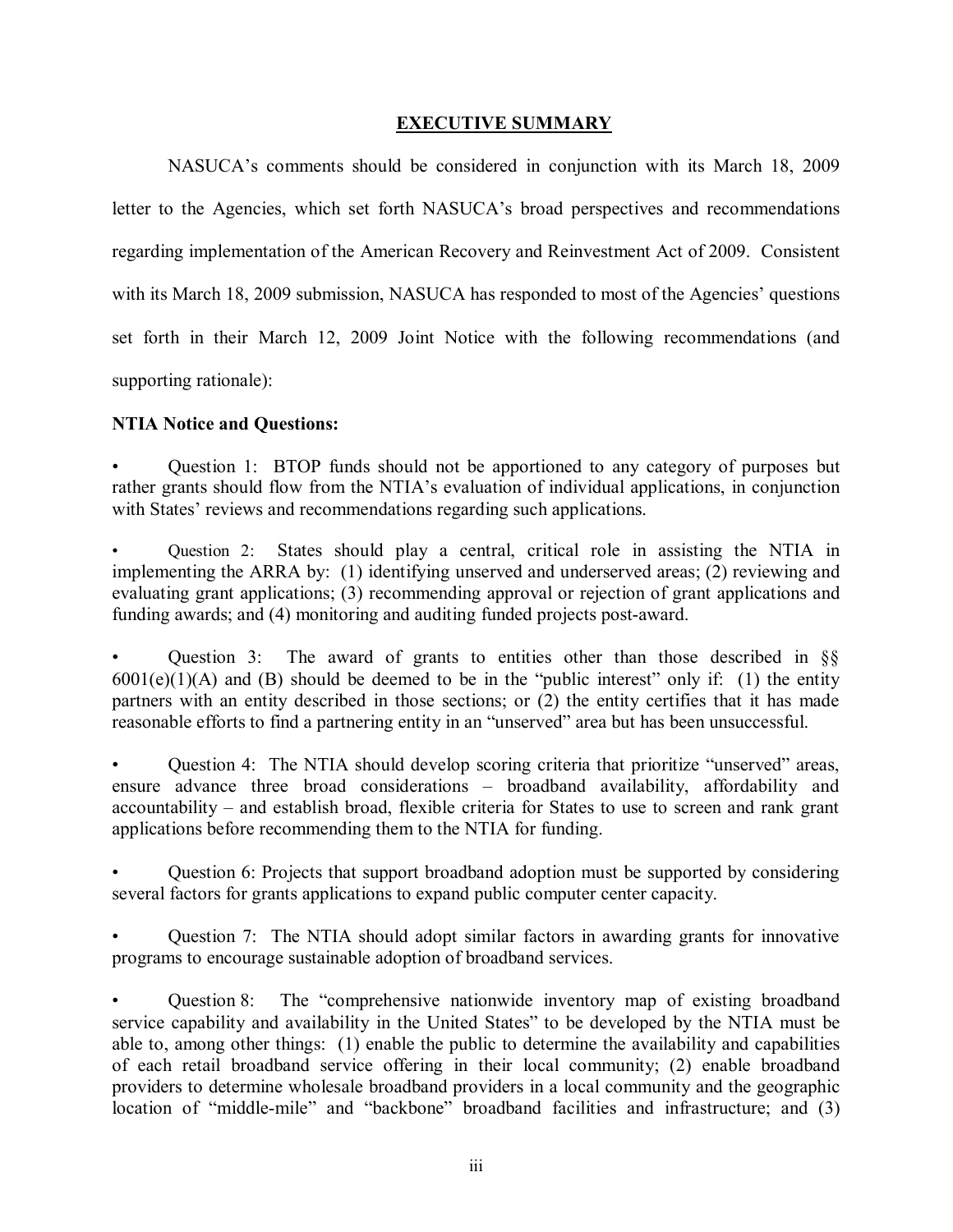government to determine the retail price of broadband service offerings and subscription levels.

Question 13: Critical terms should be defined as follows:  $(1)$  an "unserved" area is an area that is not served by any form of facilities-based broadband or where Internet connectivity is available only through dial-up service or satellite; (2) an "underserved" area should be defined based on consideration of several factors including available speeds, price and subscription levels; and (3) "broadband" means any service with information transfer rates equal to or greater than 768 kbps but less than 1.5 mbps, corresponding to "basic broadband tier 1 service" defined by the FCC. In addition, *all* successful grant applicants should be required to provide access to network facilities, at cost, to any provider of broadband service or content seeking to expand broadband to unserved or underserved populations. Finally, the Agencies should define ìcommunity anchor institutionî broadly, consistent with the ARRA.

Question 15: Among other things: (1) the Agencies should adopt a single application form for use by funding applicants and make it available online, in read/write format, for use and submission electronically to the Agencies; (2) the NTIA should reinstitute regular reporting on the progress of broadband in the United States; (3) the FCC's broadband reports should be refined to collect data at the census block level, at minimum; (4) the NTIA should formally and carefully examine the differences between reports on broadband deployment vs. adoption and reassess national average subscription rates in areas that currently have broadband service.

## **RUS Notice and Questions:**

Question 1: The RUS should consider utilizing loans and loan guarantees where sought or where such funding is feasible and will better leverage scarce funds appropriated to the RUS; the RUS should also review its other funding programs to determine whether they can be expanded to provide additional funds for projects under the ARRA.

Question 2: The RUS and the NTIA should adopt the measures set forth in NASUCA's March 18, 2009 letter to the Agencies to align their broadband activities.

Question 3: The RUS should utilize the scoring criteria and considerations recommended for use by the NTIA to determine whether a particular level of access is needed for economic development; the RUS should also consider the sorts of exceptional circumstances outlined by NASUCA in its comments to the NTIA that would support a request for funding of projects that cannot provide "broadband" service (speeds of 768 Kbps) in light of its focus on rural areas.

Question 4: The RUS should use the same scoring criteria as those proposed for use by the NTIA; however, the RUS should assign minimum weight to the ARRA's requirement that priority be given to current or former borrowers under the Rural Electrification Act of 1936, in order to encourage applications from broadband providers who otherwise have never qualified for RUS.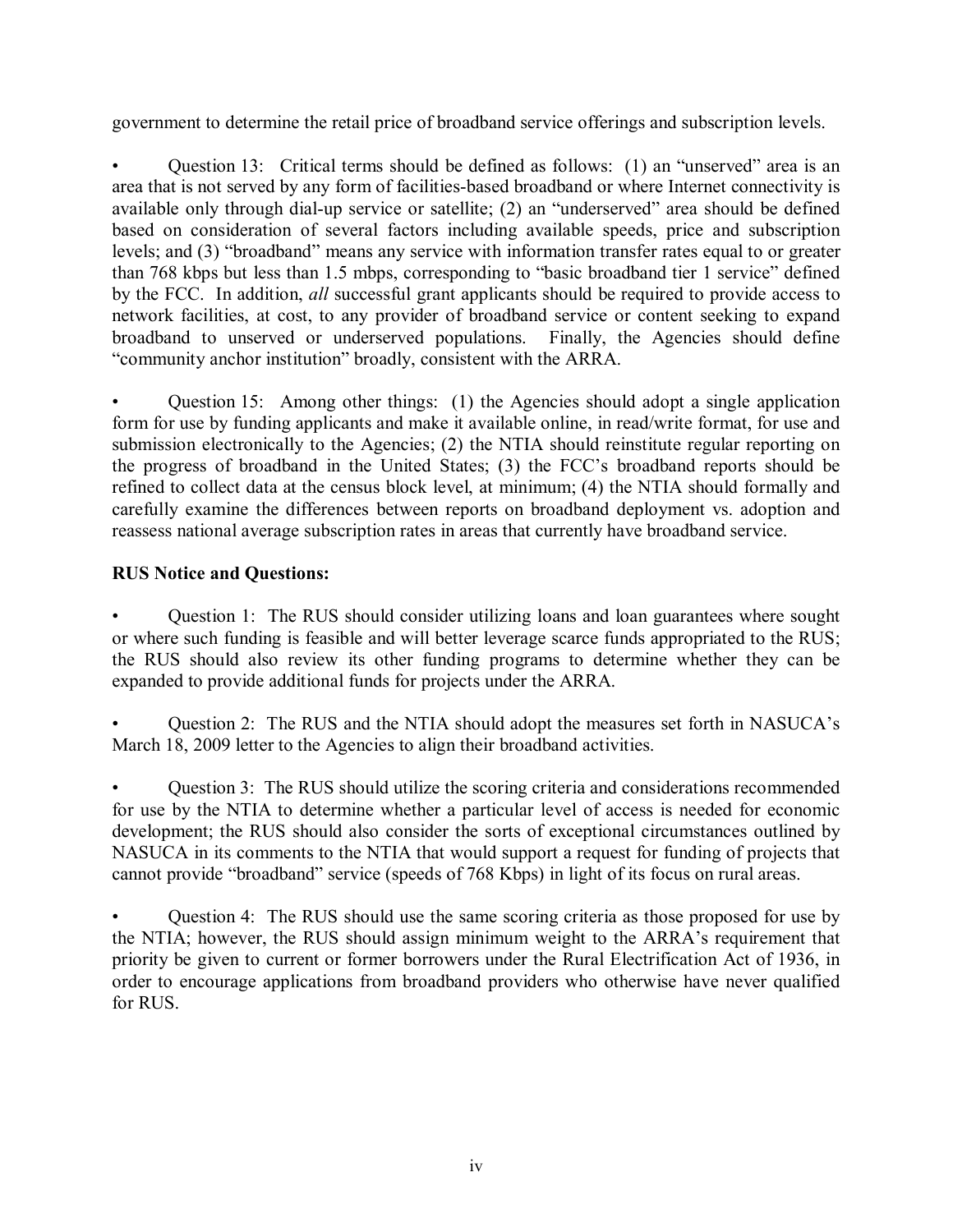#### **COMMENTS OF THE NATIONAL ASSOCIATION OF STATE UTILITY CONSUMER ADVOCATES**

The National Association of State Utility Consumer Advocates ("NASUCA")<sup>1</sup> hereby submits these comments for the record in response to the joint request for information and notice of public hearings ("Joint Notice") published by the National Telecommunications and Information Administration ("NTIA") and the Rural Utilities Service ("RUS") (jointly, the "Agencies") on March 12, 2009.<sup>2</sup> Just as the Agencies sought comment in one joint request, so NASUCA will submit its comments in one document responding to each of the Agencies' requests. $3$ 

At the outset, NASUCA notes that its comments follow its submission to the Agencies, and to the Federal Communications Commission ("FCC"), of its broad perspectives and recommendations regarding implementation of the goals and provisions of the American Recovery and Reinvestment Act of 2009 ("ARRA") on March 18, 2009. Many of the comments submitted herein were contained in NASUCA's March 18, 2009 submission and will therefore

l

<sup>&</sup>lt;sup>1</sup> NASUCA is a voluntary association of 44 advocate offices in 40 states (Alabama, Alaska, Arizona, Arkansas, California, Colorado, Connecticut, Delaware, Florida, Hawaii, Illinois, Indiana, Iowa, Kansas, Kentucky, Maine, Maryland, Massachusetts, Michigan, Minnesota, Missouri, Montana, Nebraska, Nevada, New Hampshire, New Jersey, New Mexico, New York, North Carolina, Ohio, Oregon, Pennsylvania, Tennessee, Texas, Utah, Vermont, Virginia, Washington, West Virginia and Wyoming) and the District of Columbia. NASUCA's members are designated by the laws of their respective jurisdictions to represent the interests of utility consumers before state and federal regulators and in the courts. *See, e.g., Ohio. Rev. Code* Ch. 4911; 71 *Pa.Cons.Stat. Ann*. ß 309-4(a); *Md. Pub.Util.Code Ann*. ß 2-205; *Minn. Stat*. ß 8.33; *D.C. Code Ann*. ß 34-804(d). Members operate independently from state utility commissions as advocates primarily for residential ratepayers, with some separately established as advocate organizations while others are divisions of larger state agencies (*e.g.*, the state Attorney General).

In addition, NASUCA has associate and affiliate members in California (Toward Utility Reform Network, Utility Consumer Action Network), Georgia (SERUCA), Massachusetts (National Consumer Law Center), and New York (The Public Law Project). Associate and affiliate members also serve utility consumers but either are not created by state law or do not have statewide authority. Finally, NASUCA has three associate members representing Canadian provincial governments (Alberta, British Columbia and Ontario) and a member representing the government of Barbados.

<sup>&</sup>lt;sup>2</sup> 74 Fed. Reg. 10716-21 (March 12, 2009).

<sup>&</sup>lt;sup>3</sup> Stylistically, NASUCA has set forth the Agencies' questions, including subparts, that it is responding to in **bold**. NASUCA's comments in response to those questions are set forth under "recommendation" and supporting "rationale" headings in *bold italic* font.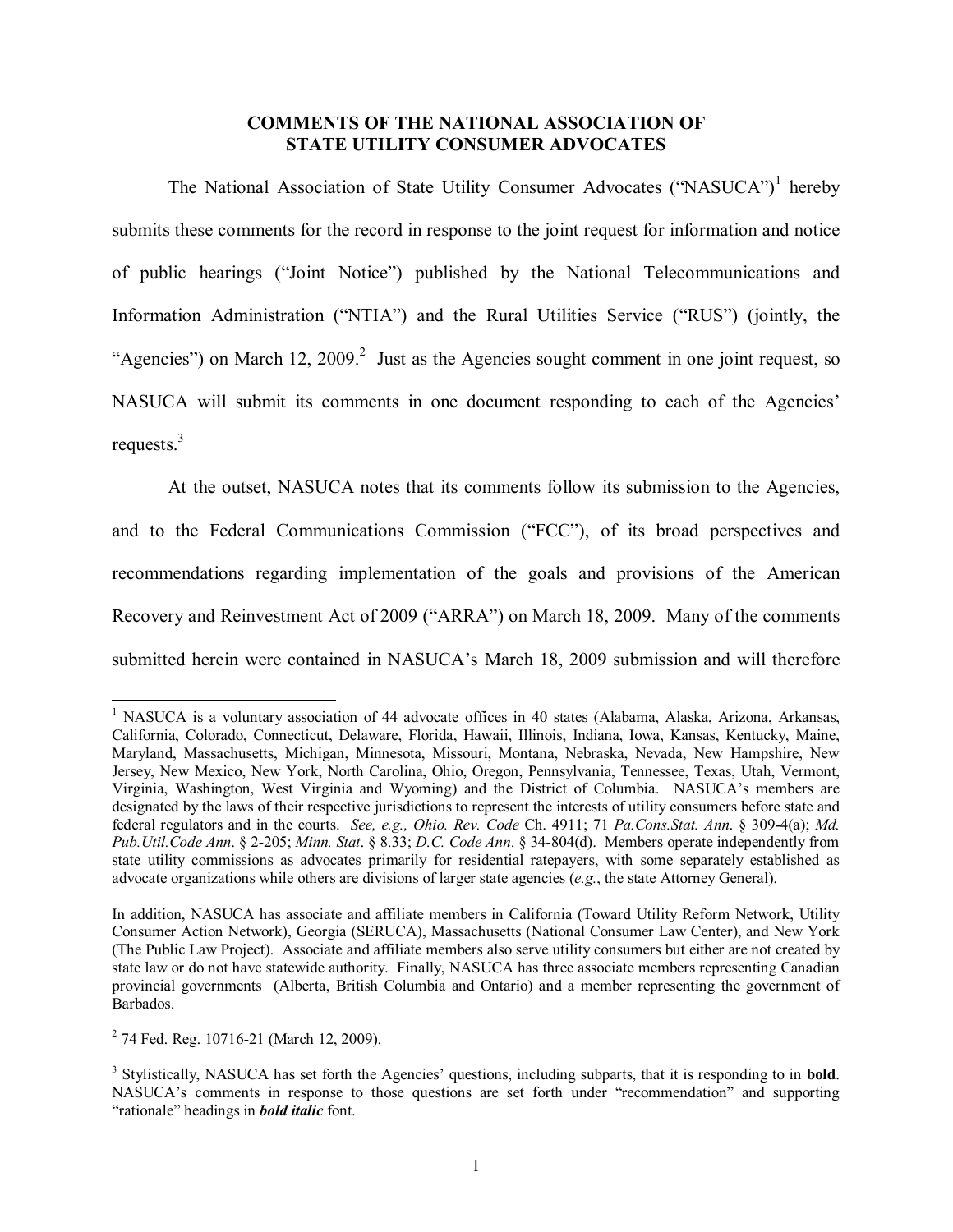sound familiar. Many of the broader perspectives set forth in that submission, however, are outside the scope of the Agencies' Joint Notice but NASUCA refers the Agencies to those perspectives as a contextual framework within which NASUCA's comments, and those of other parties, should be considered.

## **I. THE NTIA REQUEST FOR INFORMATION.**

## Question 1. The Purposes of the BTOP<sup>4</sup> Grant Program.

In the Joint Notice, the NTIA noted the five purposes for which grant monies it

administers under  $\S$  6001(b) of the ARRA may be awarded, namely to:

(1) Provide access to broadband service to consumers residing in unserved areas of the United States;

(2) Provide improved access to broadband service to consumers residing in underserved areas of the United States;

(3) Provide broadband education, awareness, training, access, equipment, and support to  $-$ 

(A) Schools, libraries, medical and healthcare providers, community colleges, and other institutions of higher education, and other community support organizations and entities to facilitate greater use of broadband service by or through these organizations;

(B) organizations and agencies that provide outreach, access, equipment, and support services to facilitate greater use of broadband service by low income, unemployed, aged, and otherwise vulnerable populations; and

(C) job-creating strategic facilities located within a State-designated economic zone, Economic Development District designated by the Department of Commerce, Renewal Community or Empowerment Zone designated by the Department of Housing and Urban Development, or Enterprise Community designated by the Department of Agriculture;

(4) Improve access to, and use, of broadband service by public safety agencies; and

 4 Broadband Technology and Opportunity Program.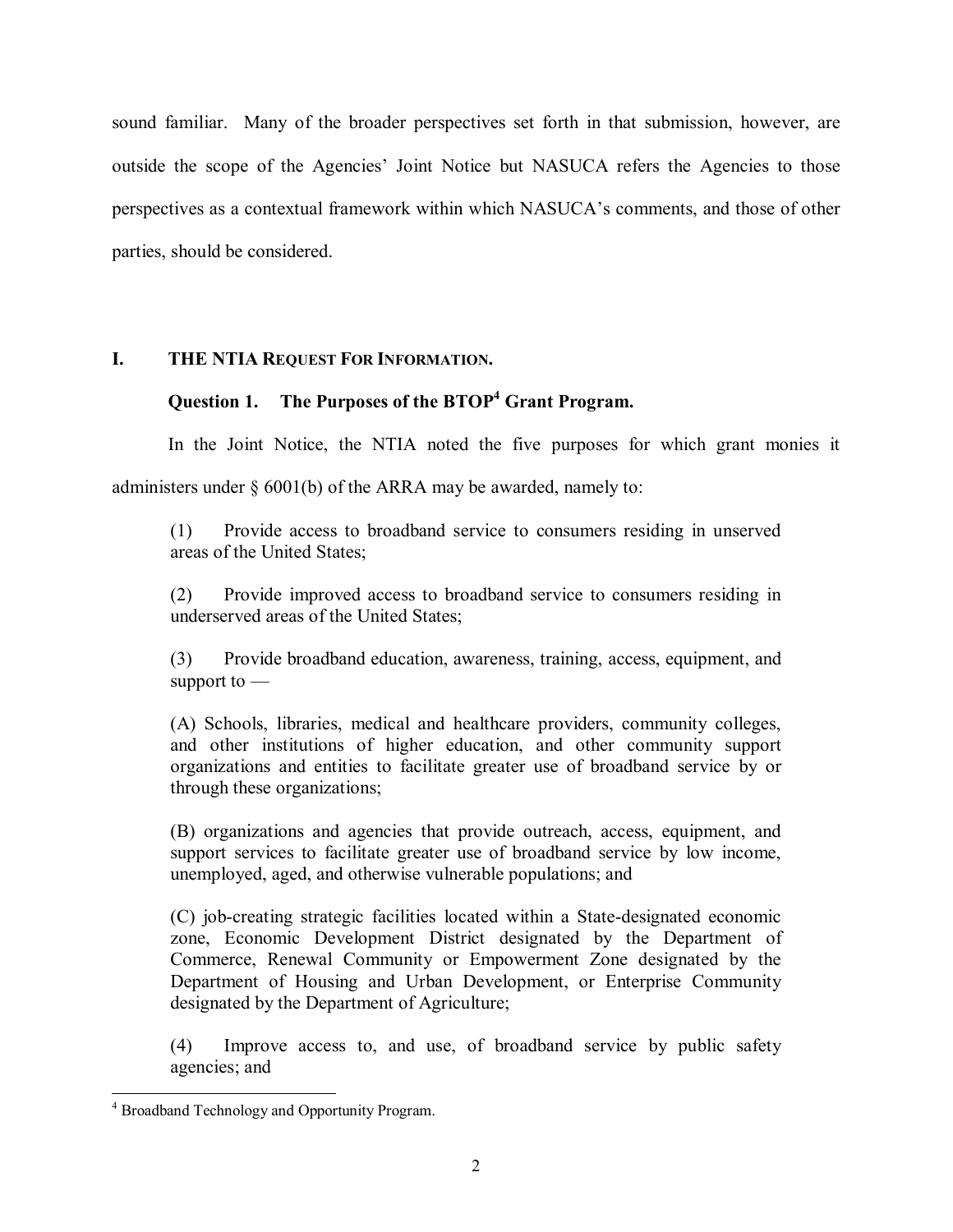(5) Stimulate the demand for broadband, economic growth, and job creation.

As a threshold matter, it is critically important for the Agencies to bear in mind the two overriding objectives of the ARRA legislation: first, to stimulate the economy; and second, to create infrastructure that benefits the public at large. The non-discrimination proviso of the BTOP program is an essential element toward achieving both objectives. On this point, the ARRA provides:

Concurrent with the issuance of the Request for Proposal for grant applications pursuant to this section, the Assistant Secretary shall, in coordination with the Commission, publish the *non-discrimination and network interconnection obligations* that *shall be contractual conditions of grants awarded* under this section, including, at a minimum, adherence to the principles contained in the Commission's broadband policy statement (FCC 05-15, adopted August 5,  $2005$ ).<sup>5</sup>

The non-discrimination and interconnection obligations imposed on grant recipients both stimulate the economy (an open broadband network becomes an input in many other economic activities), and benefit society at large (*i.e*., closing the digital divide, integrating online communications forums, enabling telemedicine, distance learning, etc.).

 The ARRA further establishes eligibility, if not a preference, for municipal and nonprofit groups to sponsor or build broadband projects. Many communities have been building municipally-owned fiber, wireless or other broadband facilities and networks to serve their citizens. Such public sector efforts should be supported to the fullest extent possible, notwithstanding long-standing opposition to such "competition" from incumbent providers. Moreover, supporting such public broadband projects becomes especially important if incumbent providers are unwilling to build broadband networks consistent with the ARRAís nondiscrimination, interconnection and reporting requirements. In order to achieve the ARRA's objectives, and comply with the non-discrimination, interconnection and reporting requirements of the law, there should be a preference for public or public-private undertakings that are willing and able to operate consistently with the ARRA's provisions.<sup>7</sup>

l  $<sup>5</sup>$  H.R. 1, Sec. 2, Div. B,  $\frac{6001(j)}{j}$  (emphasis added).</sup>

 $<sup>6</sup>$  *See id.*,  $§$  6001(e).</sup>

<sup>&</sup>lt;sup>7</sup> *See, e.g., Peterson, "Verizon, AT&T May Tell U.S. to Keep \$7.2 Billion Stimulus Money," (<i>Bloomberg,*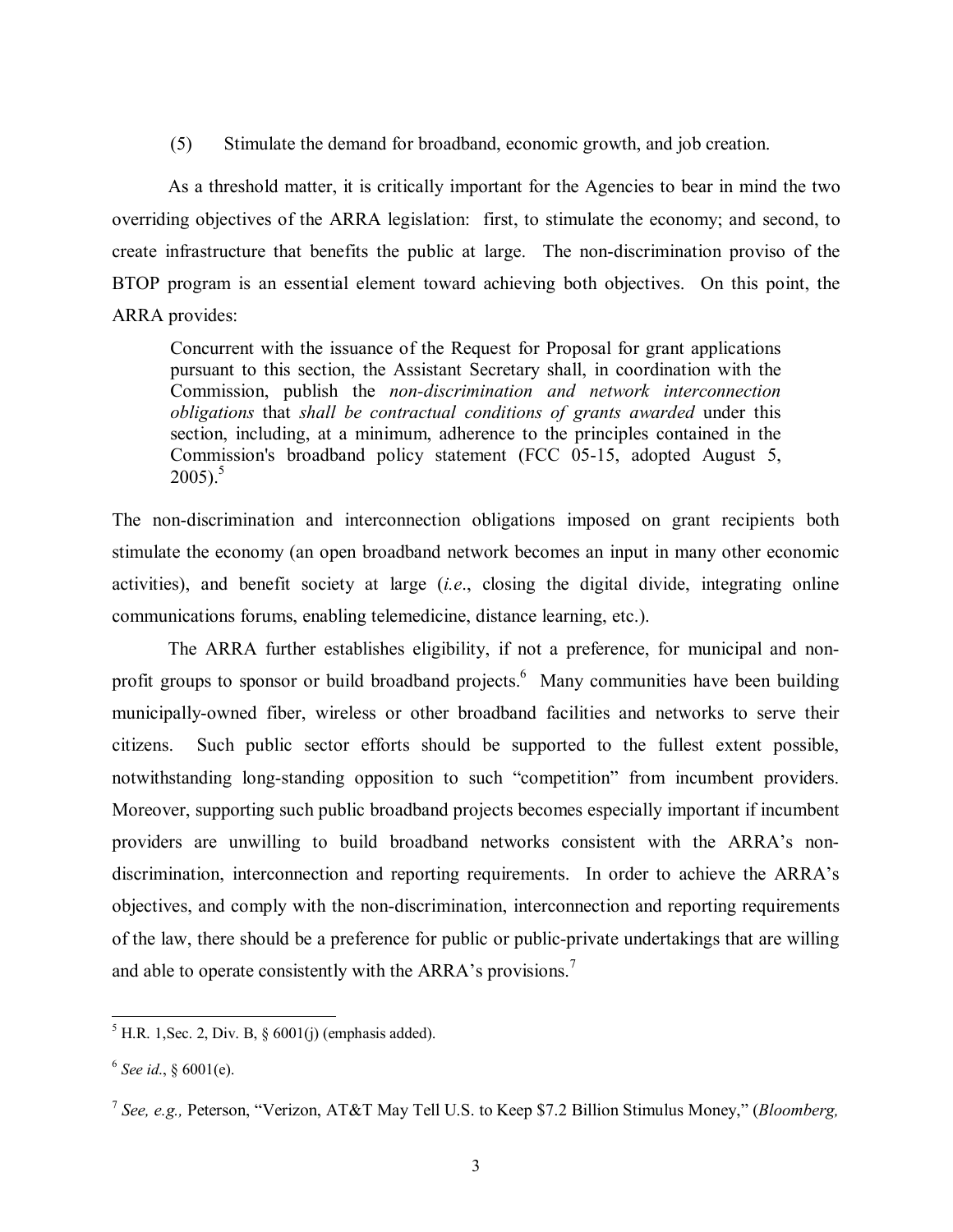## **a. Should a certain percentage of grant funds be apportioned to each category?**

#### *Recommendation.*

 No. NASUCA recommends against apportioning any set percentage of BTOP grant funds to any particular category of purposes enumerated in the ARRA and instead recommends that the award of grants should flow from the grant applications the NTIA receives and the evaluation of the merits of those applications  $-\text{ in conjunction with States' input, as discussed}$ more fully below.

#### *Rationale.*

As we noted in our March 18, 2009 submission to the Agencies, as little as \$3.75 billion may be left for broadband infrastructure projects administered by the NTIA under the ARRA (assuming full appropriation of amounts established for other purposes by the statute, such as broadband mapping). While hardly insubstantial, \$3.75 billion is dwarfed by the amount of money needed to provide high-speed broadband service in areas of America that are unserved or underserved. Moreover, it is clear that Congress and the Obama Administration intended that the emphasis should be on economic stimulus first, and that a more comprehensive and considered analysis of broadband deployment and policies affecting broadband must proceed concurrently with funding efforts – and in all likelihood, subsequently as well. Holding back some percentage of the BTOP grant programís money in order to wait for projects that fall within one of the five categories noted above could result in delaying the injection of such stimulus funds into the economy. This strikes NASUCA as wholly inconsistent with Congress' and President Obama's objectives.

March 31, 2009).

 $\overline{a}$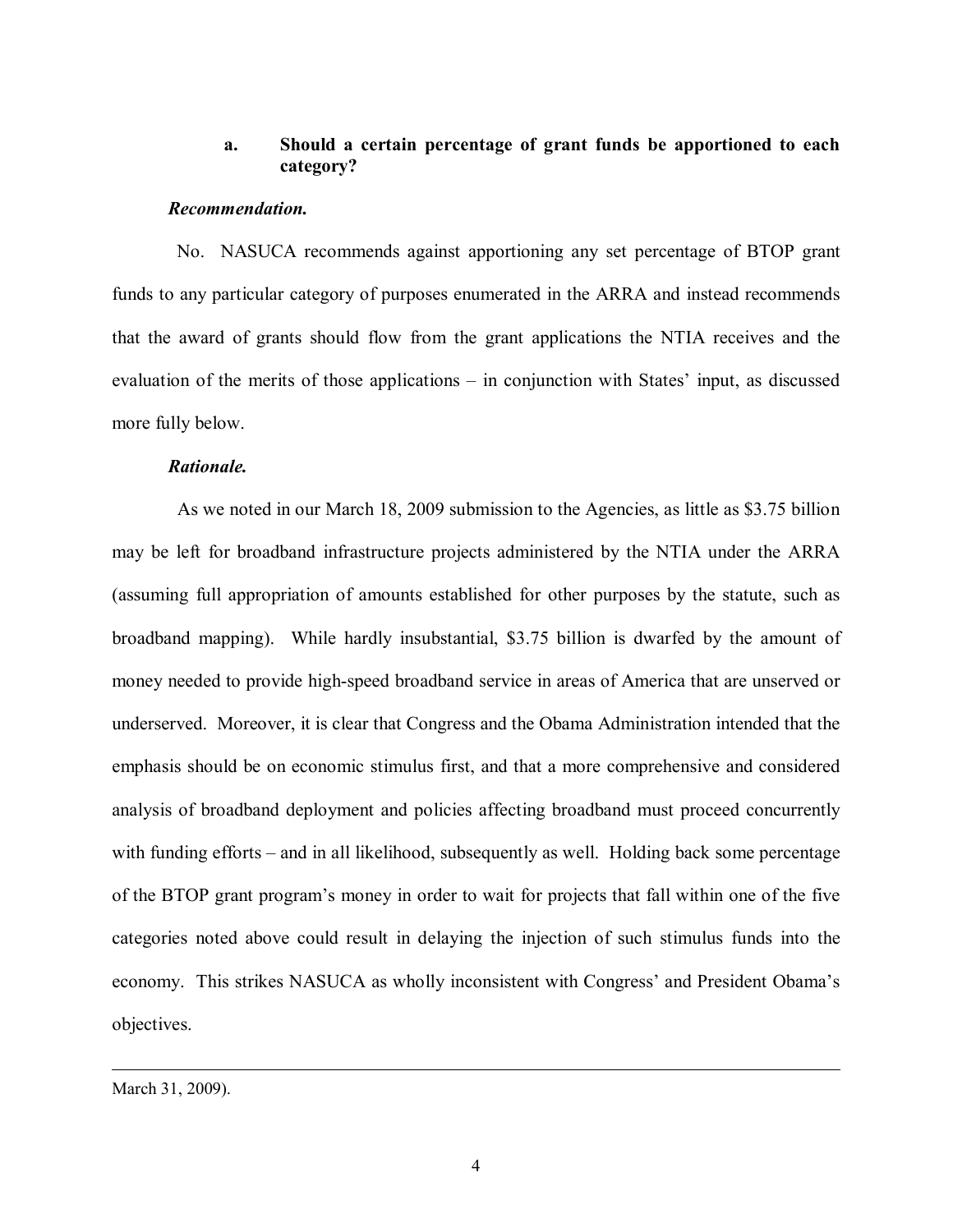Moreover, as discussed below, from what "pot" that is set aside for funding one of these five categories would BTOP funds be allocated in the case of projects that address more than one purpose? Throwing up a *cordon sanitaire* around funds set aside for one purpose may end up needlessly complicating the distribution of grant funds, which again seems inconsistent with the goals and objectives of the ARRA.

Finally, as Mr. Geoffrey Blackwell of the Chicasaw nation aptly stated during the March 19, 2009 public meeting conducted by the Agencies, in considering the varying broadband needs among, and within states, "one size fits none." Some States have significant areas that lack access to high-speed broadband, while in others there is access but limited subscription. Some States may have already built a high-speed broadband infrastructure for colleges, schools and libraries, while others have not.

Dividing BTOP grant funds among five categories across the country as a whole, at the programís outset, seems likely only to inhibit effectively funding the most urgently needed broadband projects in States and local areas. Congress has already set aside a minimum of one grant per state, and has further specifically allocated no less than \$200 million for projects that expand public computer center capacity and at least another \$250 million for projects that encourage sustainable broadband adoption.<sup>8</sup> This is enough.

# **b. Should applicants be encouraged to address more than one purpose?**  *Recommendation.*

Yes. Projects that address more than one purpose enumerated by Congress should receive a scoring bonus in the selection process. *See* NASUCA's discussion of scoring criteria below.

<sup>&</sup>lt;sup>8</sup> H.R. 1, Sec. 2, Div. A, Title I.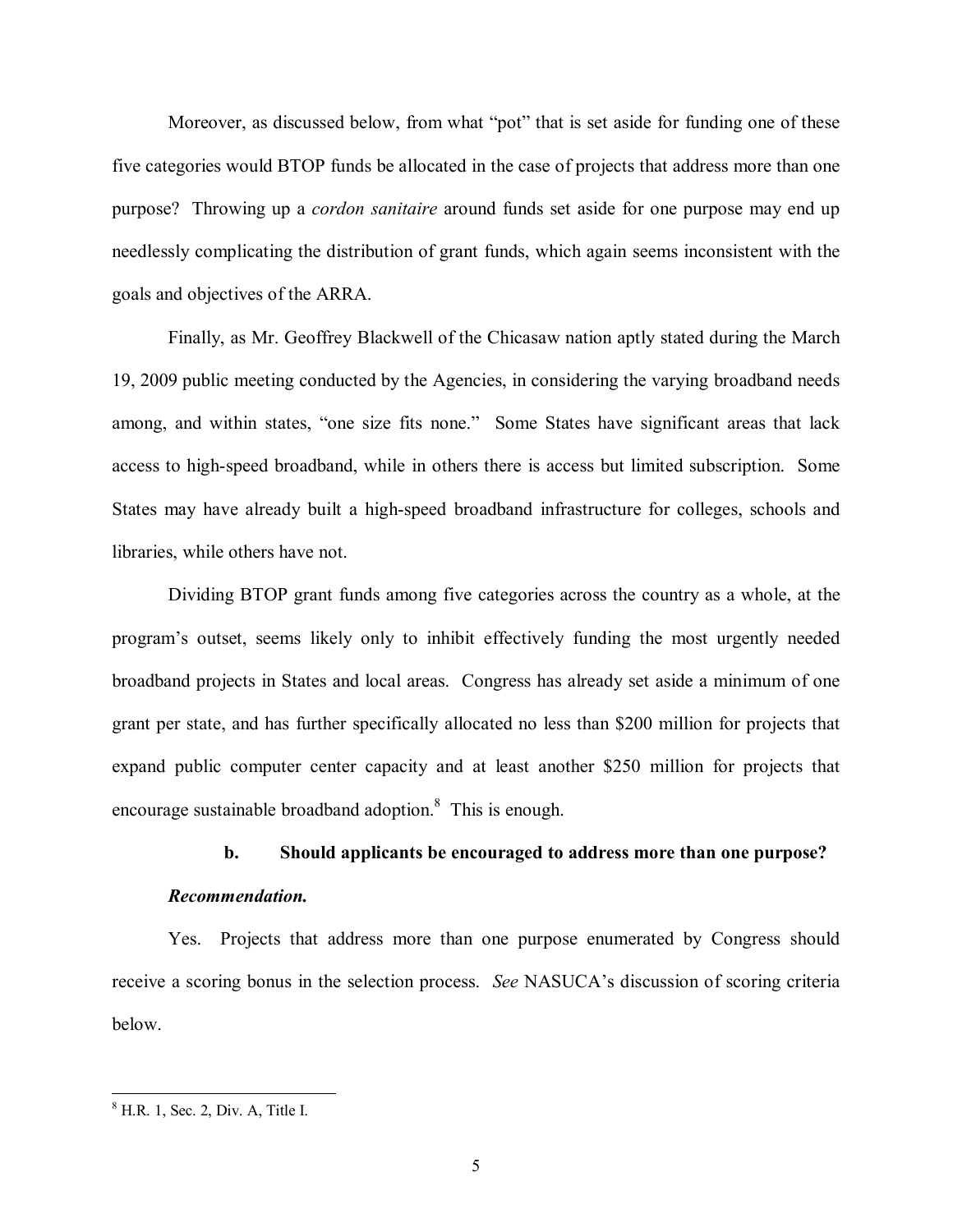#### *Rationale.*

NASUCA supports efforts by the NTIA to encourage BTOP grant applicants to address more than one of the purposes enumerated in  $\S$  6001(b) of the ARRA. NASUCA believes that the NTIA can provide encouragement for multi-purpose broadband projects through the weighting factors the agency, or its designees, applies in evaluating and scoring among competing grant applications. Such weighting factors and criteria are discussed in more detail below.

### **c. How should the BTOP leverage or respond to the other broadband related portions of the ARRA?**

NASUCA has addressed this issue primarily in its discussion of scoring criteria for awarding grant applications. *See*, pp. 27 & 30, below,

### **Question 2. The Role of the States.**

#### *Recommendation.*

States should play a central, critical role in assisting the NTIA in its efforts to implement the ARRA. *First*, the NTIA should rely primarily on State agencies and officials to identify unserved and underserved areas within their borders (based on definitions and criteria developed by the NTIA). *Second*, the NTIA should delegate to States the task of reviewing and evaluating grant applications against the statutory purposes set forth in the ARRA and any scoring or selection criteria developed by the NTIA. *Third*, the NTIA should delegate to States the task of recommending approval or rejection of grant applications, including funding awards and recommendations regarding federal funding levels and matching grant requirements. *Fourth*, in the event of a tie between two competing proposals to serve the same area or community, the NTIA should consult with the State to determine which project should be funded. *Finally*, States should be enlisted in the effort to monitor and audit funded projects to ensure against fraud or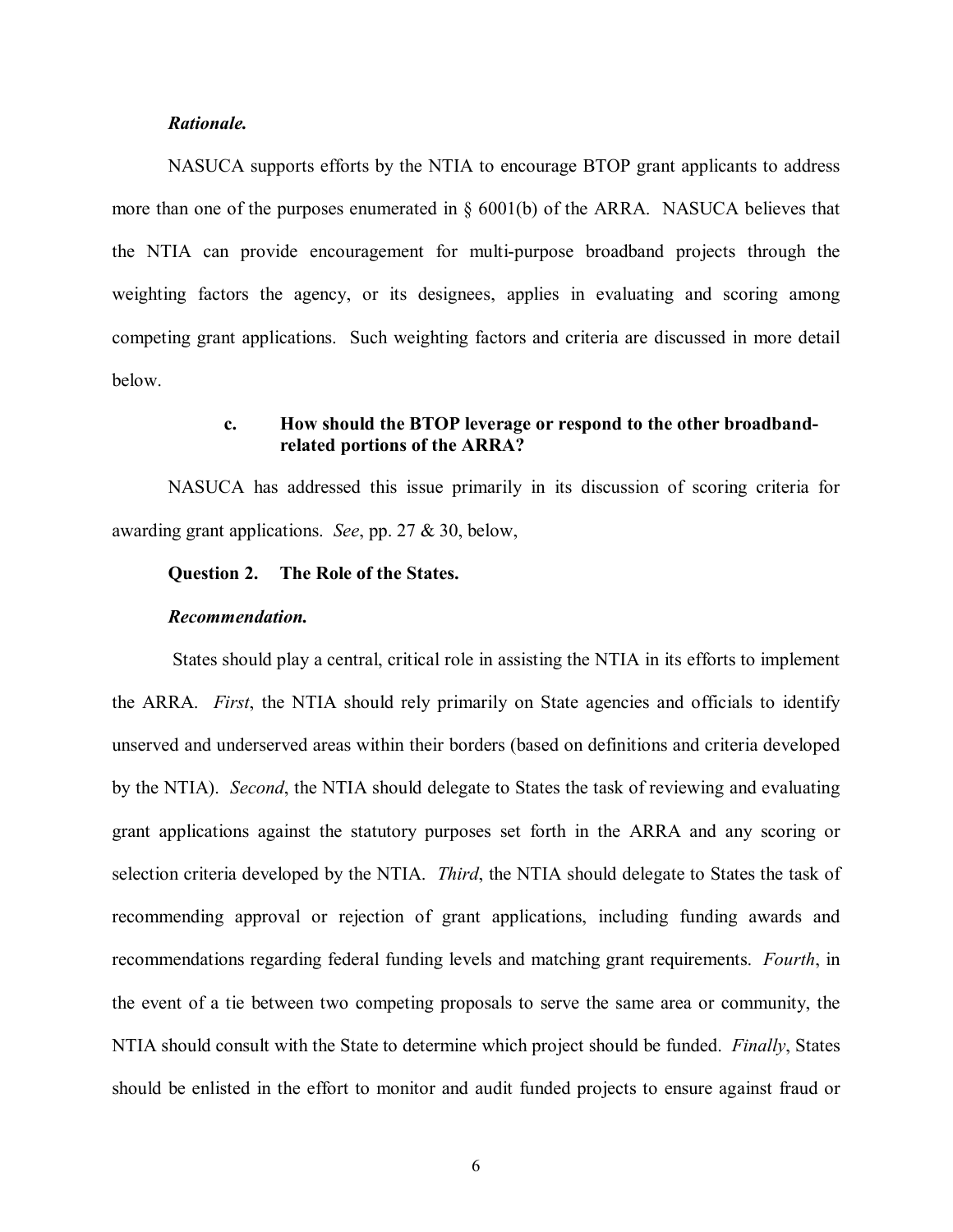waste and to assess how well such projects achieved the goals and purposes of the ARRA.

## (a) States' review of grant applications and recommendations to the NTIA.

## *Recommendation.*

While Congress intended that the NTIA "retains the sole authority to approve the [BTOP]

funding] awards,"<sup>9</sup> the agency should rely on States, in the first instance, to apply the selection

criteria and scoring methodology it establishes, preferably in coordination with the RUS and the

FCC (*see* below), in order to:

(1) Screen grant applications received by the NTIA and forwarded to the relevant State contact:<sup>10</sup>

(2) Obtain any necessary additional information or documentation related to the proposed project and/or application;

(3) Score proposed projects for which grant applications are submitted;

(4) Recommend whether the grant application should be approved or rejected by the NTIA, including a statement of grounds for rejection or approval of the proposed project;

(5) If the State recommends approval of a grant application, submit a recommendation regarding the level of federal funding that should be awarded to the proposed project, including any rationale and supporting information for providing less than 80% federal funding or for waiving the 20% matching funds requirement; and

(6) If the State recommends approval of a grant application, submit any case-specific conditions, obligations or limitations that the State recommends should be imposed on the grant applicant as a condition of federal funding.

States would be responsible for submitting to the NTIA all projects that have been

screened, sorted by area type (unserved/underserved), scored, recommended for approval or

rejection, assigned funding levels, etc. Moreover, in the event funds are unavailable for projects

recommended for approval in the current round of funding, NASUCA recommends that such

<sup>&</sup>lt;sup>9</sup> H. Conf. Rep. 111-16, p. 776.

 $10$  The submission of such applications and their status (pending State review, etc.) would be a matter of public record maintained on the NTIA's website.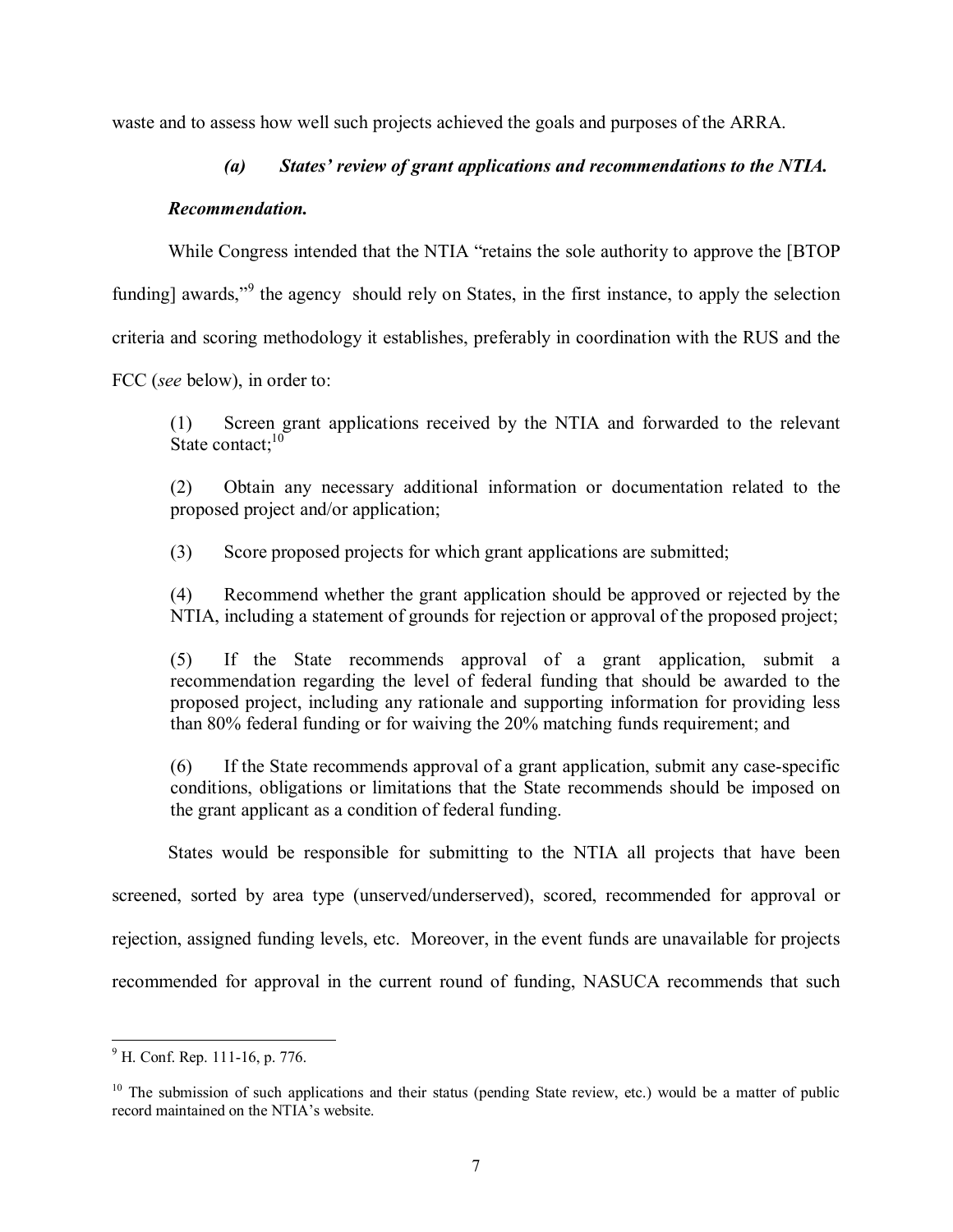projects be given priority over later-submitted applications in any succeeding round.

State recommendations regarding grant applications, together with supporting rationale, should be communicated electronically to the NTIA within 30 days of the State's initial receipt of a grant application from the NTIA, and a copy of the State's recommendation and rationale (including points awarded via the scoring criteria recommended below) should be communicated to the project applicant(s) simultaneously (preferably electronically). Grant applicants that wish to contest the State's recommendation should be afforded an opportunity to appeal that recommendation to the NTIA within a limited time frame  $-$  NASUCA suggests 10 days. Such appeals must set forth in specific detail any errors the applicant alleges the State committed in its recommendation and what relief the applicant seeks (*e.g*., approve the application, waive the matching funds requirement, authorize higher funding, etc.). The NTIA should resolve any appeal within 14 days of its submission to the agency and communicate its decision to both the State and the grant applicant. All this information should be publicly available on the appropriate State's web site, as well as the NTIA's web site.

Finally, the NTIA's rules should permit States to request funding for projects to provide service that does not meet the definition of "broadband" proposed by NASUCA herein (*i.e.*, 768) Kbps and above) in exceptional cases. Such exceptional cases could include projects to serve rural areas that are characterized by extremely rough terrain, low population density or other environmental or weather conditions that make it unfeasible to attain minimal "broadband" speeds, but where a lower grade of service would nonetheless provide a substantial benefit for citizens and communities in such areas.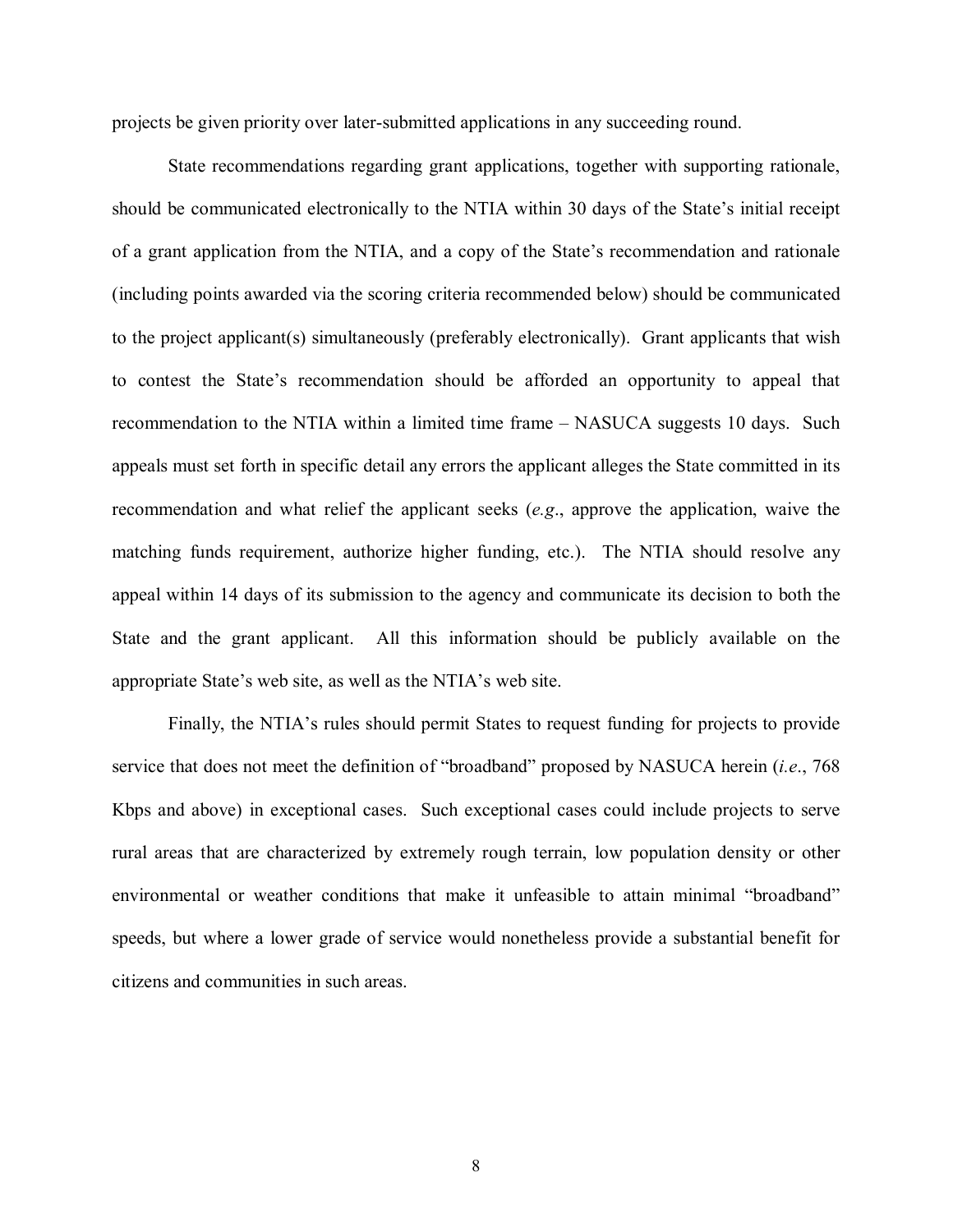#### *(b) Designation of a single point of contact for each State.*

#### *Recommendation.*

Further, each State's Governor should be required to designate a single point of contact to whom the NTIA would forward grant applications or with whom it could otherwise communicate regarding grant applications or State recommendations regarding proposed BTOP projects. Examples of officials that reasonably would be expected to be designated as the State's point of contact could be the chairman of the State utility commission, a cabinet level secretary or officer, the chair of a broadband or economic development council established by State law, etc. Governors should be given 30 days to advise the NTIA of identity of the designated point of contact and to provide the NTIA with all pertinent contact information for such official. The NTIA would not be obliged to act on any grant applications until the State has designated its point of contact. Once the State has designated its point of contact, the NTIA should post the contact's identity and contact details on its website.

#### *(c) Compensation for State administrative costs.*

#### *Recommendation.*

Finally, to compensate them for the use of State resources and staffs to assist the NTIA in implementing the BTOP grant program, States should be entitled to a *pro rata* share of a small portion (10% for example) of the 3% set aside from funds appropriated for the NTIA's administrative costs of implementing the program under Division A, Title II of the ARRA. NASUCA recommends that States' *pro rata* share should be based upon their percentage of the national population, according to the most recent Census. Such compensation would be capped at  $$500,000$  annually and would be paid to the agency(ies) designated by the State's governor at the beginning of the next fiscal year.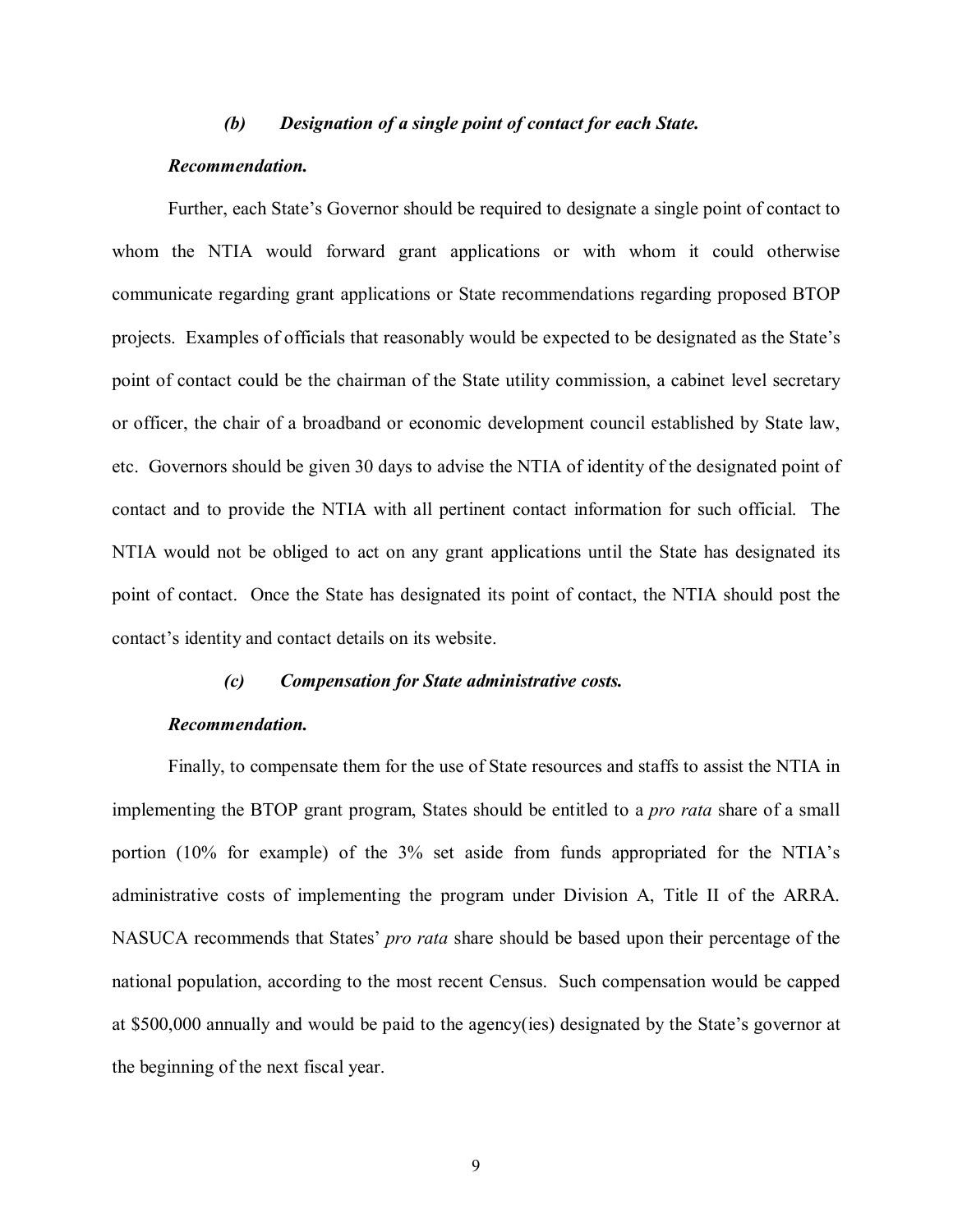#### *Rationale for (a) – (c).*

l

As we have made clear in our correspondence regarding broadband infrastructure investments to the Agencies, as well to Congress and the Obama Administration,  $11$  States – and particularly State regulators most familiar with the communications industry and communications needs within their borders – have a critical role to play in ensuring that the goals and objectives of the ARRA are met.

Just as the notion that "one size fits none" militates against allocating BTOP funds according to some federally-set dictates, so "one size fits none" is particularly apt in describing the variety of conditions and approaches to broadband investment found across the States. State officials, rather than federal agency employees, are more likely to be familiar with and able to accommodate this variety in implementing the ARRA's goals and objectives, allowing them to target grant funds more efficiently, expeditiously and effectively than their federal counterparts. Moreover, as public officials who are much closer to the citizens they serve, State officials have every incentive to make certain that stimulus funds are not wasted or misused.

Congress made it clear that it appreciated the reality that the goals and objectives of the ARRA cannot be met without the States' participation and input. Section  $6001(c)$  of the ARRA expressly provides that the NTIA "may consult a State  $\dots$  with respect to (1) the identification of [unserved and underserved] areas . . . located in that State; and (2) the allocation of grant funds within that State for projects in or affecting the State." Moreover, the Conferees emphasized Congress' expectation that States would play a central role in implementing the ARRA's provisions, noting:

Section 6001(c) directs the NTIA to consult with States on: (1) the identification of unserved and underserved areas within their borders; and (2) the allocation of

<sup>11</sup> NASUCAís correspondence to Congress and the Agencies is available on NASUCAís website at www.nasuca.org.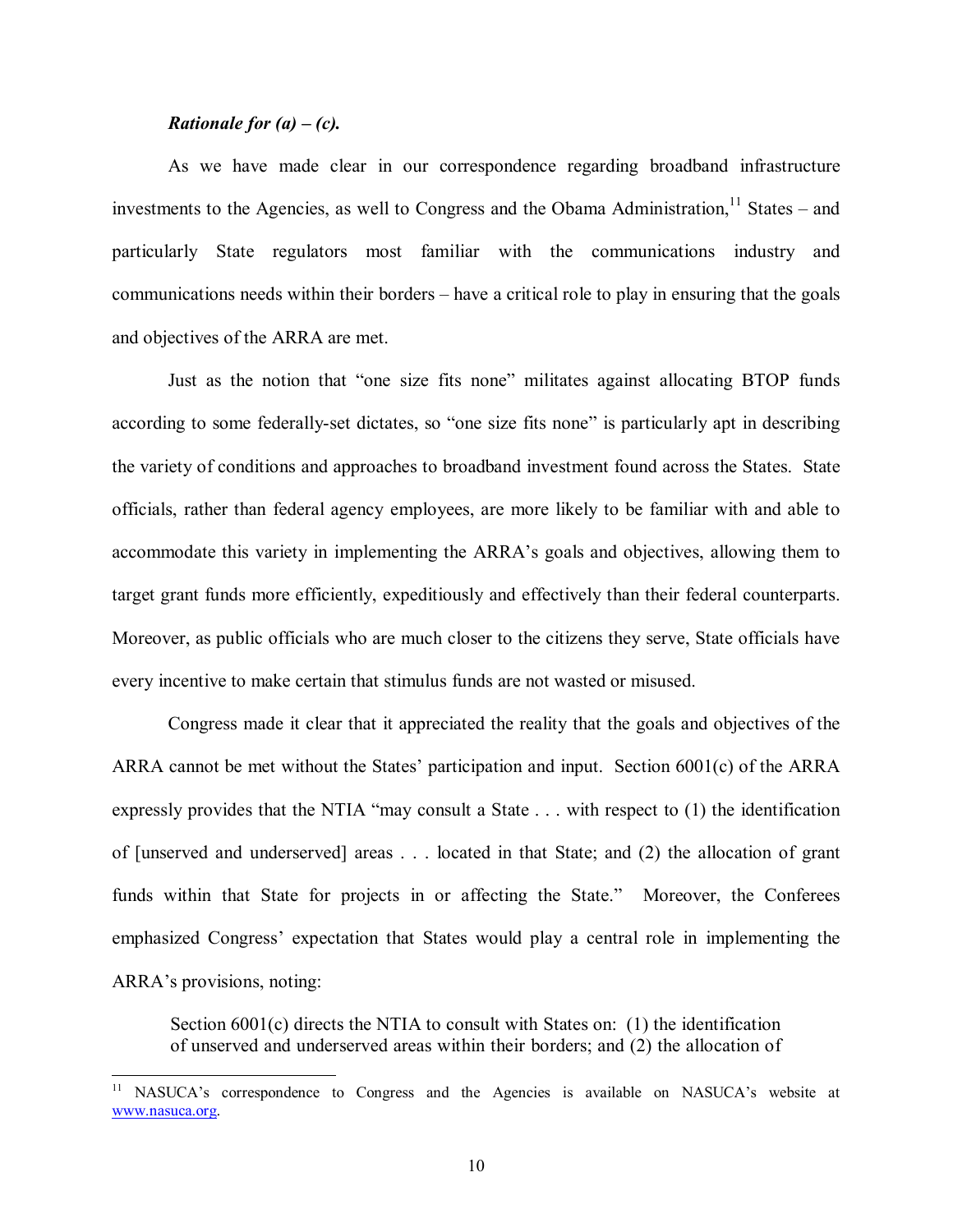grants funds to projects affecting each such State. The conferees recognize that States have resources and a familiarity with local economic, demographic, and market conditions that could contribute to the success of the broadband grant program. *States are encouraged to coalesce stakeholders and partners, assess community needs, aggregate demand for services, and evaluate demand for technical assistance*. *The Conferees therefore expect and intend that the NTIA*, at its discretion, *will seek advice and assistance from the States in reviewing grant applications*, as long as the NTIA retains the sole authority to approve the awards. *The Conferees further intend that the NTIA will, in its discretion, assist the States in post-grant monitoring to ensure that recipients comply fully with the terms and conditions of their grants*. 12

In light of Congress' explicit directives and intent, comments and proposals that minimize or even ignore the central role States must play in implementing the ARRA are clearly misguided. For example, in their March 9, 2009 proposed rules implementing the BTOP's provisions, XO Communications and Nextlink left States with little role to play unless they took advantage of "the opportunity" extended by the NTIA notice to identify unserved or underserved areas and to provide their "preferences on the allocation of grants" that the NTIA would "consider" in awarding grants. $13$ 

Likewise, XO/Nextlink would leave the burden on State officials to submit comments or endorsements to grants and post-grant reports, which in turn would be "considered" in the award of grants. Finally, the proposed rules submitted by XO/Nextlink make it clear that, contrary to Congress' intent and practical considerations of staffing resources and familiarity with local conditions, NTIA employees (or consultants hired by the NTIA) would perform all the essential

 $\overline{a}$ 

 $12$  H. Conf. Rep. 111-16, p. 776 (emphasis added). Similarly, States play a central role in designating entities that should receive grants to carry out the broadband mapping provisions of the Broadband Data Improvement Act ("BDIA"), since the NTIA is directed to refrain from giving any entity funds unless it is "the single eligible entity in the State that has been *designated by the State to receive a grant under this section*.î Pub. L. No. 110-385, 122 Stat. 4096, ß 106(i) (emphasis added); *see also* H.R. 1, Sec. 1, Div. A, Title II.

 $13$  XO/Nextlink, "Proposed Rules for Implementation of NTIA's Broadband Technology Opportunities Program," p. 8 (March 9, 2009) ("XO/Nextlink Proposal").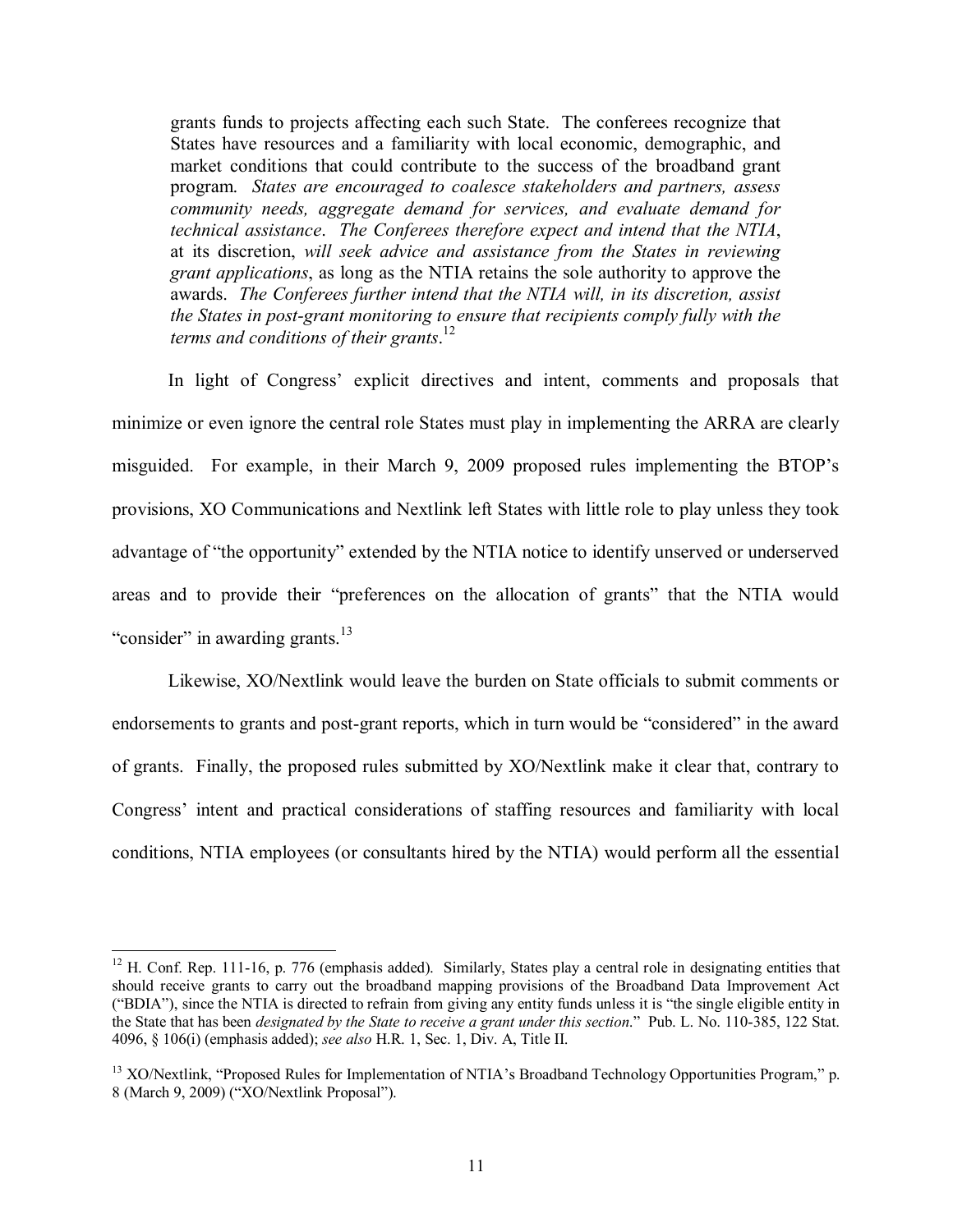functions related to screening, scoring and ranking grant applications.<sup>14</sup>

Given the short time-frames and pressing need for processing a multitude of grant applications expeditiously and for monitoring approved projects rigorously thereafter, it simply is not possible or sensible for the NTIA to hire staff or consultants to perform these tasks itself. Such tasks should be performed by existing State agencies whose staffs know the "lay of the land" intimately, and who do not have to be contracted and paid for by the federal government to perform these tasks.

## *(d) Conflict of interest safeguards.*

## *Recommendation.*

NASUCA recommends that the Agencies establish the following guidelines with respect

to the involvement of any State officials, representatives or appointees in the solicitation, review,

evaluation and submission to the Agencies of projects for funding under the ARRA:

(1) Ex Parte – Full Disclosure: The State entity responsible for evaluating and/or ranking projects shall disclose all contacts between its staff, executives, and boards with applicants for broadband stimulus funding. "Contacts" includes telephone calls, e-mails and personal conversations with any representative of an applicant, whether initiated by the State or the applicant for broadband stimulus funding, or their agents or employees.

(2) No individual appointed at the behest of a provider of communications service serving more than 5% of the State's population should be involved in the evaluation or ranking of applications.

(3) No individual who is employed by or represents an applicant for broadband funding pursuant to the ARRA, or whose close family relative (spouse, child, parent, sibling or first cousin) is employed by or represents an applicant for such funding, should be involved in the evaluation or ranking of grant applications.

(4) Any agency designated by a State's Governor to formally assist the Agencies in evaluation of grant applications, and whose officers, directors or employees are employees, officers or directors of any communications provider eligible to apply for broadband stimulus funding under the ARRA must be required to demonstrate to the Agencies that it has delegated such evaluations to staff that shall conduct an arms-length evaluation of grant applications.

 $\overline{\phantom{a}}$ <sup>14</sup> *Id*. at 11-12.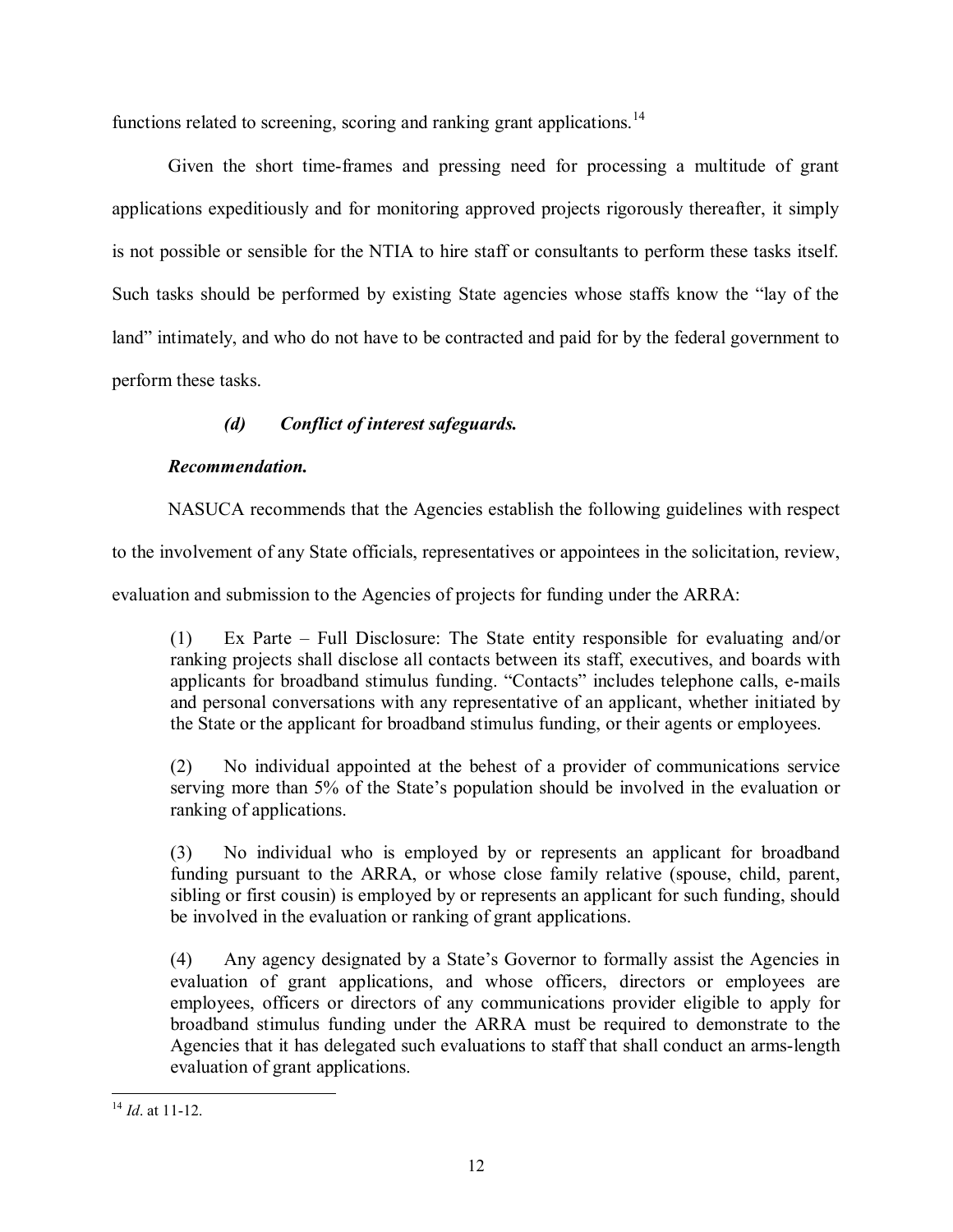(5) All grant applications, together with the State's evaluation and recommendation regarding approval or rejection of the application for funding under the ARRA, should be forwarded to the Agencies for review and both the application as well as the State's evaluation and recommendation should be posted on the Agencies' relevant websites for such State.

(6) Institute a process for receiving and investigating reports and allegations of fraud, conflicts of interest, unreasonable or unfair discrimination in the evaluation process or other allegations of illegal or unethical conduct.

#### *Rationale for (d).*

As discussed above and in NASUCA's letters to the Agencies, State agencies should play a key role in evaluating grant applications under the BTOP. However, the NTIA must design conflict of interest safeguards to protect the evaluation/selection process from being subverted by industry interests, tainted by conflicts of interest, or adversely impacted by the unfair and unequal treatment that may result when established interests wield influence or power over State decision-makers.

There are good reasons to assign the task of identifying and evaluating applications to existing state entities; however, State citizens deserve a process and a program untainted by conflicts of interest or discriminatory treatment of applications, real or perceived. For example, in California, the Governor's designee, The State Information Officer, has tasked two entities, the California Emerging Technologies Fund ("CETF") and the California Public Utilities Commission ("CPUC"), to take responsibility for "gathering and prioritizing" applications for federal broadband stimulus funds under the ARRA.

The CETF's existing industry affiliations are such that they raise serious concerns about potential conflicts of interest. As DSL Prime recently reported, four of the CETF's 12 board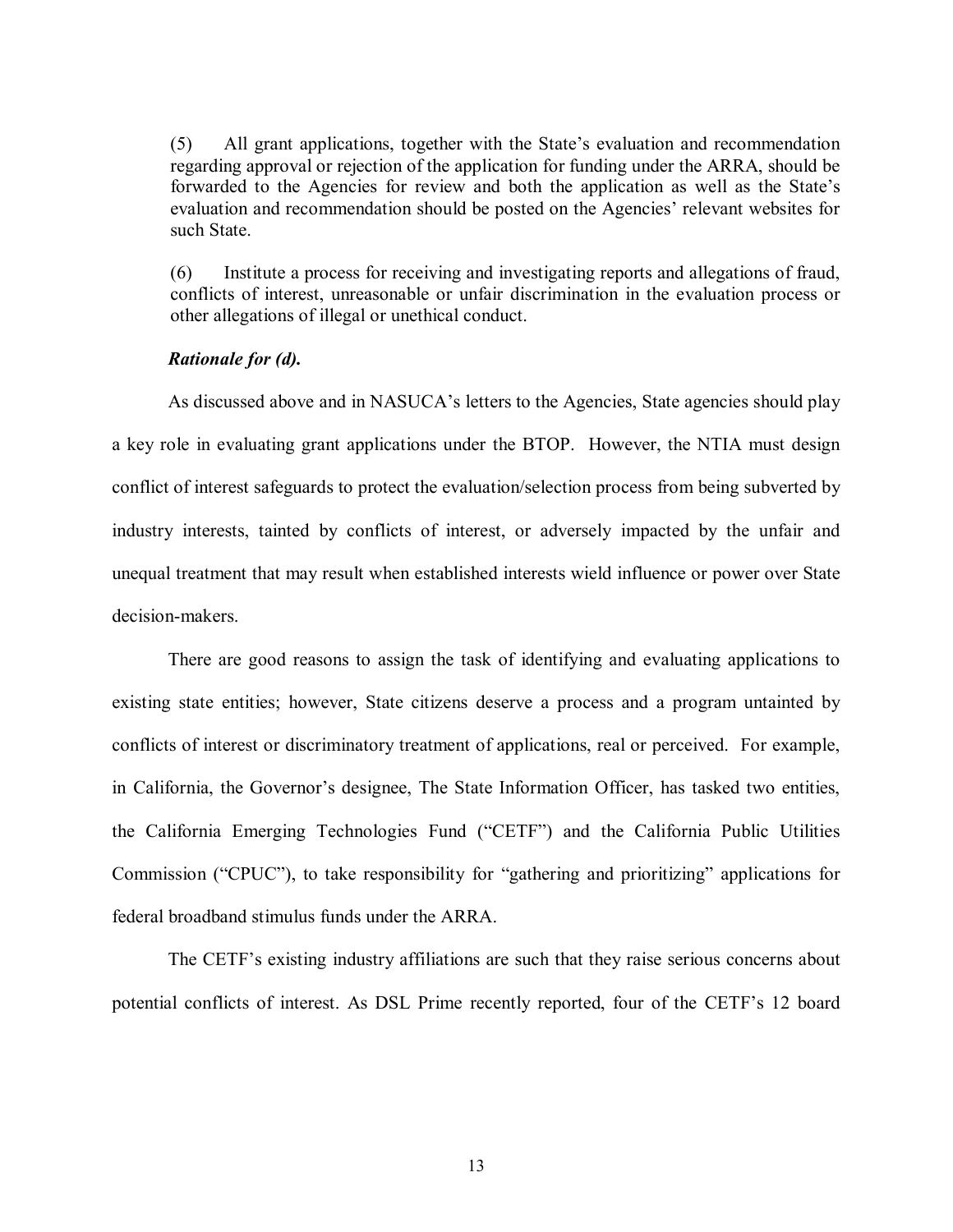members – one-third – are appointed by AT&T (three) and Verizon (one).<sup>15</sup> These industry appointees are also involved in determining four additional appointments to the CETF board  $\overline{\phantom{a}}$  in other words, another one-third of the body. Thus, two-thirds of the CETF board are appointed by two of the largest broadband providers  $-$  and likely grant applicants  $-$  in California.

The CETF itself has indicated that it is considering applying for ARRA funding and is willing to engage grant writers and to act as a fiscal agent. The CETF is a worthy program administered by dedicated individuals, but any organization with similar ties to large telecommunications corporations and other likely recipients of federal funding raises very real conflict of interest concerns that can be eliminated only if the organization is not delegated responsibility for soliciting, evaluating or prioritizing grant applications.

The ARRA is an enormous undertaking, but the amount of funding allotted to broadband is relatively small compared with the costs of providing broadband to currently unserved and underserved communities. Many applicants will be competing for limited and insufficient funding. The funding process must be as transparent as possible. When funds are awarded, it must be demonstrable that the selection process was fair, reasonable and devoid of any real or perceived conflicts of interest. Thus, in addition to following the foregoing conflict of interest rules, the States should make their constituents aware of the process for seeking, submitting and evaluating funding requests, through use of the Internet and other public notification processes.

### **Question 3. Eligible Grant Recipients.**

#### *Recommendation.*

l

The award of grants to entities – other than those described in §§ 6001(e)(1)(A) and (B) – should be deemed to be in the "public interest" if, and only if:

<sup>&</sup>lt;sup>15</sup> "AT&T/Verizon Influence Over \$B California Stimulus," DSL Prime (March 30, 2009); available at http://fastnetnews.com/stimulus-info/179-s/1413-att-verizon-influence-over-b-california-stimulus.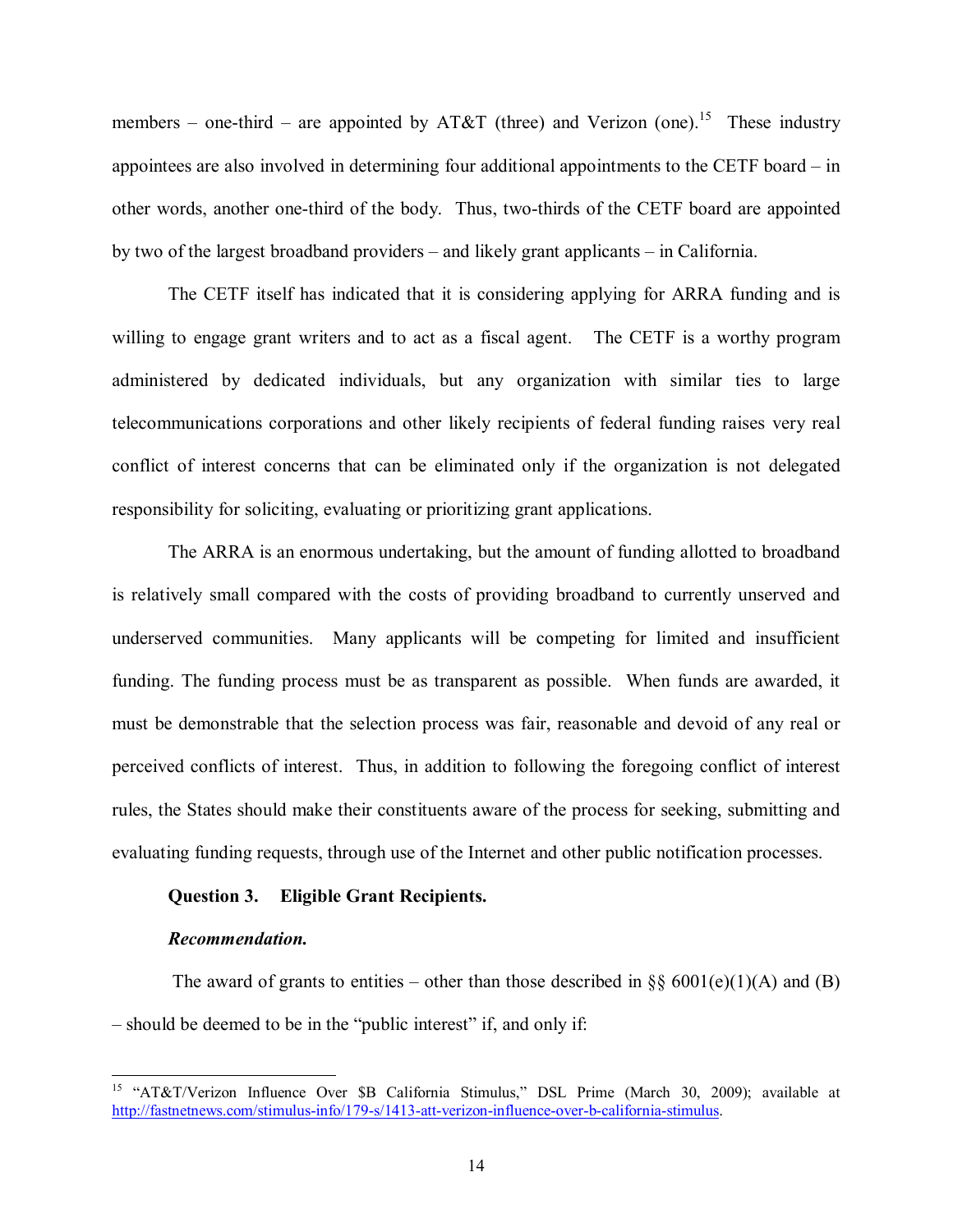(1) The entity is partnering with one of the types of entity described in ßß  $6001(e)(1)(A)$  and (B) to construct or operate the proposed project; or

(2) The area that is the subject of the grant application is "unserved" (as defined by the NTIA) and the entity certifies that it has made reasonable efforts to find a partnering entity described in  $\S$ § 6001(e)(1)(A) and (B) but has been unsuccessful.

#### *Rationale.*

In considering parties' comments on this question, the NTIA should keep uppermost in its mind the simple fact that it is the private sector's failure to deploy adequate broadband service and infrastructure throughout the United States that has contributed to our country's steadily declining position among developed nations in terms of broadband access, capability and subscription. It is this failure of the private sector to adequately invest in broadband that has necessitated Congress, and many states, to take action to dedicate public funding to do what the private sector has been unable or unwilling to do: Provide all Americans with reasonable access to modern broadband service, even in areas or among populations that are less profitable to serve.

Congress recognized the private sector's failure to deliver the promise of broadband to all Americans, as originally contemplated when it added Section 706 to the Federal Communications Act ( $FCA$ <sup>n</sup>) in 1996,<sup>16</sup> by making it clear that private entities would not be eligible to receive grants unless such awards were determined, "by rule," to be in the public interest. The private sector having failed to address the problem of unserved and underserved areas and populations, Congress shifted the burden to private entities to make the case to the Assistant Secretary that they should receive grants to provide broadband service that they

l

 $16$  47 U.S.C. § 706.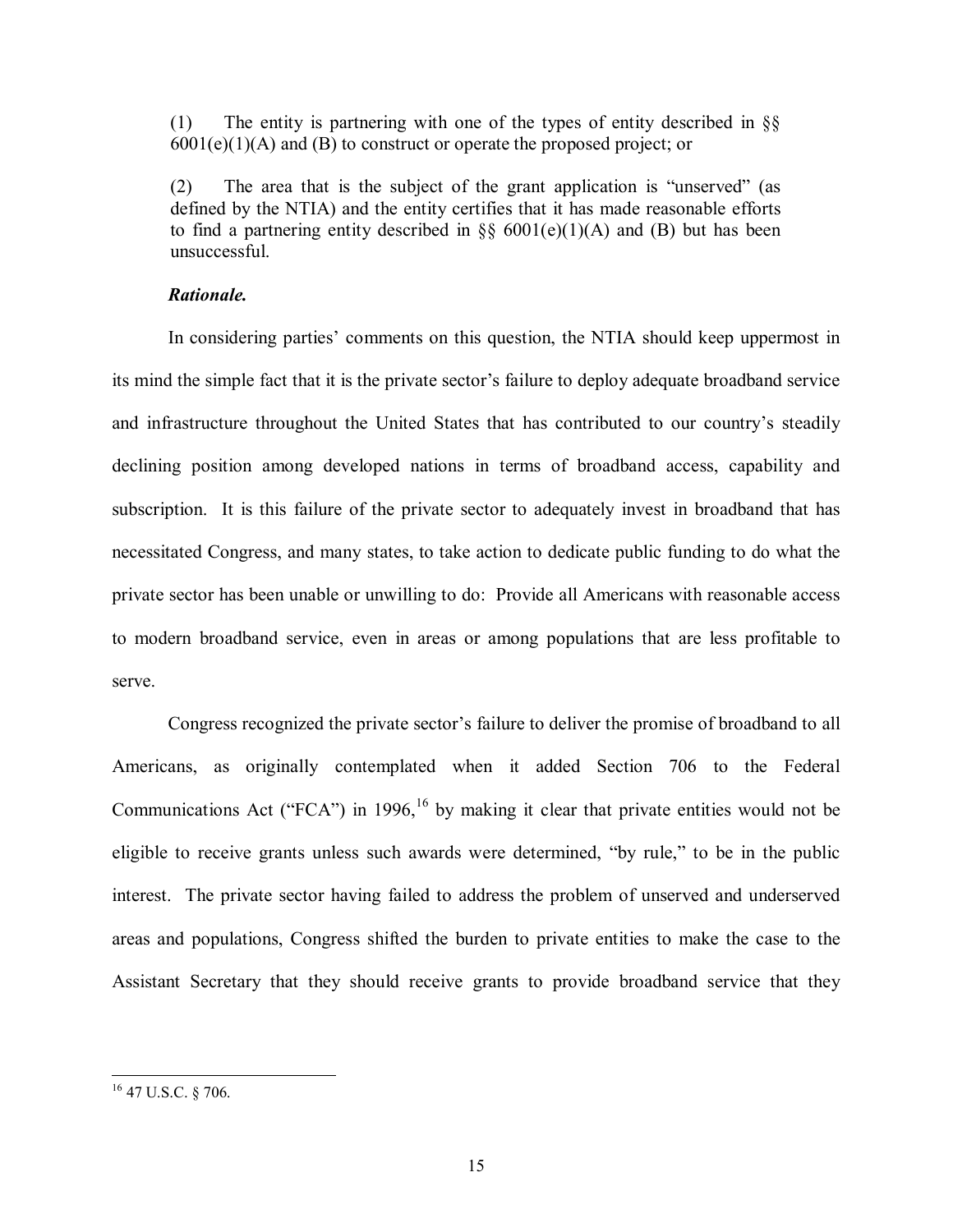hitherto have declined to provide.<sup>17</sup>

Despite the private sector's failings, a number of industry representatives have suggested that this burden of demonstrating the "public interest" is served by awarding them grants of public funds should be exceedingly light or non-existent. For example, the Independent Telephone and Telecommunications Alliance's ("ITTA") representative urged that:

[The NTIA adopt] a rule which finds that direct grants to private sector providers is in the public interest. . . . NTIA should extend eligibility to any existing entity that holds an FCC license, state certificate of public convenience and necessity, cable franchise, or similar government authorization, or who is otherwise providing broadband service under applicable federal, state, and local law.<sup>18</sup>

Such proposals essentially read the requirement that grants to private entities must be in the "public interest" out of the statute, particularly in light of the fact that it is no great feat for a provider of service to obtain a license, permit or certificate from a local, state or federal agency. Indeed, some broadband service providers may not have to obtain a license at all, and the regulatory muddle that the FCC has created with regard to what is or is not a regulated telecommunications service, has not helped. Moreover, a number of the entities that Congress clearly anticipated could be eligible to receive grants would not benefit from the communications industry's proposal since some of them (tower companies, backhaul providers, satellite carriers) may not have a "license, permit, or certificate" in any event.

Furthermore, requiring private entities to partner with public bodies or non-profit corporations should not present insurmountable impediments to their ability to obtain

l

<sup>&</sup>lt;sup>17</sup> NASUCA's contentions are not inconsistent with the Conference Report addressing this point, which noted:

Eligible Entities. The Conference substitute creates a new, broad definition of entities that are eligible to receive grants. It is the intent of the Conferees that, *consistent with the public interest and purposes of this section, as many entities as possible be eligible to apply for a competitive grant*, including wireless carriers, wireline carriers, backhaul providers, satellite carriers, public-private partnerships, and tower companies.

H. Conf. Rep. 111-16, p. 775 (emphasis added).

<sup>&</sup>lt;sup>18</sup> Comments of Curt Stamp, Public Meeting: Panel 1 (March 16, 2009).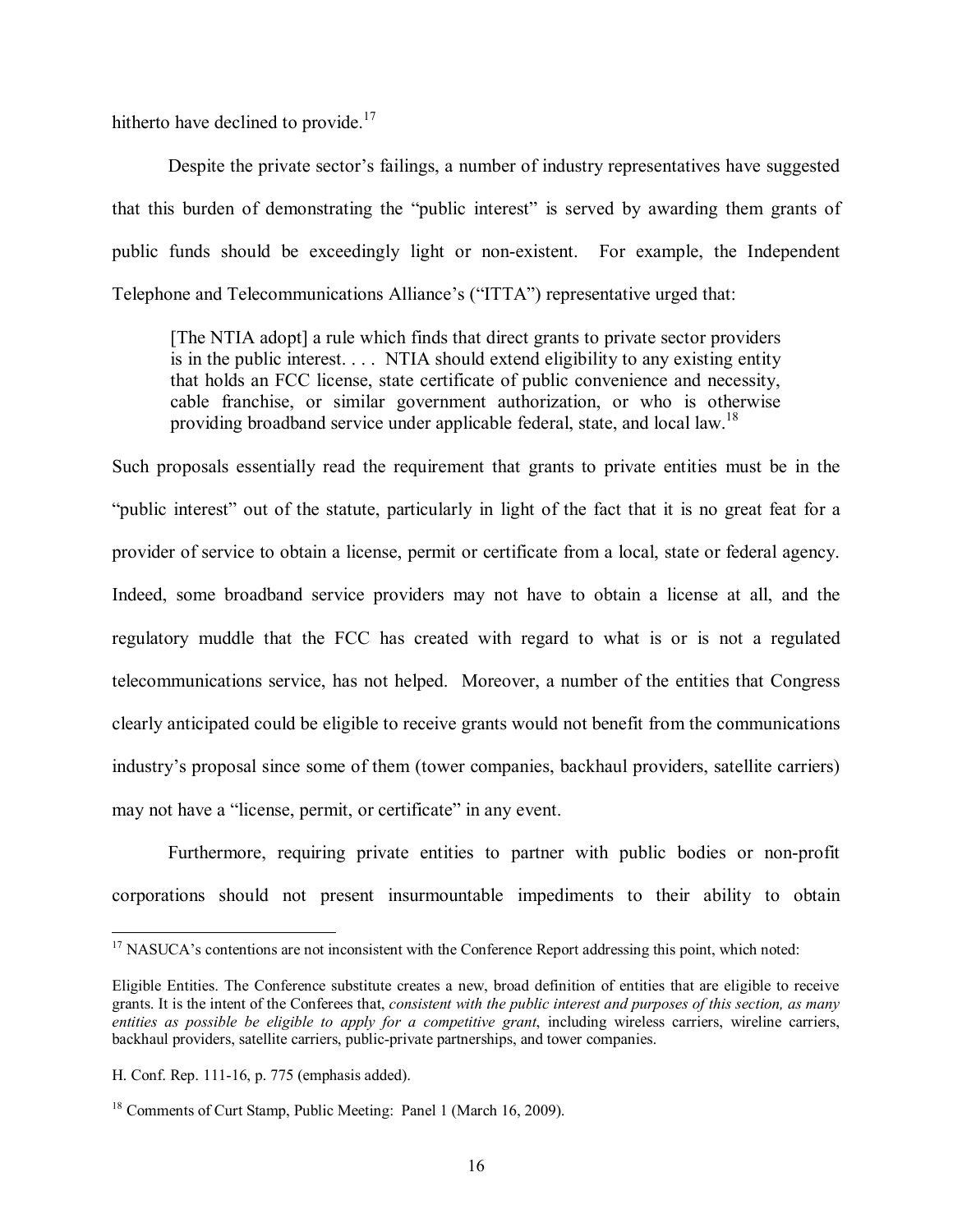competitive grants from the NTIA. Certainly there are many, many public bodies and non-profit corporations that are motivated to partner with private entities to roll broadband out to unserved or underserved areas or populations  $-$  it should not be difficult for a private entity to find such a body or corporation. And requiring public bodies or non-profits to be equal partners in a funded project should provide a degree of self-monitoring and accountability that might have otherwise been lacking, which will help ensure that public moneys are properly spent and accounted for.

Finally, these partners will often have much more detailed knowledge and information regarding local broadband needs than corporate giants making profit-driven decisions in boardrooms located far from the communities to be served.

#### **Question 4. Establishing Selection Criteria for Grant Awards.**

#### **a. Factors to consider in establishing grant selection criteria.**

#### *Recommendation:*

As NASUCA previously indicated in its comments to Congress and the Agencies, extending broadband service to areas and populations that are currently unserved should be the first priority of the NTIA in issuing BTOP grants under the ARRA and should therefore be a paramount consideration in developing selection criteria for grant awards.<sup>19</sup> In addition, any selection criteria adopted by the NTIA must advance the following three broad considerations: Availability, affordability and accountability.

Finally, rather than trying to establish precise mathematical formulae for ranking grant applications, the NTIA rather should establish relatively broad, flexible criteria that States will use, in the first instance, to screen and rank grant applications before forwarding them to the

<sup>19</sup> <sup>19</sup> NASUCA Letter to Agencies, pp. 27-28 (March 18, 2009); available at http://www.nasuca.org/ARRA%20letter%203-18-2009.pdf. NASUCA notes that the NTIA website entry for March 18, 2009 includes what appears to be a link to NASUCA's letter but fails to actually link to the letter.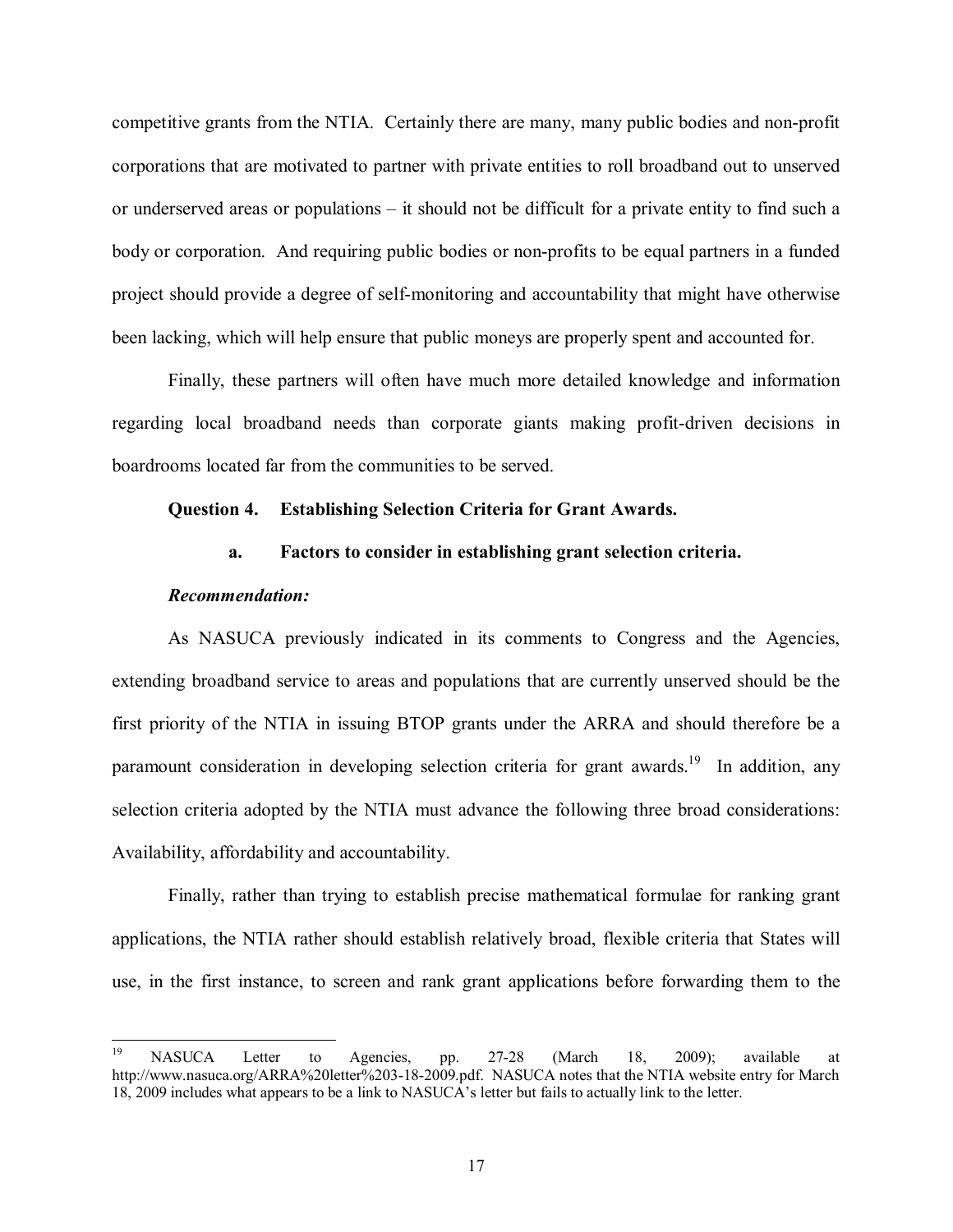NTIA with funding recommendations.

#### *Rationale:*

l

As an initial matter, NASUCA agrees with President Obama's caution to Congress, in urging passage of the ARRA, that "we can't afford to make perfect the enemy of the absolutely necessary.<sup> $20$ </sup> To state the obvious, the NTIA simply does not have the luxury of time to develop a thorough, comprehensive mathematical formula for developing scoring criteria for grant applications under the time frames established by the ARRA. Moreover, delaying the award of grants while the NTIA attempts to establish such formulae runs counter to Congress' intention that the broadband funding in the ARRA should, first and foremost, provide an immediate economic boost to the economy, part of which should also begin to address the broadband deficiencies that have developed over the past several years.

Rather than attempting to establish a mathematically "pristine" formula for scoring grant applications, the NTIA should develop fairly broad criteria that States would apply in the first instance, subject to review by the NTIA. In this respect, NASUCA agrees with the observations of Free Pressí Derek Turner that the scoring criteria adopted by the NTIA need only be sufficient to allow the agency to defend its decisions regarding the issuance of grants.<sup>21</sup> While some objective scoring criteria are necessary to properly implement BTOP grants across the country, Congress' objectives will be frustrated by too much "hemming and hawing" over mathematical scores and formulae. Instead, the NTIA should be focused, as a panelist at the March 16 public meeting put it, on the ARRA's "Three A's"<sup>22</sup> (altered somewhat by NASUCA): (1) Availability,

<sup>&</sup>lt;sup>20</sup> "Remarks of President Barack Obama," Weekly Radio Address (Feb. 7, 2009); available at http://www.whitehouse.gov/blog\_post/compromise1/. President Obama, of course, was paraphrasing Voltaire's famous saying that " $[t]$ he perfect is the enemy of the good."

 $21$  Comments of Derek Turner, Public Meeting: Panel 2, p. 94 (March 24, 2009).

<sup>&</sup>lt;sup>22</sup> Comments of Rey Ramsay, Public Meeting: Panel 3, p. 23 (March 16, 2009).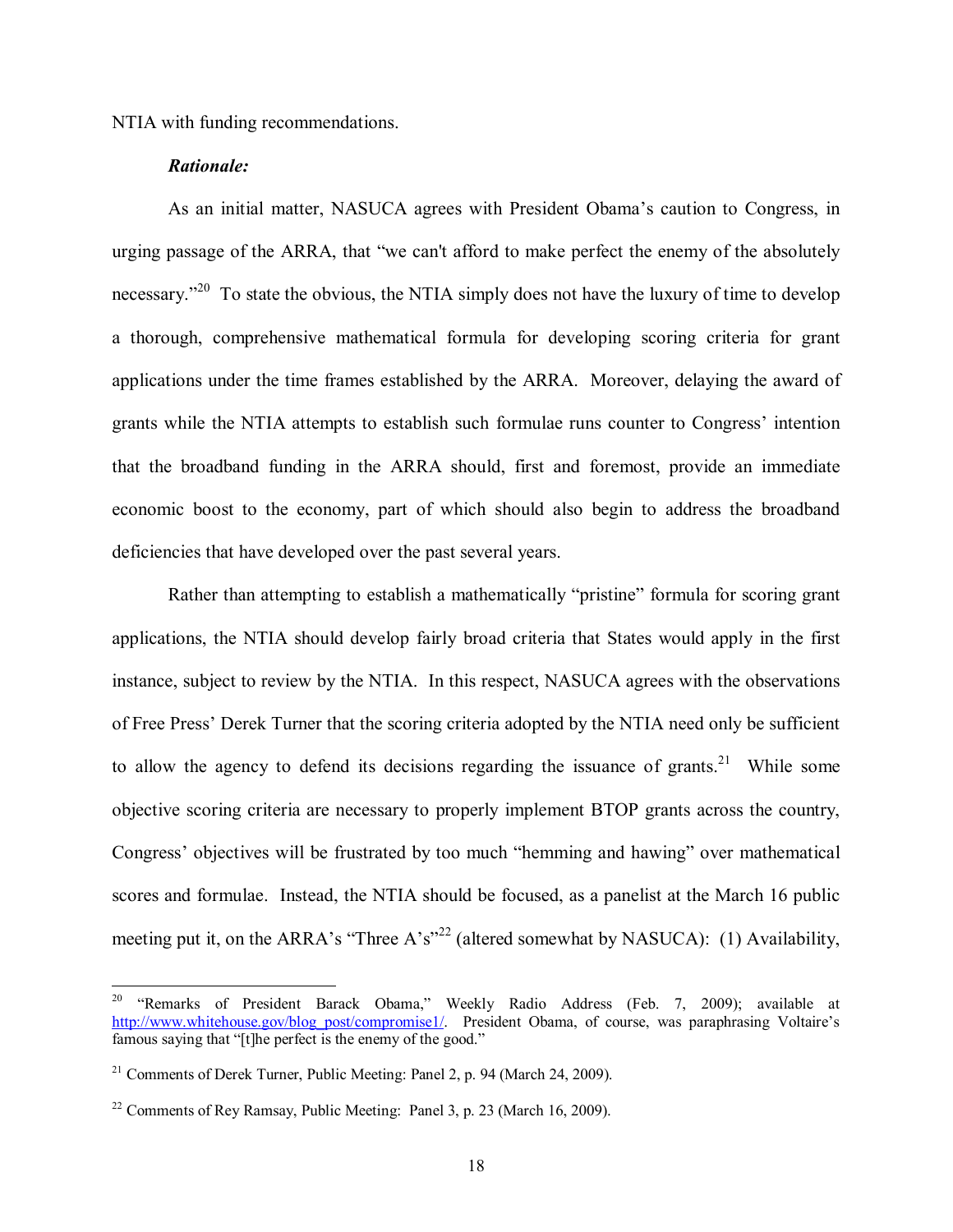(2) Affordability, and (3) Accountability. The "Three A's" are broadly reflected in the various

considerations Congress mandated the NTIA to consider when awarding BTOP grants, such as:

Increasing affordability and subscribership of broadband service to greatest population of users in the area (Availability, Affordability);

• Providing greatest broadband speed possible to the greatest population of users in the area (Availability);

Enhancing service for health care delivery, education or children to the greatest population of users in the area (Availability);

Preventing unjust enrichment (Accountability, Affordability);

Giving attention to applicants' status as a socially and economically disadvantaged small business (Accountability);

Providing broadband education, awareness, training, access, equipment and support to educational institutions, community support organizations, organizations targeting vulnerable populations, and job creating strategic facilities (Availability, Affordability);

Improving broadband access and use by public safety agencies (Availability); .

Stimulating demand for broadband, economic growth, and job creation (Availability, Affordability);

Expediting completion of projects, new investment and 20% match requirements (Accountability);

Requiring open access and interconnection on non-discriminatory basis (Accountability).

## **b. What should the weighting of these criteria be in determining consideration for grant and loan awards?**

### *Recommendation.*

The following scoring criteria should be adopted by the NTIA for States to use in screening and ranking BTOP grant applications, and for the NTIA to use in reviewing States'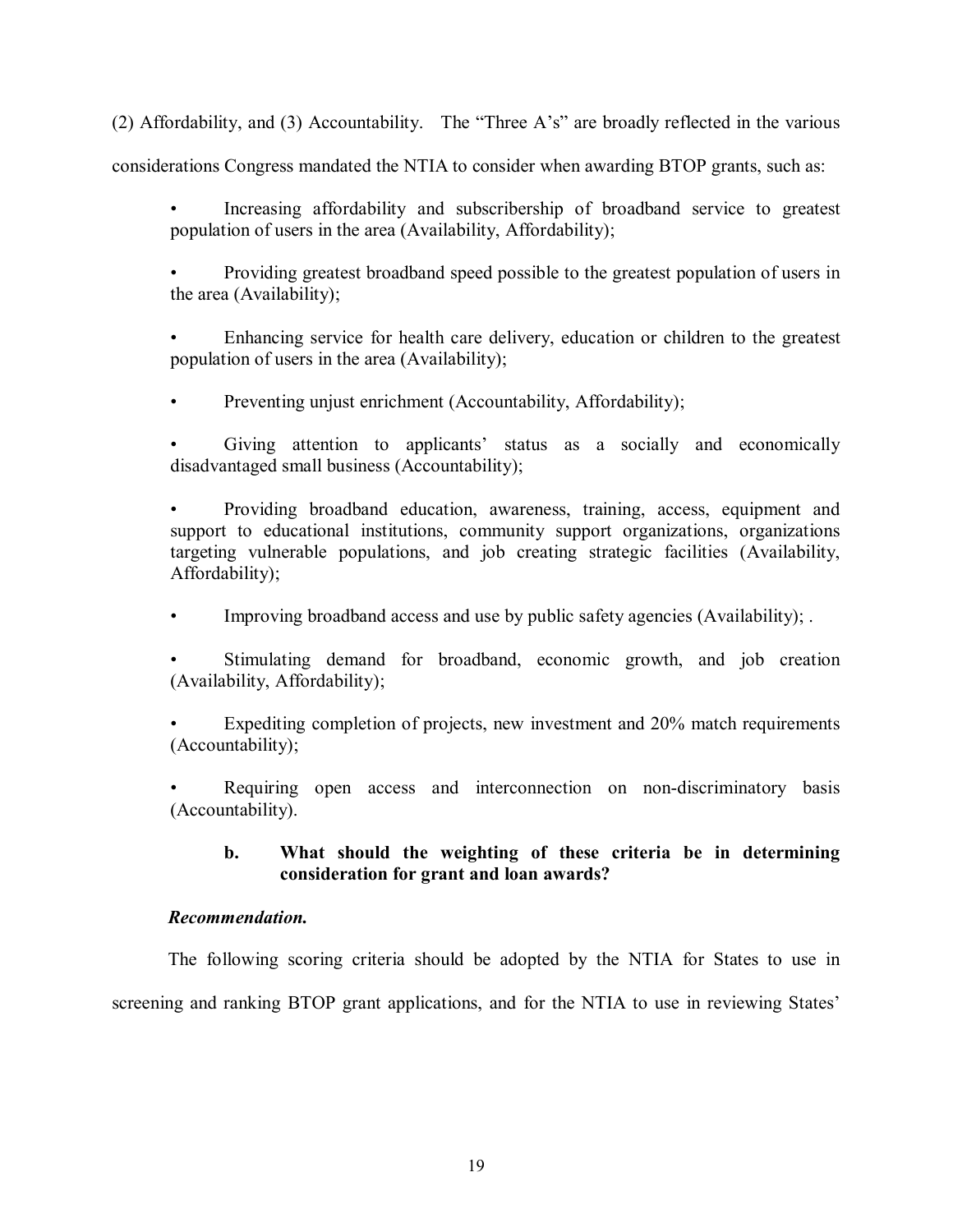recommendations for the award of BTOP grants.<sup>23</sup> Under NASUCA's proposal, there are a total of 125 points available for scoring grant applications for broadband projects to be funded under the BTOP. In addition, in the event of two or more grant applications for proposed broadband projects that would serve roughly the same area(s) or community(ies), NASUCA recommends that States and the NTIA would employ an additional ranking criterion that would assess the overall efficiency of the proposed project based on three factors: (1) population served, (2) transmission capacity and (3) cost of the proposed project.

## *(1) Availability of Broadband (40 possible points).*

## *(a) Access to unserved v. underserved areas (25 points possible).*

The grant application proposes to provide broadband service to an area that is currently unserved (25 points) or underserved (10 points). This reflects the emphasis placed on serving unserved areas or populations first, before moving on to areas or populations that currently have broadband but which have lower subscription rates due to such things as transmission capacity, price of broadband, content, etc.

## *(b) Open access to network (10 points possible).*

NASUCA believes that the scoring criteria proposed by Free Press to account for the degree to which the broadband network constructed with public funds is made available for interconnection to other providers of broadband service or content is a reasonable means to properly implement the open access, non-discrimination requirements of the ARRA. Thus:

The proposed project is completely wholesale, with more than one retail provider identified in the application (5 points).

The proposed project is completely wholesale, with more than one retail provider identified in the application, AND is also operated on a nondiscriminatory open access basis (*i.e*. all wholesale terms and conditions are made publicly available) (10 points).

The project is partially wholesale *(<i>i.e.* the operator is both a retail and wholesale provider) and more than one retail provider is identified in the application (3 points).

 $\overline{a}$ 

 $^{23}$  In order to give proper attribution, the scoring criteria proposed herein by NASUCA are, to a considerable degree adapted from scoring criteria proposed either by Free Press, available at http://www.freepress.net/files/Scoring%20Criteria%20for%20BTOP%20Grants.pdf, or criteria proposed by XO/Nextlink in their March 9, 2009 proposal.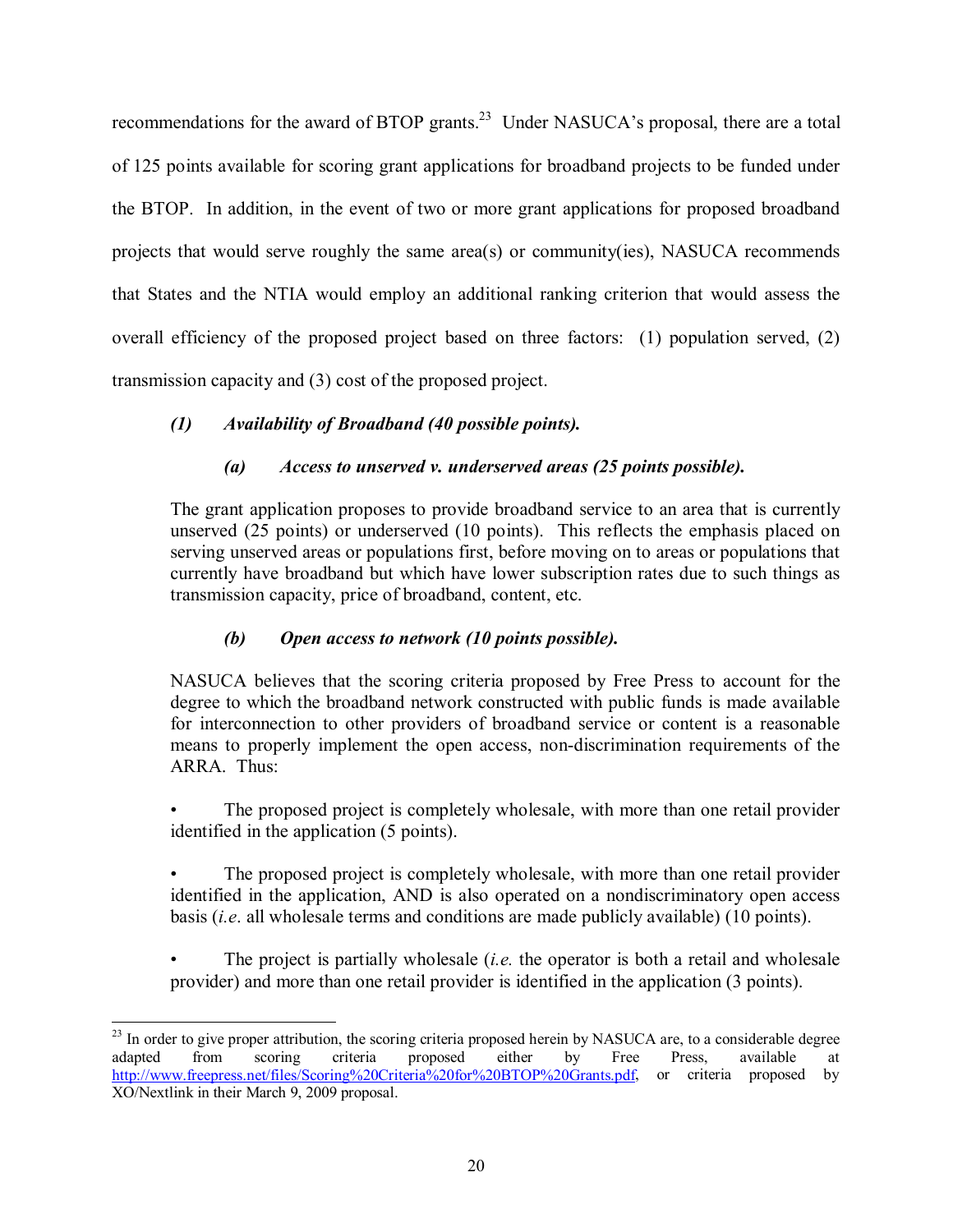The project is partially wholesale *(i.e.* the operator is both a retail and wholesale provider) and more than one retail provider is identified in the application AND is also operated on a non-discriminatory open access basis (*i.e*. all wholesale terms and conditions are made publicly available) (8 points).

## *(c) Projectís future scalability (5 possible points).*

NASUCA agrees with Free Press that grant applicants should be encouraged to make suitable provision for future growth of the proposed broadband service or network, both in terms of population(s) served and broadband transmission speed. Scoring criteria should reward network designs that are efficiently scalable and rely, to the extent possible, on facilities that can be readily modified to serve a larger area or population and/or provide higher speeds.

## *(2) Affordability and Adoption (29 possible points).*<sup>24</sup>

## *(a) Monthly recurring charge for service (10 possible points).*

To encourage the provision of broadband service that is generally affordable and therefore likely to have a higher subscription (or "take") rate, the NTIA should adopt a criterion that measures the grant applicant's proposed monthly retail service cost as a percentage of an areaís median household income, compared to the national average monthly broadband service cost as a percentage of the average median household income (0.7%, based on an average broadband subscription cost of \$30 per month per household, and an average median household income of \$51,000 annually). If the proposed service cost exceeds 0.7% of the areaís median household income, then no points are awarded; if it is below 0.7%, points are awarded as follows:

| Service Price to Area's Median   Points Awarded (10 possible) |    | Comparative national avg. mo. |
|---------------------------------------------------------------|----|-------------------------------|
| Household Income Ratio                                        |    | $price^{25}$                  |
| $\leq 0.35\%$                                                 | 10 | $\leq$ \$15/mo.               |
| $\geq$ 0.35% but < 0.6%                                       |    | $\ge$ \$15 but < \$25         |
| $\geq$ 0.6% but < 0.7%                                        |    | $\ge$ \$25 but < \$30         |
| $> 0.7\%$                                                     |    | > \$30                        |

## *(b) Speed of service (14 possible points).*

 $\overline{a}$ 

NASUCA, like Free Press, believes that speed of service proposed must be a criterion that is utilized by States and the NTIA in ranking proposed projects for the award of

<sup>&</sup>lt;sup>24</sup> Much of NASUCA's recommendations are derived from scoring criteria proposed by Free Press, though modified somewhat by NASUCA. *See* n. 23, above.

 $25$  Values in the third column are for reference purposes only, as the actual price figures will be entirely dependent on the area in question's median household income.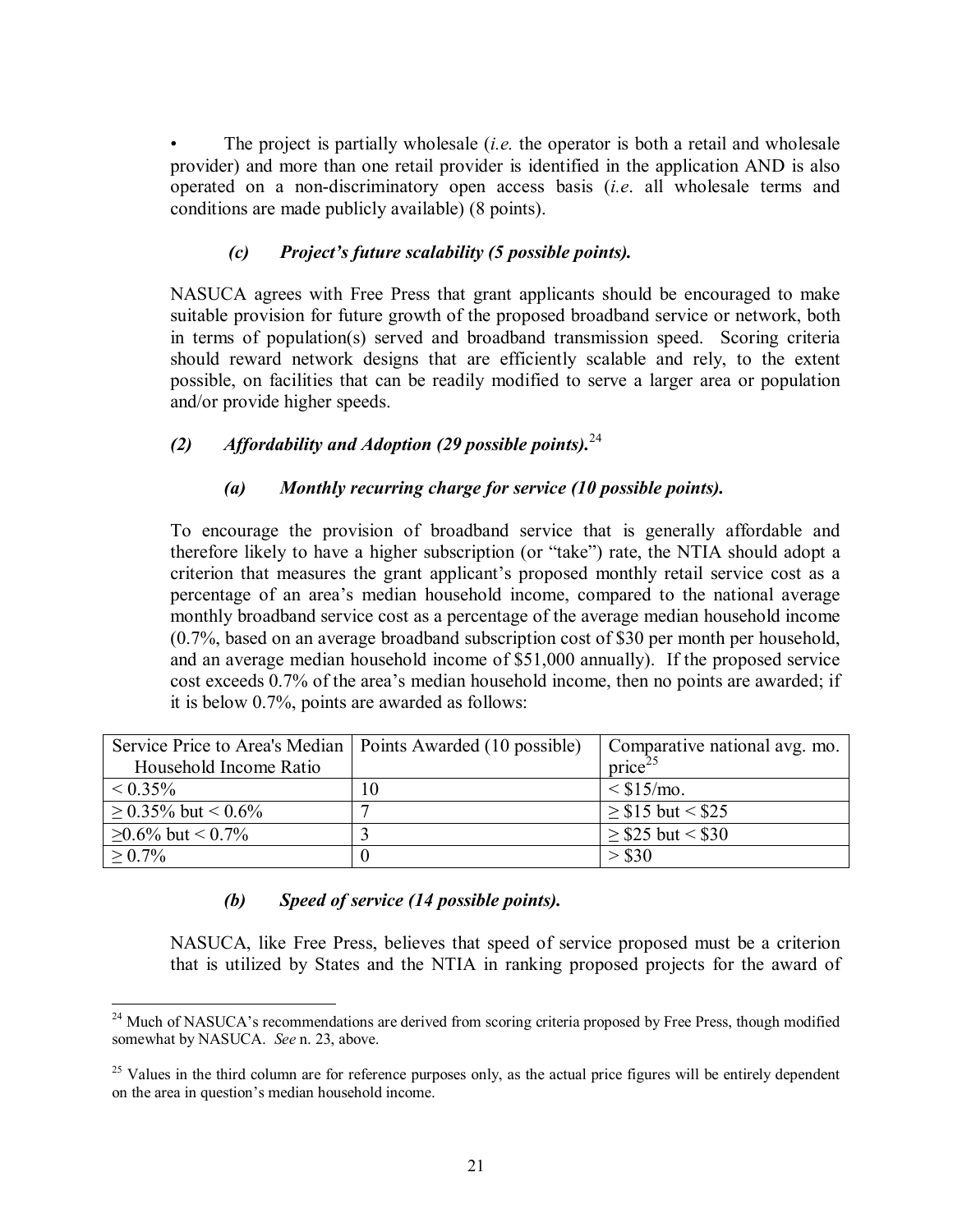grants. However, NASUCA believes that Free Pressí proposed criteria are too complicated and should be simplified as follows: (i) broadband transmission speeds below the FCC's "basic broadband tier one" service  $(i.e., 768$  Kbps  $- 1.5$  Mbps in the faster direction) simply are not eligible for funding because, as NASUCA explains below, anything slower than this service  $(i.e.,$  "first generation data service") is simply too slow to support the sorts of services and applications commonly associated with "broadband"; (ii) the points awarded should track the FCC broadband service tiers, beginning with 2 points for "basic broadband tier one" and increasing by 2 points, cumulatively, for each successively higher tier service;<sup>26</sup> (iii) in order to encourage the provision of symmetrical service, the NTIA should impose an "asymmetry" deduction along the lines proposed by Free Press but, to simplify scoring, the NTIA should simply deduct 50% of points awarded for broadband transmission speeds where the speeds are asymmetric.

## *(c) Contention ratios (5 possible points).*

NASUCA also supports the "contention" ratios award of from 0 to 5 points proposed by Free Press to ensure that the broadband speeds proposed in the grant application are not reduced by oversubscription or capacity over-utilization, as measured by last-mile contention ratios (from the first point of aggregation to the end user).

## *(3) Accountability (45 possible points).*

 $\overline{a}$ 

Free Press proposes a series of additional, what NASUCA will refer to as "public benefits" criteria derived from additional goals or objectives identified by Congress in the ARRA. These criteria, together with scoring criteria related to the technical, managerial and financial capabilities of the grant applicant(s), NASUCA lumps together under the auspices of "Accountability."

## *(a) Public benefits (35 points possible).*

## *(i) Public safety improvements (up to 5 points).*

The grant application proposes to construct a broadband network to incorporate public safety concerns by making provision to increase the use of interoperable broadband by public safety agencies.

## *(ii) Socially and economically disadvantaged small business concerns (5 possible points).*

The grant applicant meets the definition of a Socially and Economically

<sup>&</sup>lt;sup>26</sup> Thus, 4 points for "tier two" broadband ( $\geq 1.5$  Mbps but < 3.0 Mbps), 6 points for "tier three" broadband ( $\geq 3.0$ Mbps but < 6.0 Mbps), 8 points for "tier four" broadband service ( $\geq 6.0$  Mbps but < 10.0 Mbps); 10 points for "tier five" service ( $\geq 10.0$  Mbps but < 25.0 Mbps), 12 points for "tier six" service ( $\geq 25.0$  Mbps but < 100.0 Mbps), and 14 points for ìtier sevenî broadband service (≥ than 100 Mbps). *See In re: Development of Nationwide Broadband Data to Evaluate Reasonable and Timely Deployment of Advanced Services to All Americans*, Report and Order and Further Notice of Proposed Rulemaking, 23 F.C.C.R. 9691, 9700-01, ¶20 & n. 66 (rel. June 12, 2008).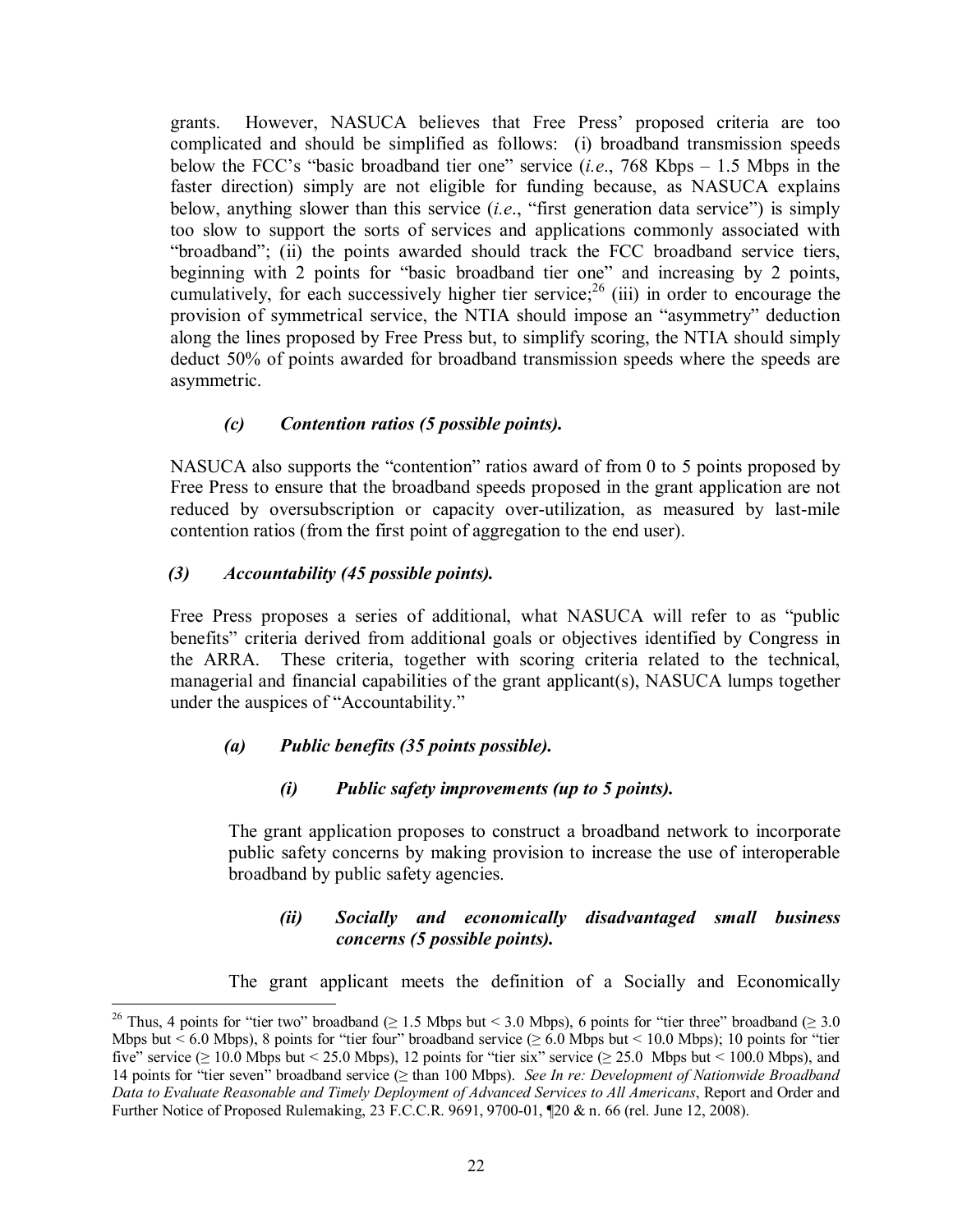Disadvantaged Small Business (5 points).

## *(iii) Broadband education, awareness, training, access, equipment and support (10 possible points).*

The proposed project: (1) includes provision of broadband education, awareness, training, access, equipment and support to educational institutions, community support organizations, organizations targeting vulnerable populations, and job creating strategic facilities; or (2) integrates or coordinates the proposed project with other aspects and goals of ARRA, such as smart-grid or tele-medicine projects.

## *(iv) Jobs creation (10 possible points).*

As Free Press correctly notes in its scoring proposal, an over-arching goal of the ARRA is economic stimulus  $-$  or to put it more bluntly, getting people back to work and pumping money back into the economy. NASUCA supports Free Press' proposal to establish a scoring criterion that recognizes and rewards proposed grant applications that address Congress' goal though the 15 points recommended by Free Press seems excessive compared to the scoring criteria associated with other, valid objectives of the ARRA. Accordingly, NTIA should establish the following scoring criteria for States to use in assessing applications for projects funded under the BTOP:

| Multiplier (Jobs created/\$ million expended in   Points Awarded (Out of a Possible 10) |  |
|-----------------------------------------------------------------------------------------|--|
| total projected cost, including 20% match)                                              |  |
| $\leq 5$                                                                                |  |
| $\geq$ 5 but < 10                                                                       |  |
| $\geq 10$ but < 15                                                                      |  |
| $\geq$ 15 but < 20                                                                      |  |
| >20                                                                                     |  |

### *(v) Buy American initiative (5 possible points).*

Finally, the scoring criteria should include some provision for awarding more points to projects that utilize manufactured products produced in the United States, in accordance with the Buy American provisions of Sec. 1605 of the ARRA. NASUCA suggests that States may subjectively award additional points to grant applications that demonstrate that a significant percentage of the equipment and facilities utilized in the proposed project (calculated by total purchase price or value of the equipment as a percentage of the total proposed project) are manufactured in the United States. NASUCA recommends that the points be awarded as follows: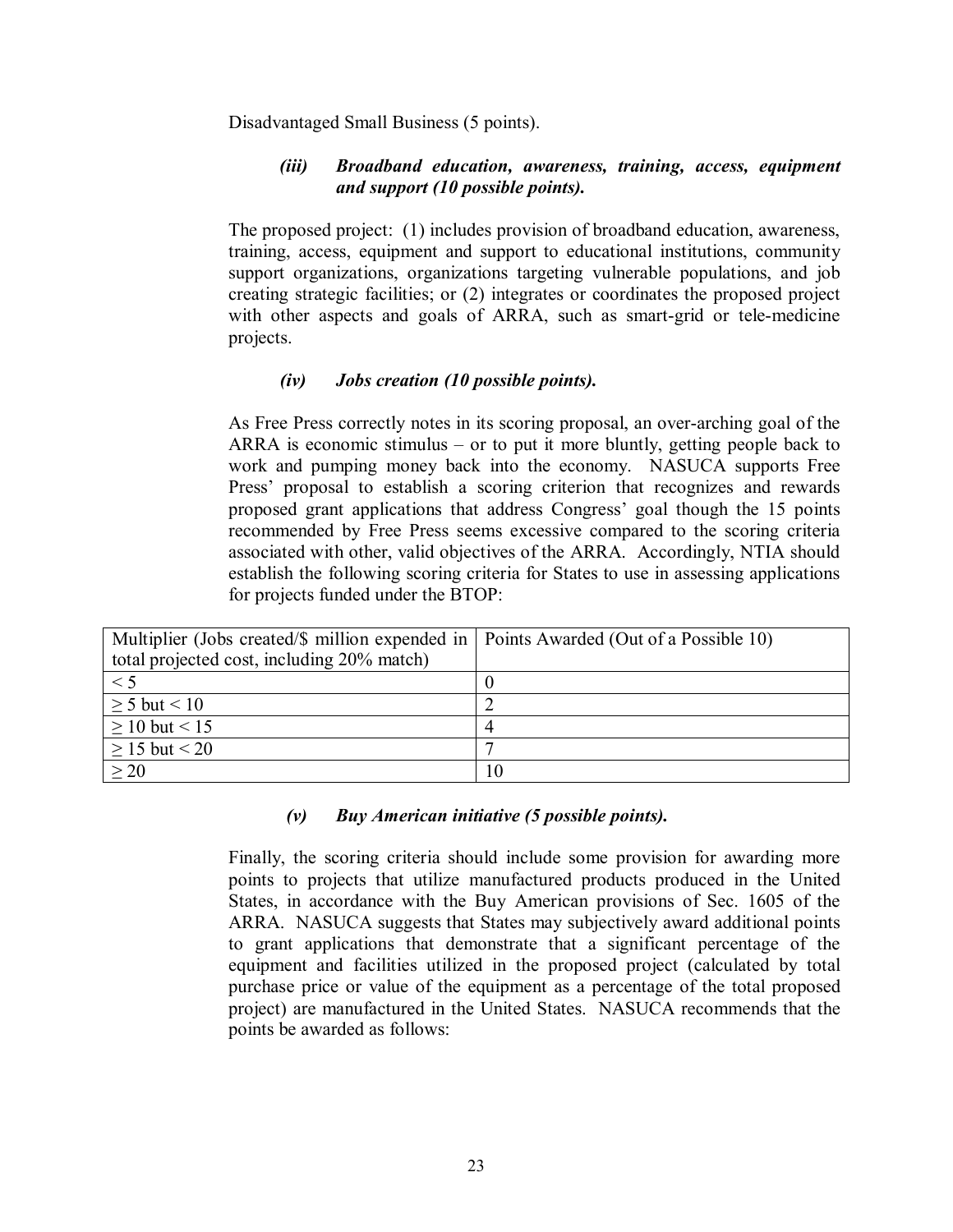| Value of U.S. Manufactured Goods as % of Points Awarded (Out of a Possible 5) |                |
|-------------------------------------------------------------------------------|----------------|
| <b>Total Project Cost</b>                                                     |                |
| $\geq$ 1% but < 5%                                                            |                |
| $\geq$ 5% but < 10%                                                           |                |
| $\geq$ 10% but < 15%                                                          |                |
| $\geq$ 15% but < 25%                                                          | $\overline{4}$ |
| $> 25\%$                                                                      |                |

## (b) Applicant's suitability, project's feasibility and timeliness, and provision *against unjust enrichment (10 possible points).*

## *(i) Applicantís technical and managerial experience, financial resources (5 points possible).*

Applicants should be encouraged to submit suitable documentation to demonstrate a viable business plan (including expected take-rates and ongoing costs, and "shovel ready" nature of the project), applicant's history associated with communications- and/or broadband-related projects, appropriate financial records (*e.g*., balance sheet, profit and loss statement, etc.), biographical data for employees with managerial or technical oversight of the project, etc.

## *(ii) No multiple-funding sources (up to 5 points).*

Free Pressí proposal to reward projects that do not require government support after completion is reasonable and Applicants should be awarded up to 5 points if they affirm that end-user locations served by a network or facilities funded under by a grant issued under the BTOP will not need, and will not be the subject of a request for federal or state universal service or similar support programs.

## *(4) Miscellaneous (up to 6 points).*

States should be able to award up to 6 additional points to account for unique benefits or other considerations associated with a particular grant application that are not covered by the other scoring criteria. For example, the proposed project may primarily be aimed at improving broadband access to an "underserved" area but will also, to a lesser degree, provide broadband access to an "unserved" area as well. Or a proposed project may provide broadband access to a community or area that has been the source of numerous complaints to State regulators over a long period of time. Alternatively, a proposed project may address more than one of the statutory purposes set forth in the ARRA. Finally, the miscellaneous category should be available to award additional points for proposed projects that leverage other elements of the ARRA, such as tele-medicine or smart grids.

States should be required to fully document and explain the award of any points under this Miscellaneous category to the NTIA and the NTIA should make it clear that the award of additional points should be used sparingly, and that abuse of this criteria may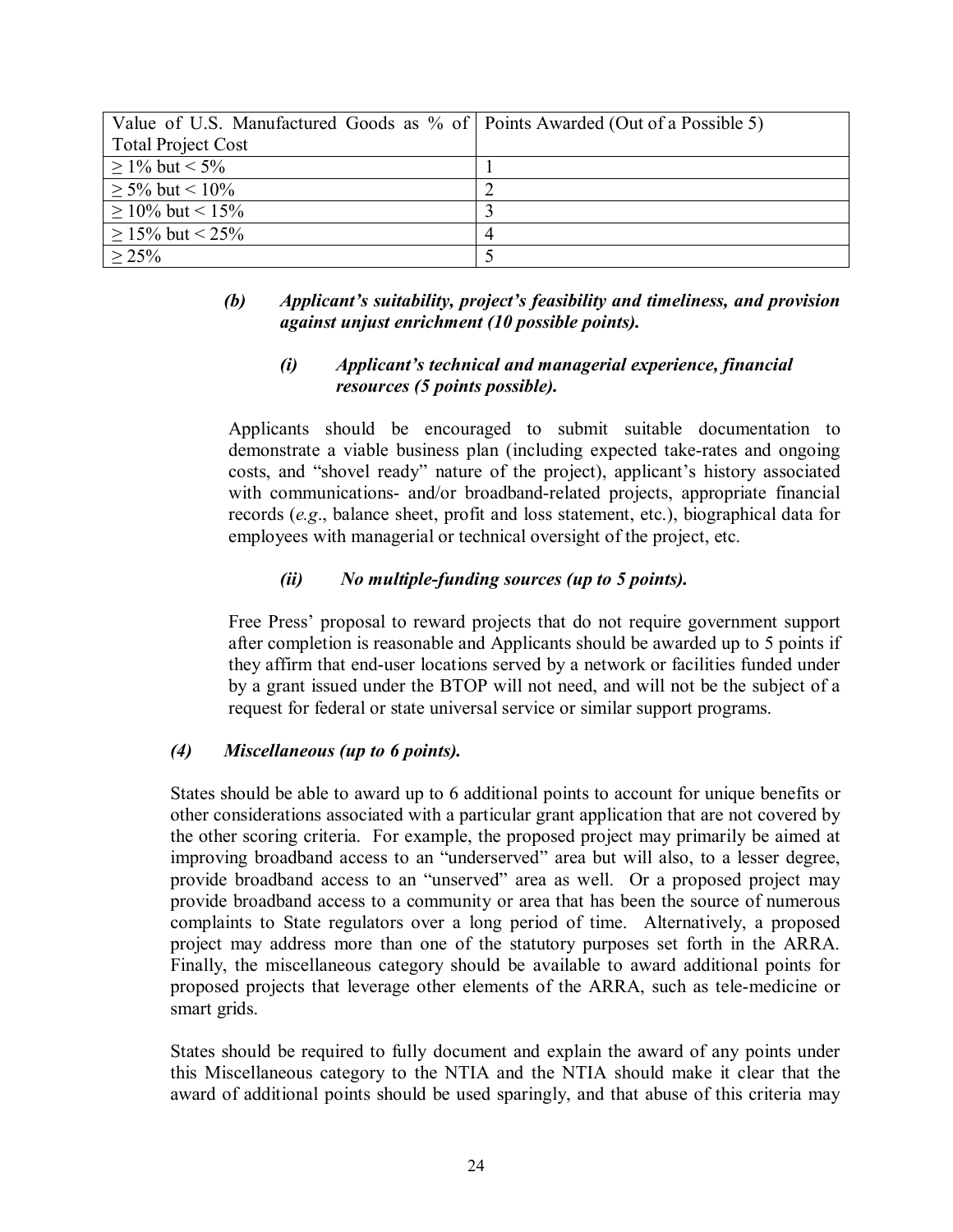result in rejected grant applications for the proposed project or even other proposed projects, diminished federal funding for approved projects, or other action as the NTIA deems reasonable and appropriate.

## *(5) Overall efficiency of competing proposals.*

NASUCA recognizes that there may be situations that arise in which two or more projects are proposed for an area or community, which receive relatively equal scores applying the criteria above (NASUCA suggests that projects within 10 points of one another should be considered to have "relatively equal" scores), but which employ different broadband technology, would serve different numbers of customers, and provide differing levels of broadband capability. For example, one application might propose a fiber-to-the-home ("FTTH") project that would deliver 10 Mbps service to 2,000 customers in a community for an estimated cost of \$2 million, while a competing application proposed a wireless broadband technology delivering transmission speeds of 1.5 Mbps to 20,000 customers in approximately the same area for \$1 million.

As an exception to its general aversion to using mathematical formulae in scoring and ranking projects, NASUCA recommends that States and the NTIA apply the following formula to assist them in selecting between such competing projects:

## Projected transmission speed x Customers to be served Project estimated cost

Applying this formula to the examples above, the second project would be ranked higher than the first  $(10,000,000 \text{ bps x } 2,000/\$2,000,000 = 10,000 \text{ versus } 1,500,000 \text{ bps x}$  $20,000/\$1,000,000 = 30,000$ .

While both projects are worthy of public support, given the limited funds available under the ARRA and the scope of the need to deploy broadband, some means of deciding between competing proposals is needed. The formula NASUCA proposes, moreover, is consistent with the overall goals of the ARRA, which direct the NTIA to approve projects that will ì*increase* the *affordability* of*, and subscribership* to, service to *the greatest population of users* in the area," and that will "provide the *greatest broadband speed possible* to the *greatest population of users* in the area.<sup>227</sup>

## *Rationale.*

Much of the rationale for NASUCA's proposed scoring criteria has been set forth above.

The main points, again, are that:

(1) The NTIA should not devote considerable time or resources to the development and adoption of scoring criteria that are mathematically precise or

l <sup>27</sup> H.R. 1, Sec. 2, Div. B, § 6001(h)(2)(A) & (B) (emphasis added).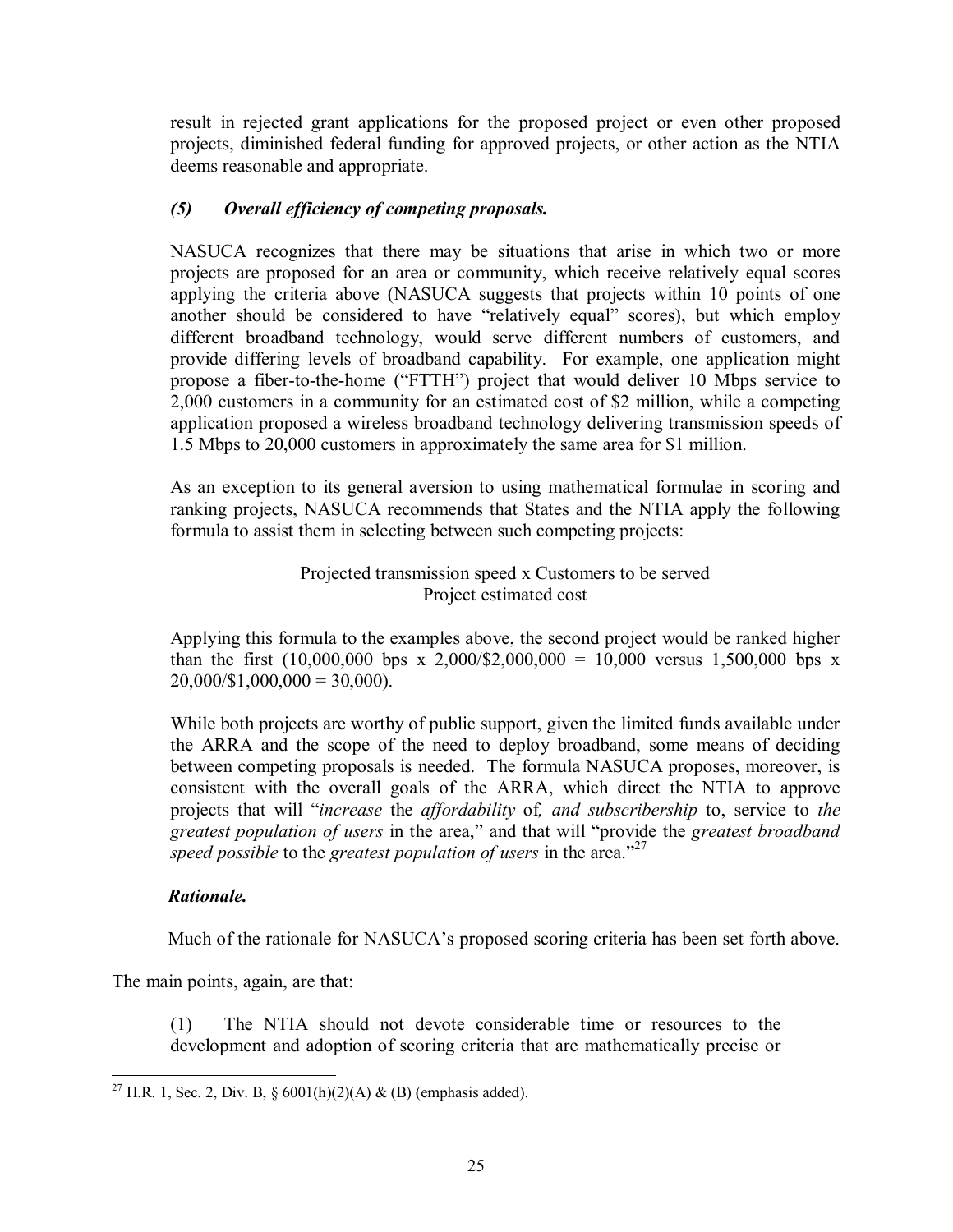elegant but rather should adopt criteria that suffice to justify funding decisions and provide a basis against which actual versus projected performance can be measured.

(2) Since States should be the entities applying these criteria in the first instance  $-$  during the screening of applications that are then forwarded to the NTIA with recommended scores, the criteria should have sufficient built-in flexibility to enable them to be used across the country under widely varying conditions.

(3) Likewise, scoring criteria should have sufficient flexibility built-in to enable States to make value judgments that are based on unique circumstances and considerations that are not easily "set to paper."

(4) The scoring criteria should be straightforward and easily understood by all parties to the grant process, both reviewer and applicant.

Finally, the scoring criteria should encourage Availability, Affordability and Accountability. The scoring criteria proposed by Free Press, as modified by NASUCA, satisfy these considerations and should be adopted for use by the NTIA and States in reviewing BTOP grant applications.<sup>28</sup>

## **c. Prioritizing proposals to serve underserved or unserved areas; consideration of USDA broadband grant awards and loans in establishing priorities.**

## *Recommendation.*

As reflected in the scoring criteria proposed above, grant applications that propose to serve currently unserved areas should be given a sufficiently higher-weighted score to help ensure that the BTOP's focus is on extending affordable broadband service to populations and areas that have been neglected for years.

### *Rationale.*

Congress intended that providing broadband access to unserved areas should be a priority

l  $^{28}$  It was considerations such as these that led NASUCA to reject the criteria proposed by XO/Nextlink as being overly complex and formulaic, though XO/Nextlink certainly should be commended for their effort.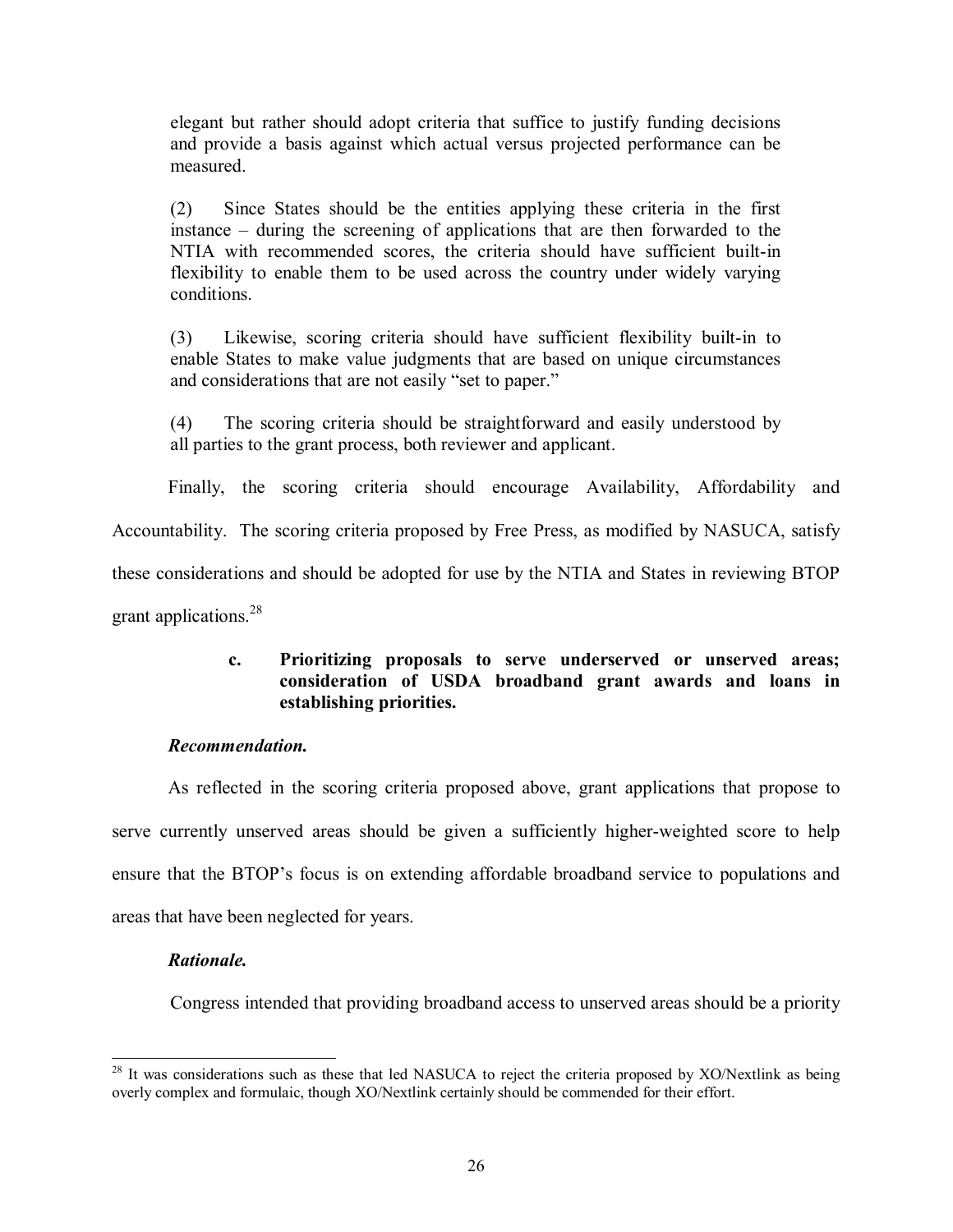for infrastructure projects funded under the ARRA. This is clear under the provisions allocating funds to the RUS, as well as the provisions establishing the BTO Program administered by the NTIA. For example, with regard to the RUS program, Congress required that "priority for awarding funds . . . shall be given to projects that provide service to the highest proportion of rural residents that do not have access to broadband service.<sup> $29$ </sup>

Likewise, Congress placed "provid[ing] access to broadband service to consumers residing in unserved areas of the United States" first among the purposes to which broadband grants should be put under the BTOP administered by the NTIA.<sup>30</sup> Moreover, in its original version, the Senate bill included tax credits for broadband investment, with a 20% credit provided for investments in "current-generation broadband" in unserved areas, while only a 10% credit was provided for similar investment in underserved areas.<sup>31</sup>

 Although the Conferees declined, without discussion, to adopt the Senate bill on this issue, the increased emphasis on encouraging investment in unserved, as opposed to underserved, areas warrants assigning a higher priority to projects that will provide broadband access to areas that have yet to be served. Finally, assigning a higher priority to projects that provide broadband access in areas that are still without access to basic broadband service, years after it became available in most parts of the country, is warranted on purely equitable grounds: Those who have gone without should receive the benefits of broadband investment first.

 $\overline{a}$ 

 $29$  H.R. 1, Sec. 2, Division A, Title I.

 $30$  H.R. 1, Sec. 2, Division B. Title VI,  $\delta$  6001(b)(1).

<sup>&</sup>lt;sup>31</sup> *See* H. Conf. Rep. 111-16, pp. 571-73 (rejecting s. 1271 of the Senate version of the ARRA).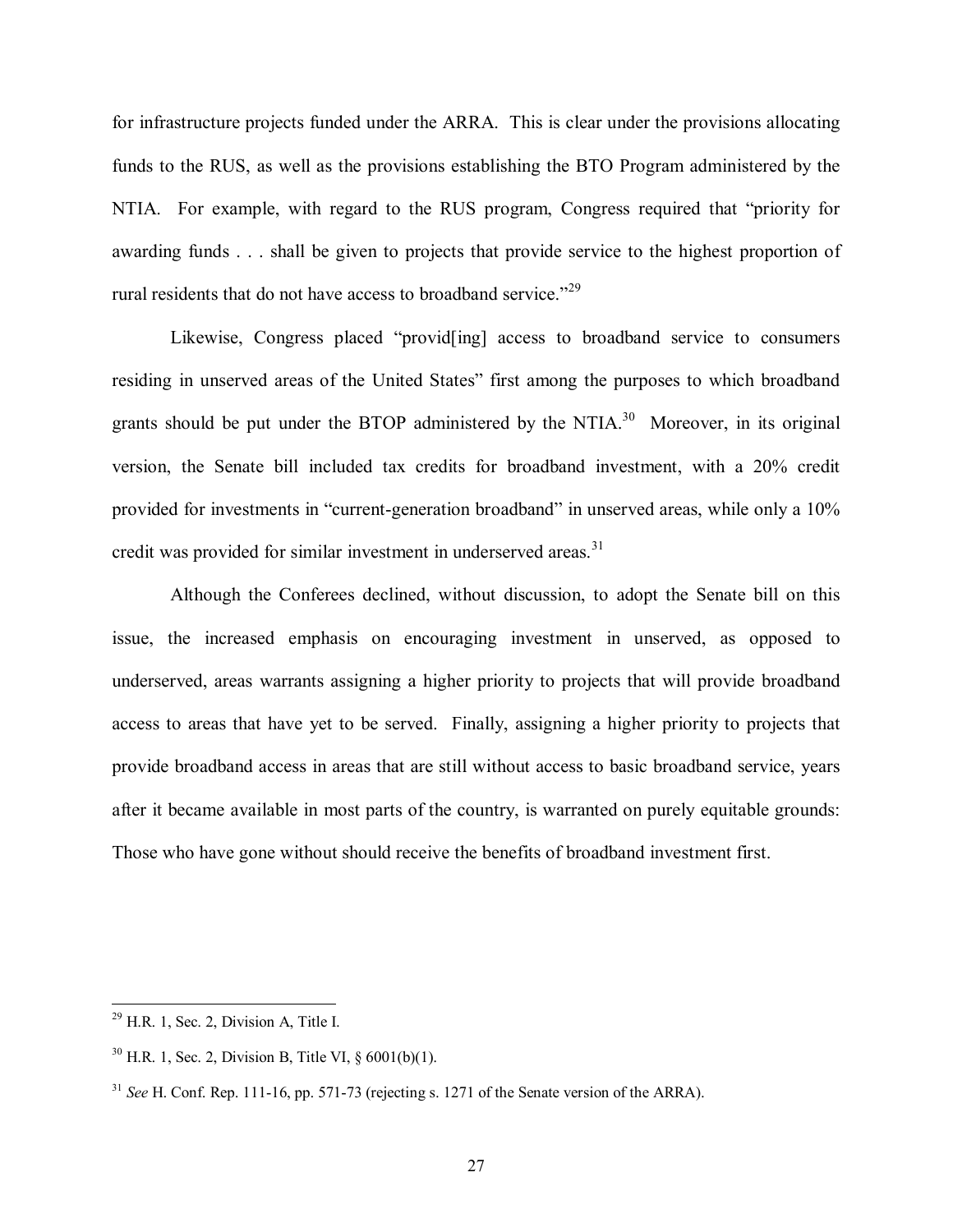### **d. Should priority be given to proposals that leverage other Recovery Act projects?**

#### *Recommendation.*

As discussed above, proposals that leverage other ARRA projects, such as smart grids or tele-medicine, or that emphasize Buy American elements of the ARRA, should be awarded additional points under the scoring system NASUCA proposes.

### *Rationale.*

 One of the criticisms leveled at the stimulus package contained in the ARRA is that it is too little and will be inadequate to resuscitate our flagging economy.<sup>32</sup> Leveraging other ARRA programs makes sense since it will ensure that projects get the most "bang for the buck" and stretch stimulus dollars farther.

## **e. Priority to proposals that address several purposes or populations identified in the ARRA, or that provide service to different types of areas.**

### *NASUCA Recommendation.*

Yes.*See* scoring criteria set forth above.

## *NASUCA Rationale.*

 The scoring criteria initially developed by Free Press, as modified by NASUCA, adequately address the weight that should be given to grant applications that propose to address multiple purposes, populations or areas. Among other things, NASUCA proposes a ìmiscellaneousî criteria that allows States to award up to an additional 6 points to address special or unique considerations, such as projects that would provide service to different types of

l <sup>32</sup> Paul Krugman, "Behind the Curve," *The New York Times*, p. A23 (March 9, 2009), available at http://www.nytimes.com/2009/03/09/opinion/09krugman.html?  $r=1$ . Regardless of whether the stimulus package is large enough, NASUCA discussed at length in its March 18, 2009 letter to the Agencies and its January 16, 2009 letter to Congress and the Administration, why the funds allocated for broadband, while a good start, are not enough to address the Nation's broadband deficit. Copies available at www.nasuca.org. Indeed, NASUCA originally suggested in its January 16, 2009 letter that a broadband fund of from \$25 to \$50 billion would ultimately be needed to address that broadband deficit.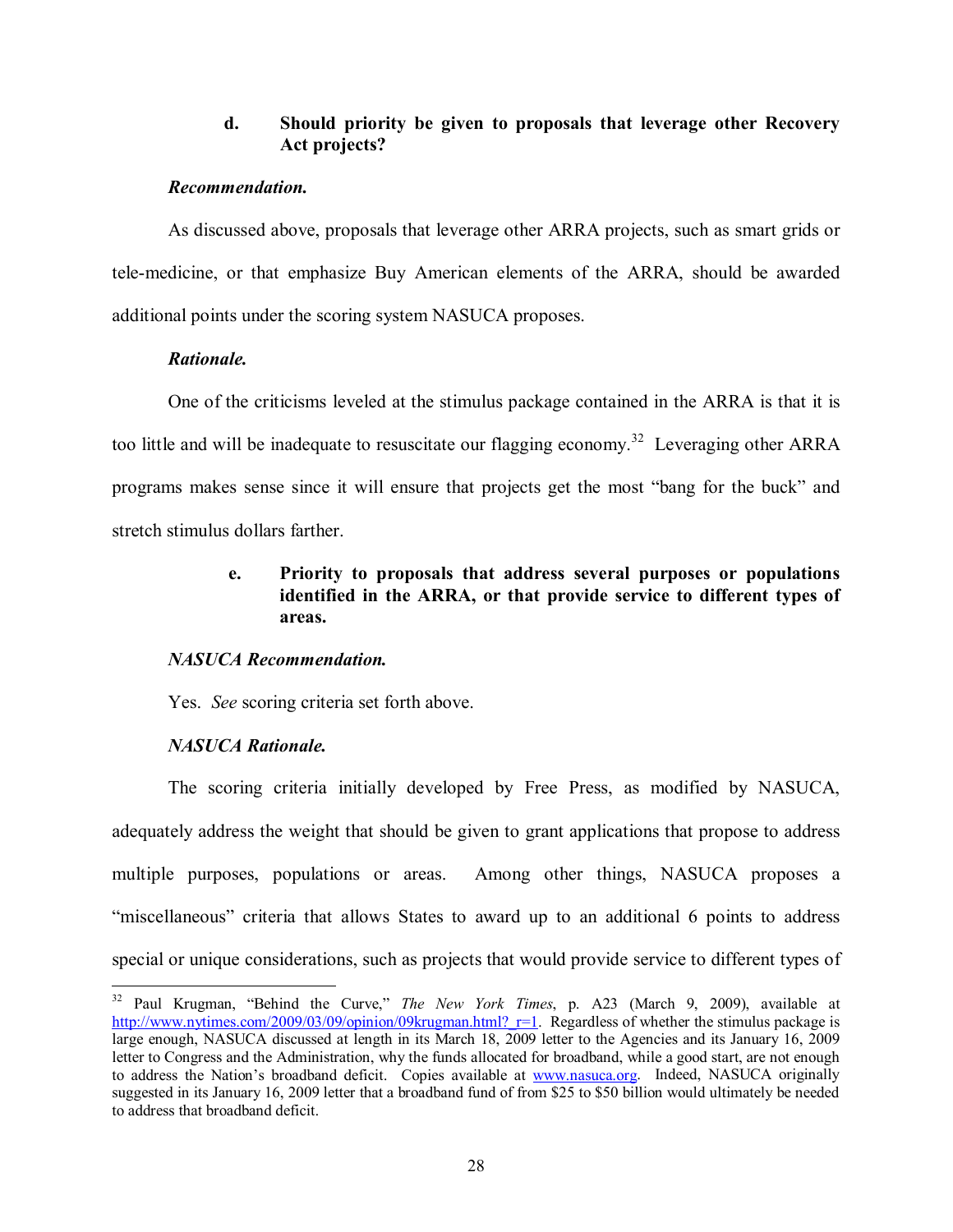areas (non-rural v. rural, unserved v. underserved) or populations (such as minority, low income, elderly or poor health populations).

States would be expected to document the special or unique circumstances warranting the additional weight given to the proposed project's score to the NTIA. Moreover, via its review and ultimate approval authority, the NTIA would be able to "police" against States overusing the "miscellaneous" scoring criteria to inflate the scores of grant applications for projects within their borders vis a vis scores for grant applications from other States. In other words, the "miscellaneous" scoring criteria would be expected to be used sparingly and the NTIA has a variety of measures to correct States that do otherwise, including at a minimum rejecting the addon score.

### **f. What factors should be given priority in determining whether proposals will encourage sustainable adoption of broadband service?**

#### *Recommendation.*

*See* scoring criteria set forth above.

### *Rationale.*

*See* discussion above.

**g. Should the fact that different technologies can provide different service characteristics, such as speed and use of dedicated or shared**  links, be considered given the statute's direction that, to the extent **practicable, the purposes of the statute should be promoted in a technologically neutral fashion?** 

#### *Recommendation.*

*See* scoring criteria above.

#### *Rationale.*

The scoring criteria recommended by NASUCA appropriately assign higher scores to grant applications that propose broadband services with greater transmission speeds but are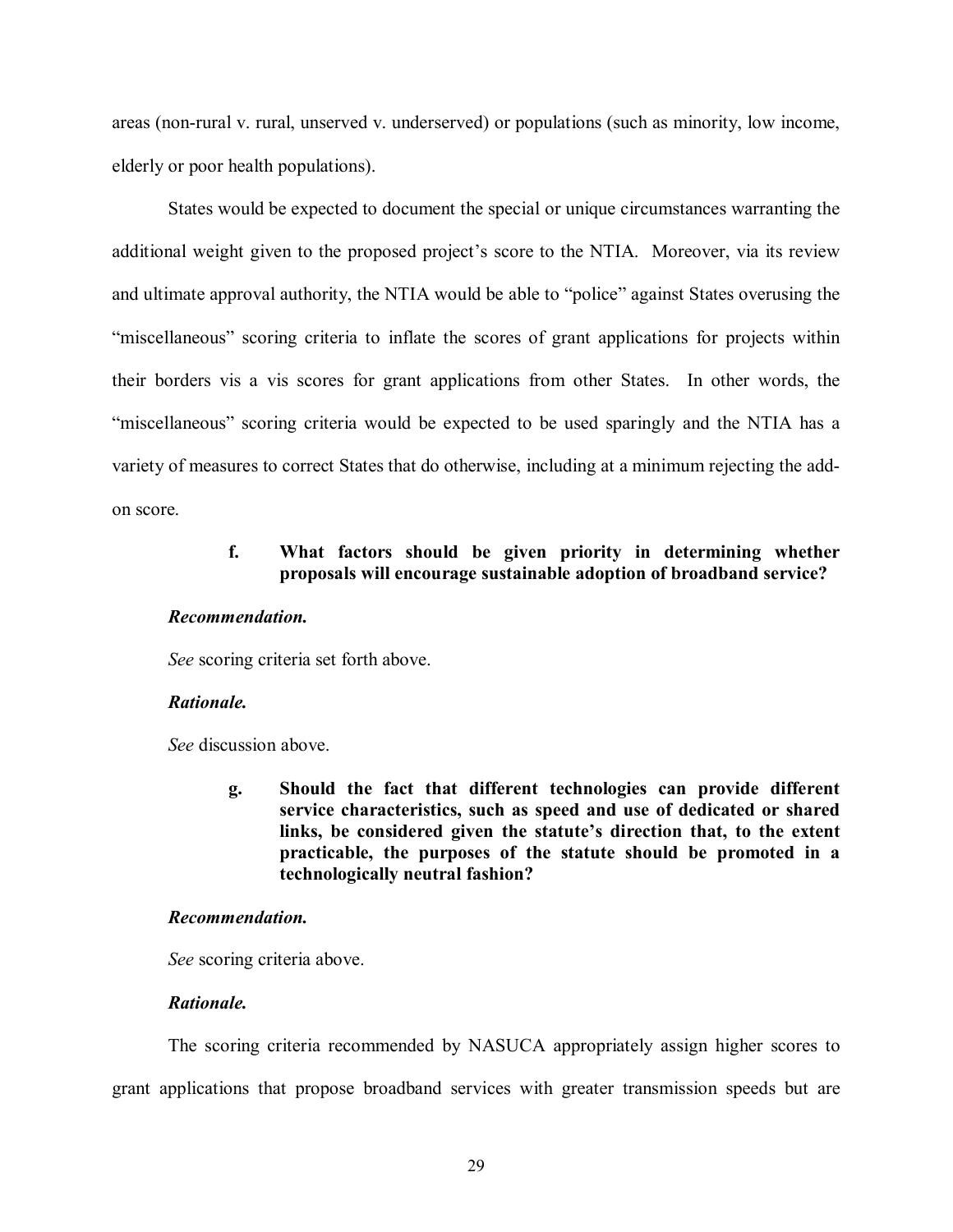technologically neutral in that they are not based in any way upon the technology used to deliver broadband service. As the Joint Notice observes, the legislative findings underlying enactment of the ARRA express Congress' direction that, to the extent practicable, the legislation's purposes should be promoted in a technologically neutral fashion.<sup>33</sup> Congress' agnosticism on broadband technology was further exhibited in the Conference Committee's report, which noted:

The Conferees also intend that the NTIA select grant recipients that it judges will best meet the broadband access needs of the area to be served, whether by a wireless provider, a wireline provider, or any provider offering to construct lastmile, middle-mile, or long haul facilities.<sup>34</sup>

Moreover, the final version of the ARRA dropped some provisions in the earlier House and Senate bills that specified specific awards of grants to particular technologies, such as specific set asides for wireless services.<sup>35</sup>

Despite Congress' clear manifestation of its intent that no particular broadband technology should be favored, some parties have urged the NTIA to do just that. For example, PCIA urges that the "NTIA should give funding priority to wireless deployment as *the clear form to the broadband future.*<sup>36</sup> NASUCA urges the NTIA to give short shrift to such pleas. To the extent there are winners and losers among broadband technologies, those wins and losses should be based on appropriate considerations of capability, cost, open access, scalability, etc., applied on a case-by-case basis to the unique facts of each grant application.

#### **h. What role, if any, should retail price play in the grant program?**

#### *Recommendation.*

*See* scoring criteria set forth above.

l

<sup>&</sup>lt;sup>33</sup> 74 Fed. Reg. at 10717-18 n. 5.

<sup>34</sup> H. Rep. 111-16, p. 774.

 $35$  *Id.* at 773 (discussing  $\S$  6002 of the original H.R. 1).

<sup>36</sup> PCIA Comments, p. 6 (April 3, 2009) (emphasis added).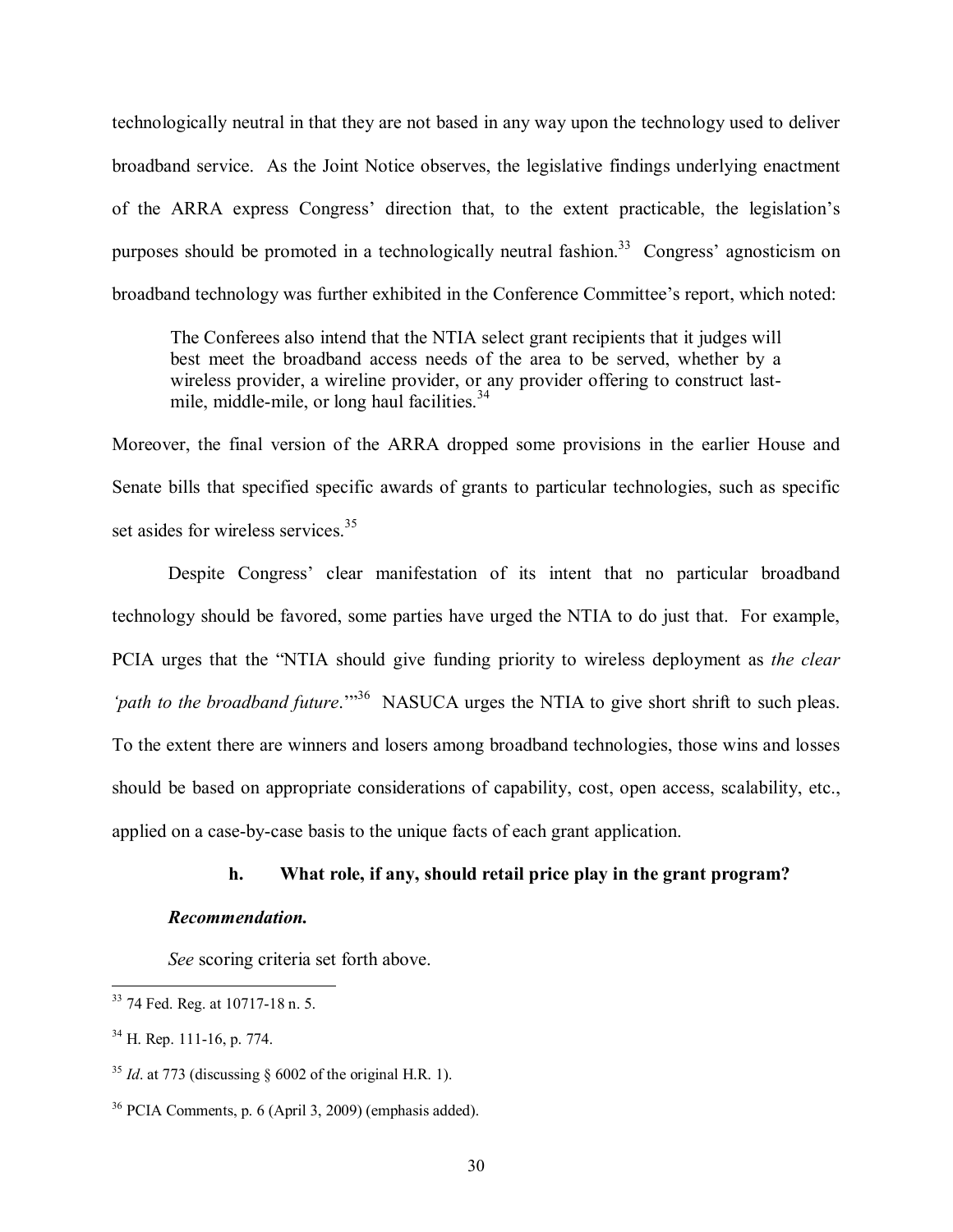#### *Rationale.*

*See* discussion above.

#### **Question 6. Grants for Expanding Public Computer Center Capacity.**

The Recovery Act directs that not less than \$200,000,000 of the BTOP shall be awarded for grants that expand public computer center capacity, including at community colleges and public libraries. The NTIA has asked for comment on two questions under this heading. First, what selection criteria should be applied to ensure the success of this aspect of the program? And second, what additional institutions other than community colleges and public libraries should be considered as eligible recipients under this program?

### **a. What selection criteria should be applied to ensure the success of this aspect of the program?**

#### *Recommendation.*

As NASUCA previously indicated in comments to Congress and the Agencies, it is crucial to support projects that take steps to support adoption of broadband, not just deployment. Programs that will be the most successful will be those that offer programs and services that employ innovative methods of engaging populations that are unfamiliar with either the technical aspects of broadband or the multitude of uses to which it can be put. We recommend that the NTIA and the RUS consider the following factors when considering applications for grants for expanding public computer center capacity.

(1) What programs are currently available at the center?

If such programs are currently available, the applicant should demonstrate the need for additional resources and provide information showing that funds received under ARRA would not duplicate existing projects.

31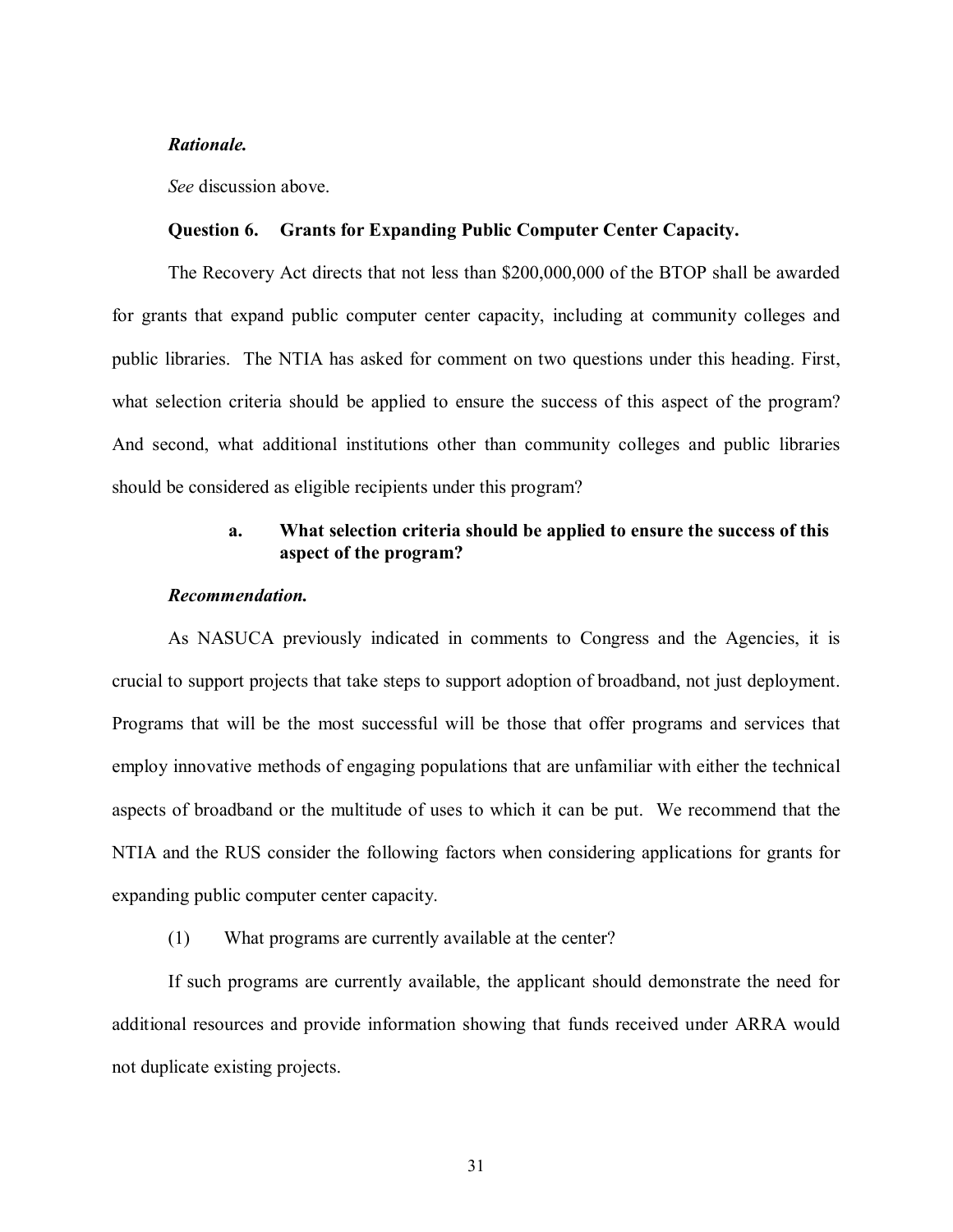(2) Does the applicant have previous experience with providing public computing services utilizing funding obtained from grants?

This factor should not be construed as providing an applicant with an advantage or disadvantage over competing proposals from organizations that have not previously been funded for similar projects. Rather, it should be a tool employed by the agencies in assessing the ability of applicants to fulfill the terms of a grant. For example, the Agencies could consider whether the applicant provided the services specified in other projects in a timely and effective manner, whether the applicant has fulfilled the objectives of the program for which it was funded, including how the program was evaluated by clients. Applicants who have received funding from other programs should provide the Agencies with information about such projects (including the funding source) so that the performance of the applicant can be taken into consideration.

(3) Public computer centers should be able to accommodate special needs, through the use of measures such as providing material in multiple languages, large print, having no physical barriers to access, providing ergonomic work stations, and offering voice recognition software.

(4) Public computer centers should provide clear, user-friendly written instructions, in appropriate languages.

(5) Public computer centers should offer a curriculum that allows residents of the community to make full use of the broadband facilities. Successful projects will offer more than just open laboratories.

There are two components to such a curriculum: (1) training on how to effectively use the computer and the Internet/WWW; and (2) training that will encourage adoption of broadband. The curriculum should be designed to serve community members at different levels of knowledge - from the most basic beginner to more advanced students who already have some knowledge of computers.

Training to use the technology effectively could include hands-on instruction on topics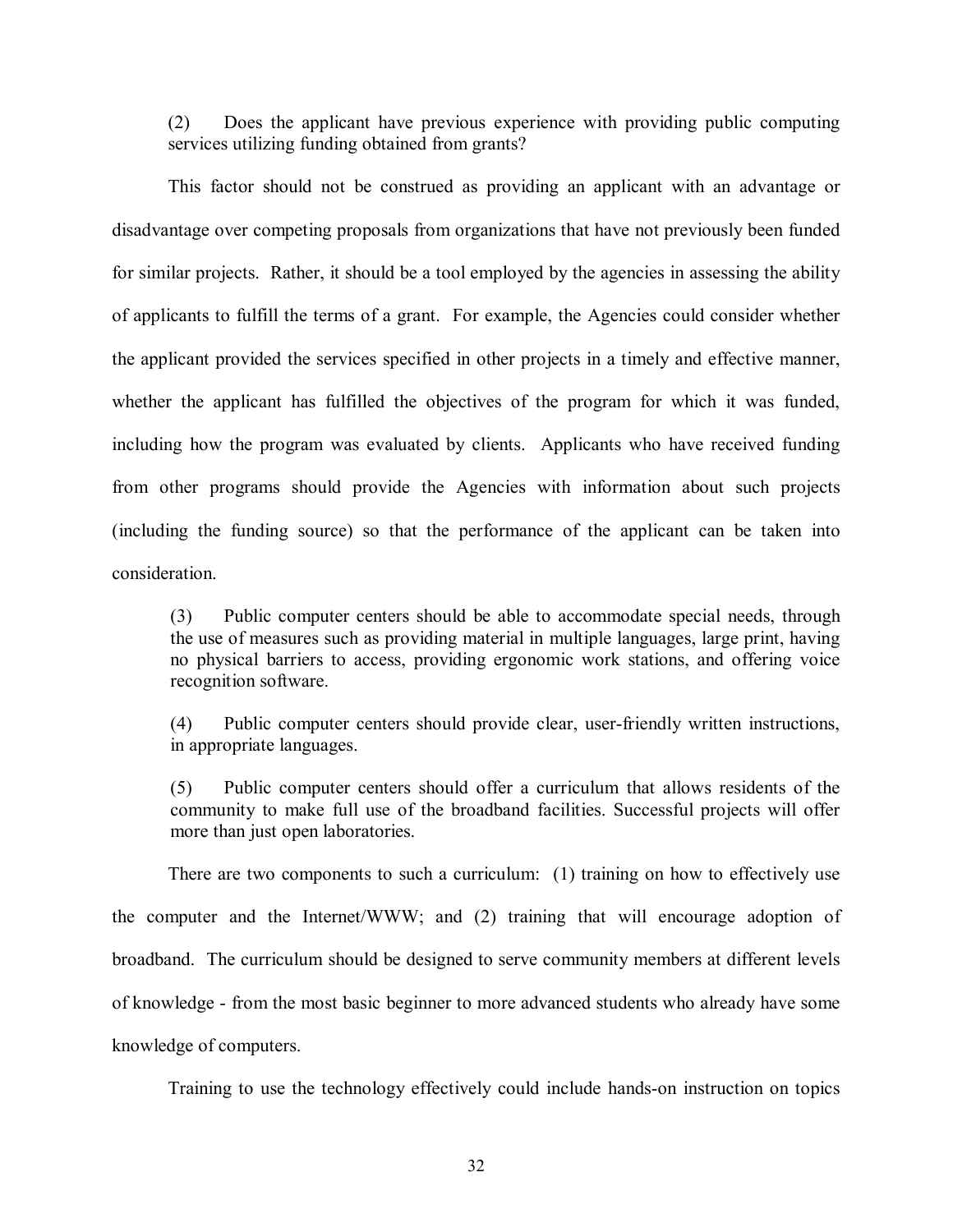such as:

- Using MS Word to prepare a resume;
- Troubleshooting technical problems;
- Using a web browser and setting up e-mail accounts;
- Privacy safeguards and Internet scams and fraud;
- Conducting research using the World Wide Web;
- Filling out applications on a computer; and
- Understanding the differences between Windows and MacIntosh-based equipment.

Training to provide community members with the ability and incentive to use broadband

services should focus on accessing interesting, relevant content available through the Internet, such as:

Using broadband as means for participants to learn about their history and culture;

- $\bullet$  Job hunting;
- Improving language skills;
- Using online curriculum to prepare for a GED;
- Obtaining school assignments online; and
- Social networking

These are examples of the information that would be conveyed in a curriculum that could

successfully enable and encourage use of broadband.

(6) Public computer centers should be accessible to low income neighborhoods, both in terms of location and hours. They should provide services during evenings and weekends.

(7) Public computer centers offered by Community Colleges should be open to the entire community, at no charge, or for a small flat fee. Students should not be charged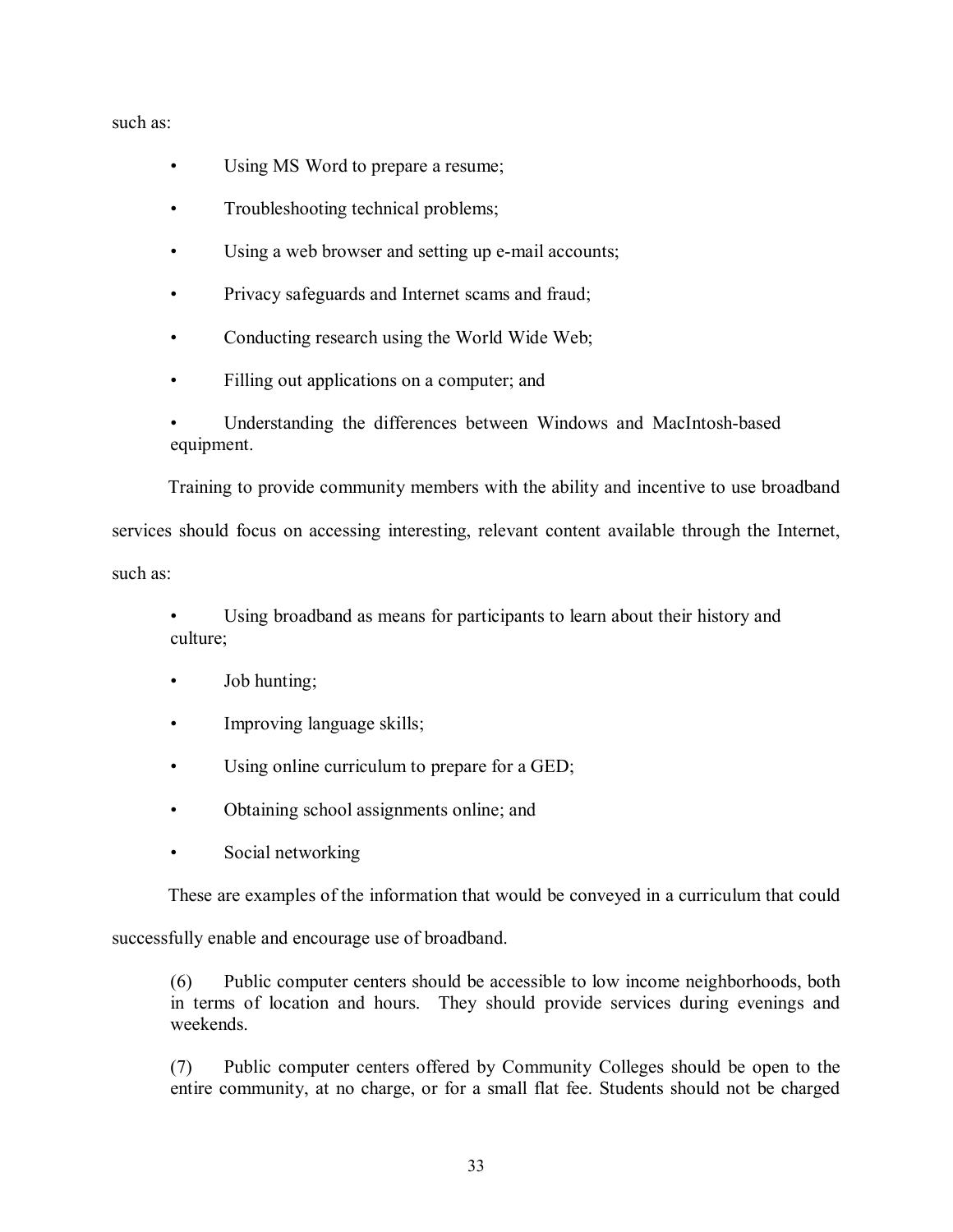additional fees to utilize the lab. Community colleges should consider holding training off-site to encourage broader participation.

(8) Recipients such as libraries and community colleges should be encouraged to partner with Community Based Organizations.

Community-based organizations play a major role in providing people access to computers with broadband as well as training and support services. Community-based organizations have proven success in providing services to populations not otherwise reached. By establishing computer learning centers at already established community-based organizations, families have ready access to the computers, employment counseling, continued education, literacy classes, English as a Second Language programs, citizenship classes, and emergency services. Many hard-to-reach youth feel more comfortable in computer technology programs that are not located on school grounds. By extending the eligible programs to include off campus programs, a greater number of hard-to-reach students can be targeted and served.

(9) The Agencies should evaluate the success of projects through both quantitative and qualitative methods.

For example, Applicants should track participation and retention of clients, implement an exit evaluation to learn how their program is not meeting the expectations of clients who drop out before completing the program, establish a method to measure clients' progress from beginning to completion of the program and have clients complete an evaluation at the end of a training course in order to determine if the objectives of the program were met. Applicants should provide periodic progress reports documenting the extent to which clients continue to use the center.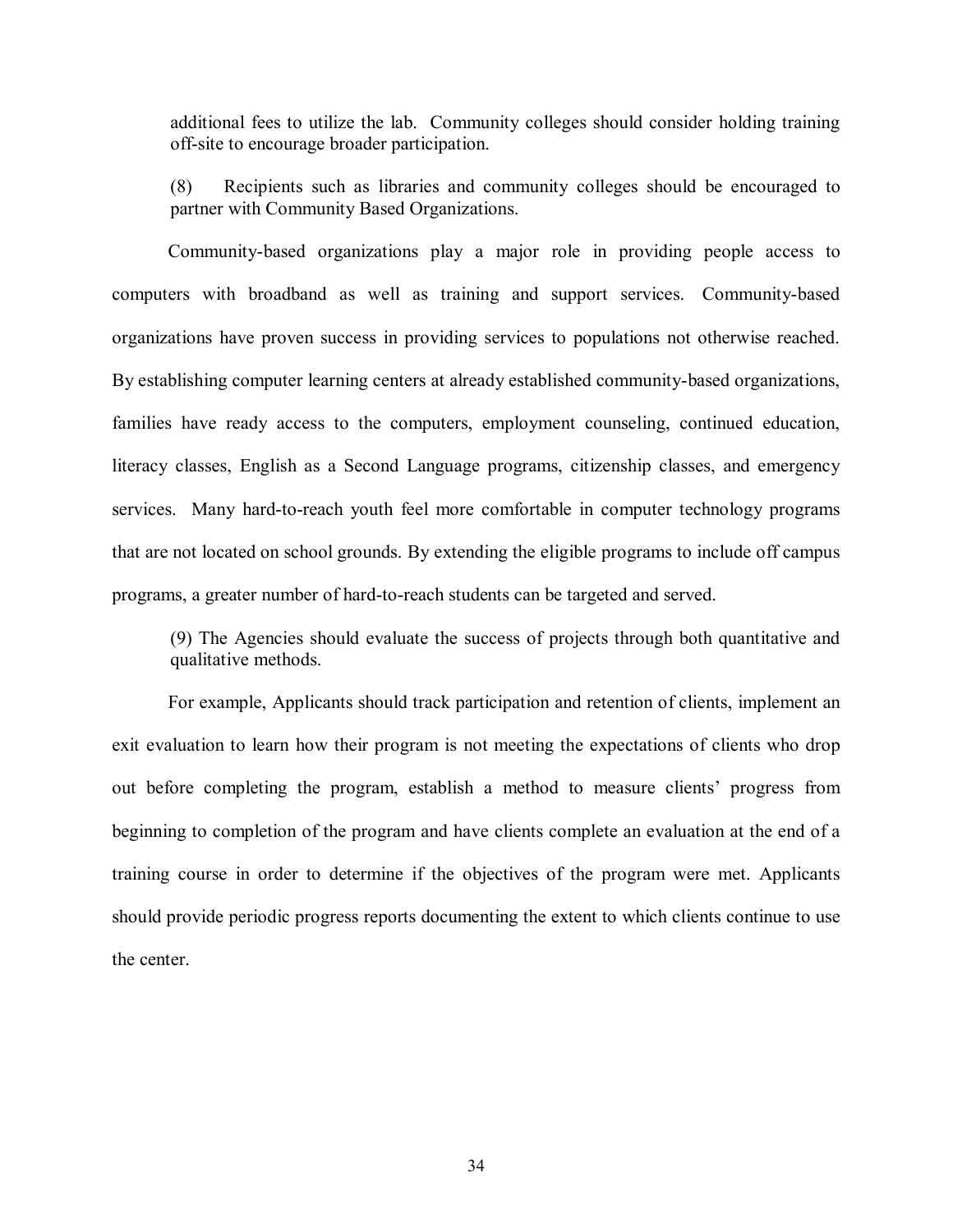### **b. What additional institutions other than community colleges and public libraries should be considered as eligible recipients under this program?**

#### *Recommendation.*

 For the reasons discussed above, eligible entities should include community-based organizations that qualify under ARRA as non-profit foundations, corporations, institutions or associations. In rural communities, where there may not be a library or community college facilities, other government sponsored programs, such as recreation programs, may be offered that would provide a viable alternative for hosting a public computing center.

#### *Rationale.*

*See* discussion above.

### **Question 7. Grants for Innovative Programs to Encourage Sustainable Adoption of Broadband Service.**

The Recovery Act directs that not less than \$250,000,000 of the BTOP shall be awarded for grants for innovative programs to encourage sustainable adoption of broadband services. The Agencies have asked for comment on two questions under this heading. First, what selection criteria should be applied to ensure the success of this program? And second, what measures should be used to determine whether such innovative programs have succeeded in creating sustainable adoption of broadband services?

### **a. What selection criteria should be applied to ensure the success of this program?**

### *Recommendation.*

The selection criteria for programs designed to encourage sustainable adoption should be similar to those discussed above regarding public computing centers.

(1) Determine what programs are currently available and consider whether the applicant has demonstrated needs for further resources.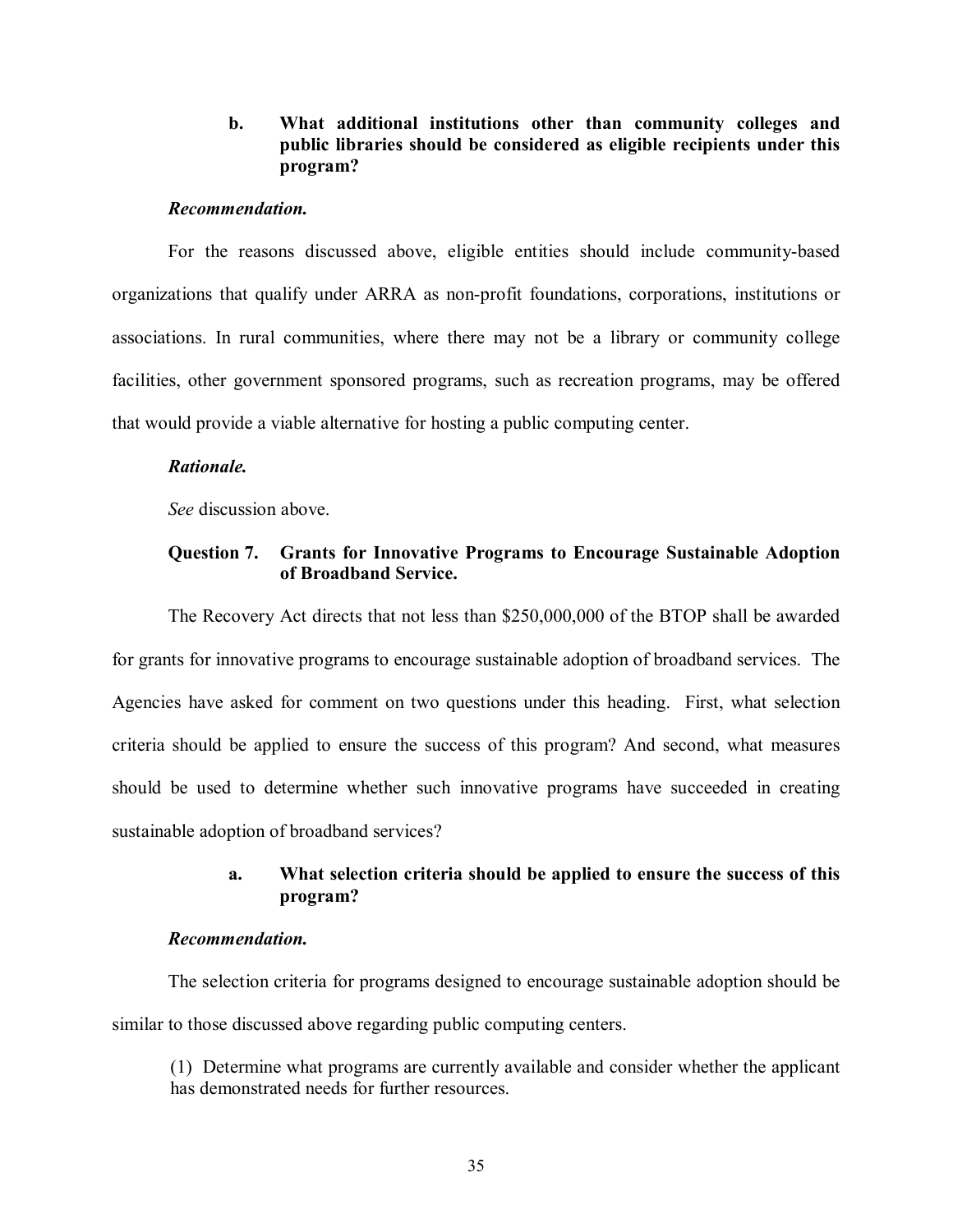(2) Evaluate any previous experience/performance by an applicant with offering similar programs. As discussed above, this factor should not be construed as providing an applicant with an advantage or disadvantage over competing proposals from organizations that have not previously been funded for similar projects.

(3) The applicant should be able to accommodate special needs with respect to language and people with disabilities.

(4) The support and training offered should offer information that is designed to provide clients with skills and information to address both technical barriers and content that clients find useful and relevant.

(5) The programs should be accessible to low income neighborhoods, both financially (no fees) and logistically (afternoon, evening and weekend hours).

(6) Applicants should be encouraged to partner with Community Based Organizations.

### **b. What measures should be used to determine whether such innovative programs have succeeded in creating sustainable adoption of broadband services?**

#### *Recommendation.*

The Agencies should evaluate the success of projects through both quantitative and qualitative methods. For example, Applicants should document the number of people who receive training from the center, including demographic data on age and ethnicity. This information should be supplemented by exit evaluations, as described above. Applicants should provide regular, periodic progress reports documenting the extent to which clients continue to use the center.

#### **Question 8. Broadband Mapping.**

#### *Recommendation.*

#### *(a) Uses to which the NTIA broadband inventory map may be put.*

The "comprehensive nationwide inventory map of existing broadband service capability and availability in the United States," which the ARRA requires depict "the geographic extent to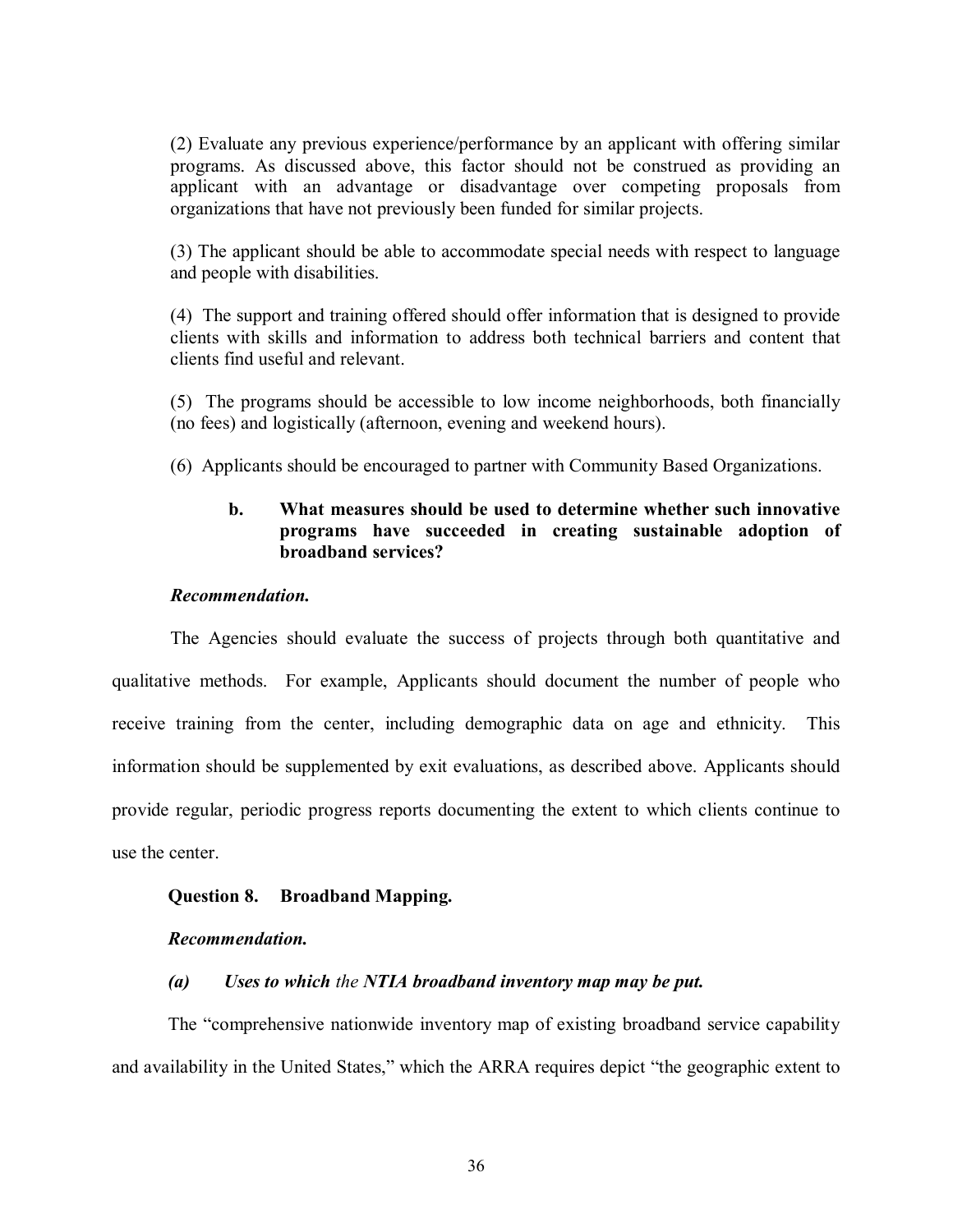which broadband service capability is deployed and available from a commercial or public provider throughout each state<sup>37</sup> must be capable of serving the following uses:

(1) Allowing members of the general public to determine:

(a) The availability and capabilities (including transmission speeds, broadband technology type, and contact information) of each retail broadband service offering in their local community, by entering street address and locality, or by viewing a street map or topographic map of sufficient detail to allow members of the public to generally locate their residence or place of business.

(b) Geographic areas or communities that currently lack access to broadband service altogether.

(2) Allowing providers of wholesale or retail broadband service to determine, in addition to the information contained in (1) above:

(a) Each person providing wholesale broadband service in a local community, by entering street address and locality, or by viewing a street map or topographic map of sufficient detail to allow members of the public to generally locate their residence or place of business;

 $(b)$  The geographic location of "middle-mile" and "backbone" broadband facilities and infrastructure, the capabilities of such facilities and points of interconnection or access to such facilities, whether the facilities are currently "lit" or "dark," and the identity of any provider of broadband service that has interconnected to or otherwise obtained access to such facilities;

(c) The identity and location of schools, libraries, medical and healthcare providers, community colleges and other institutions of higher education, and other community support organizations and entities to facilitate greater us of broadband service by or through such organizations;

(d) The identity and location of job-creating strategic facilities located within a State-designated economic zone, Economic Development District designated by the Department of Commerce, Renewal Community or Empowerment Zone designated by the Department of Housing and Urban Development, or Enterprise Community designated by the Department of Agriculture.

(3) Allowing representatives of State, local and Federal government to determine, in addition to the information contained in (1) and (2) above:

(a) The retail price of service offered by each broadband service provider identified in (1) above; and

 $\overline{a}$ 37 H.R. 1, Sec. 2, Div. B, ß 6001(*l*).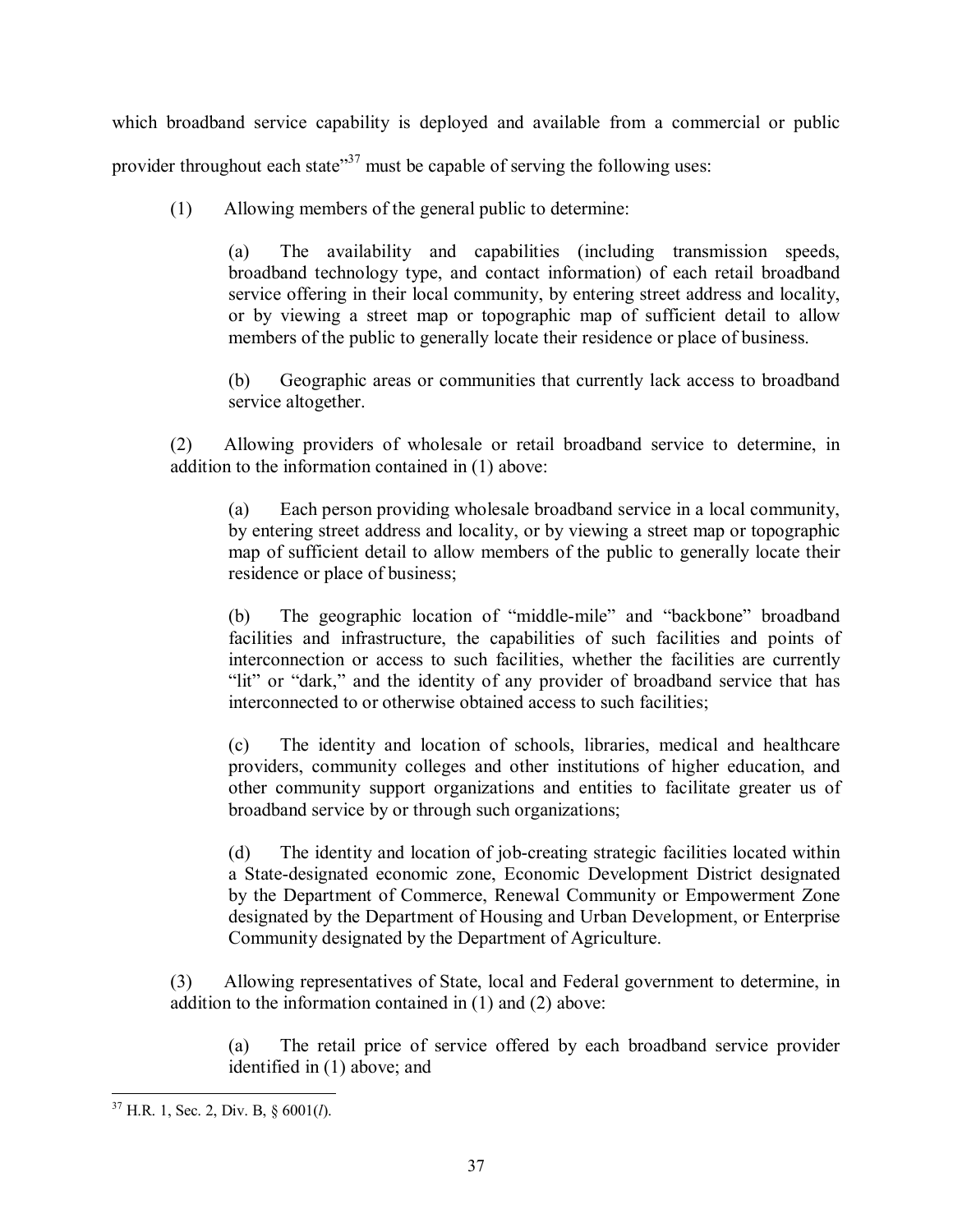(b) Subscription levels, on a per household basis, in communities with access to broadband.

#### *(b) Relationship of the NTIA mapping to State mapping under BDIA.*

The NTIA's development of the nationwide broadband inventory map mandated by  $\S$ 6001(*l*) of the ARRA should take precedence over States' independent broadband mapping efforts even to the extent those efforts are funded pursuant to the BDIA. To put it another way, the NTIA need not (and probably should not) emulate the maps or data generated by States through their independent broadband mapping efforts to date in attempting to develop the nationwide broadband inventory map required under ß 6001(*l*) of the ARRA.

Instead, the NTIA should take the lead role in independently obtaining the data needed to develop the nationwide broadband inventory map. For those States that seek grants under the BDIA to develop broadband deployment maps, the NTIA should establish uniform guidelines or "best practices" for obtaining data in order to ensure that the data contained in States' maps, which would ultimately be incorporated into the NTIA's nationwide broadband inventory map, is consistent with the methodology adopted by the NTIA to develop the nationwide broadband inventory map. For those States that do not seek mapping grants under the BDIA, the NTIA should obtain relevant data and develop a map of broadband deployment in each such State itself.

Moreover, in order to ensure that the NTIA is able to utilize sufficiently granular broadband deployment information in developing its map, the NTIA should require any applicant for a grant under the BTOP to waive claims to "trade secrets" or other confidentiality claims for the type of information that will be displayed in the nationwide broadband inventory map developed by the NTIA pursuant to  $\S$  6001(*l*).

38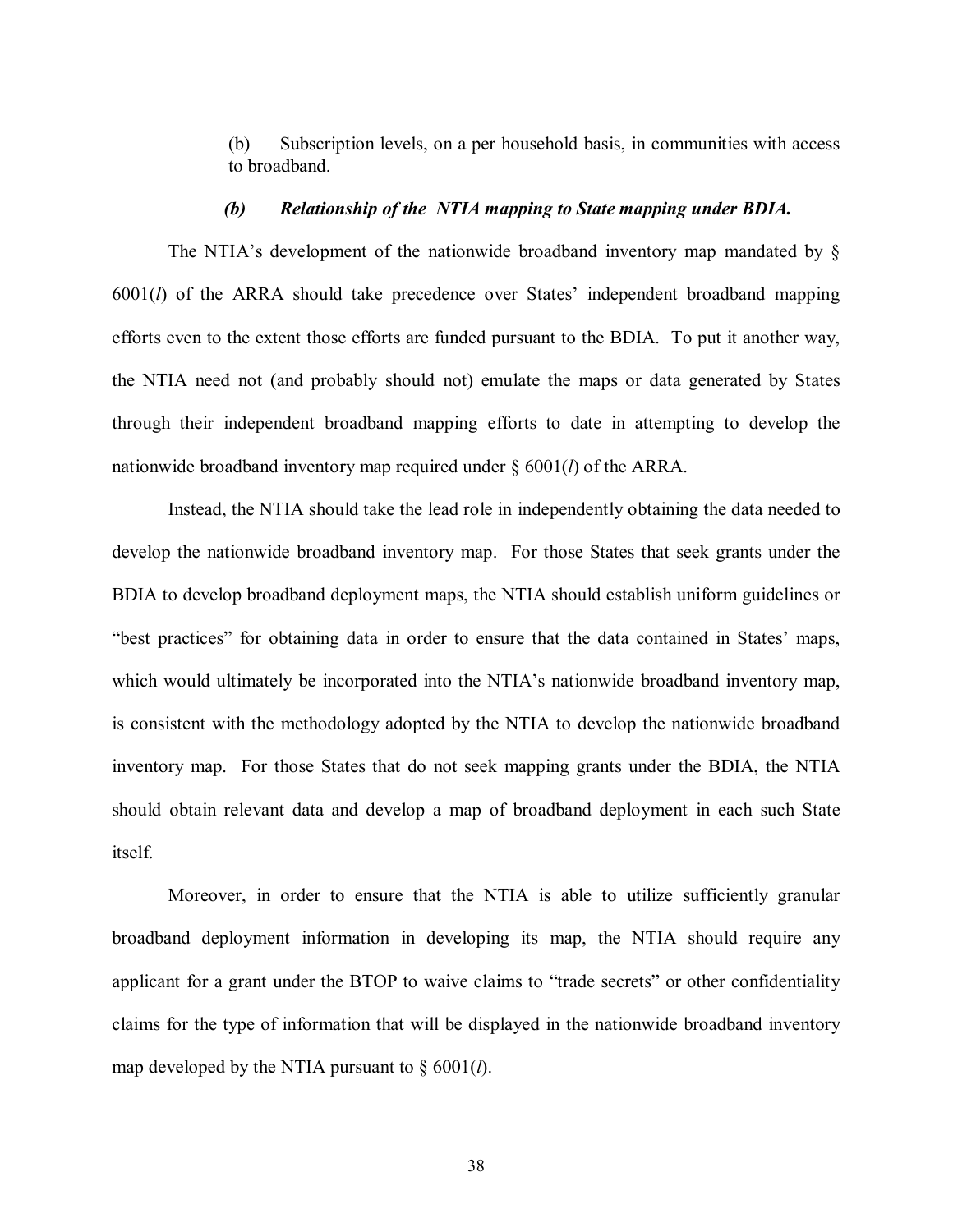#### *(c) Data displayed in the NTIAís nationwide broadband inventory map.*

The broadband map required by  $\S$  6001(*l*) must be interactive and capable of displaying, at its users' request, multiple layers of information that allow users of the map to select the scale and level of detail of information sought.

Statistical information regarding broadband availability, transmission speeds and capability, mode of delivery (*i.e*., wireless broadband technology vs. terrestrial vs. satellite), price, providers, etc. contained in the broadband map should be provided at the lowest level of disaggregation available (such as by Census Block or, if available, Census Tract).

Broadband facilities and infrastructure displayed via the broadband map should be capable of being displayed to the scale  $1:24,000$  (1 inch = 2,000 feet), for purposes of both identifying geographic areas that lack access to broadband (*i.e*., are unserved) and identifying the location of "middle-mile" and "backbone" broadband facilities and networks, whether "lit" or "dark. $138}$  Moreover, the broadband map should utilize symbols and color-coded keys for displaying broadband infrastructure or facilities, based on the facilities' transmission capacity as well as whether the facilities are "lit," partially "lit" or "dark," much like highway maps distinguish among highways (Interstate, U.S., State) and other public roads. The broadband map of infrastructure and facilities should also display points on the network where broadband providers may interconnect with the network.

l

<sup>&</sup>lt;sup>38</sup> The U.S. Geologic Society describes the level of detail in such maps as "useful for engineering, local area planning, and recreational purposes.<sup>n</sup> See http://egsc.usgs.gov/isb/pubs/booklets/usgsmaps/usgsmaps.html#Topographic%20Maps. Clearly deployment of broadband infrastructure and services, particularly in areas where there is little or none currently, will require both local planning and engineering and thus the degree of detail afforded by such maps will be an invaluable tool for governments and broadband providers.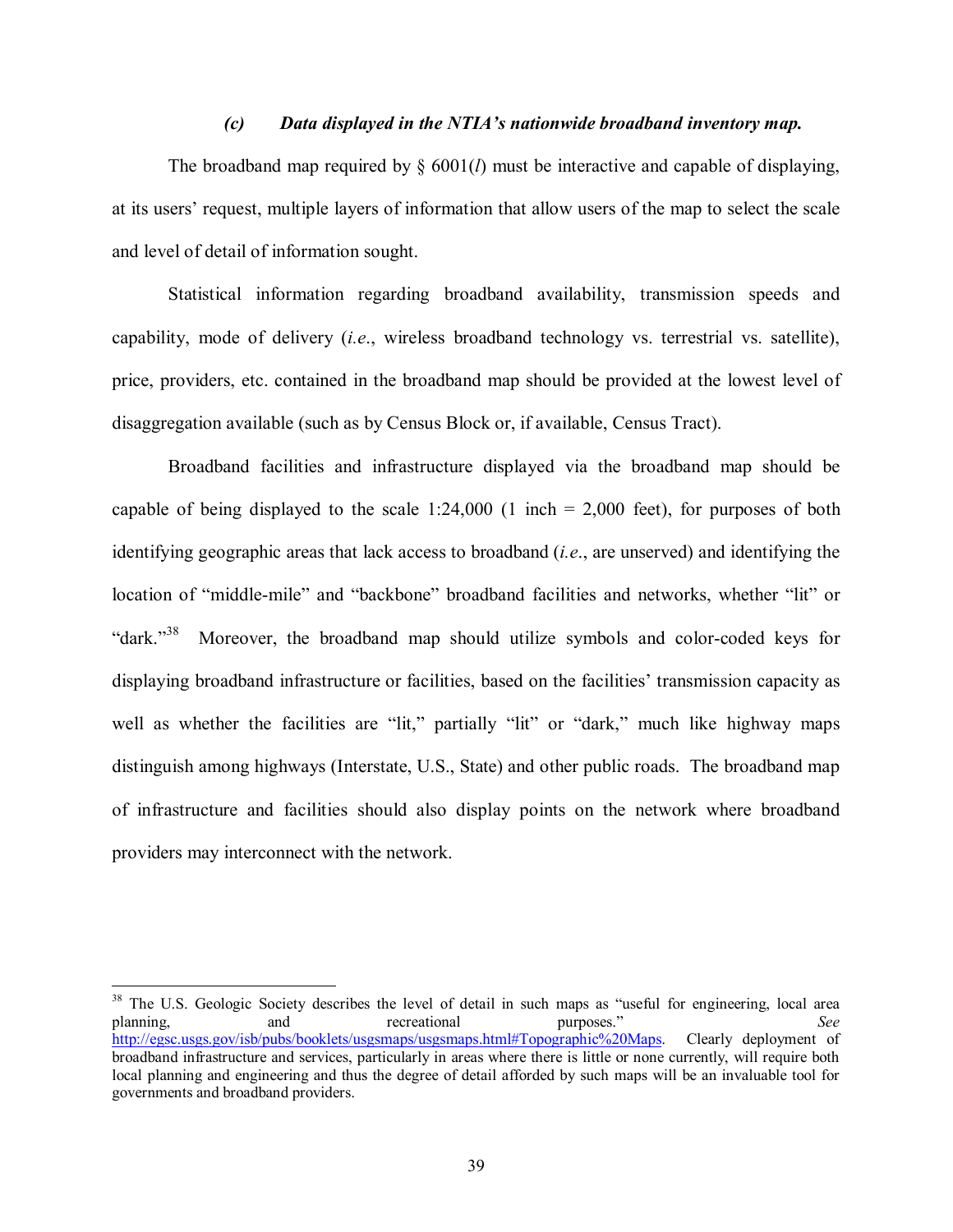## *Rationale.*

The ARRA spells out generally what information must be included in the nationwide

broadband inventory map that the NTIA is to develop. The legislation directs the NTIA to:

[D]evelop and maintain a *comprehensive nationwide inventory map* of *existing broadband service capability and availability* in the United States that *depicts the geographic extent to which broadband service capability is deployed and available from a commercial provider or public provider throughout each State*. Not later than 2 years after the date of the enactment of this Act, the Assistant Secretary shall make the broadband inventory map developed and maintained pursuant to this section *accessible by the public on a World Wide Web site* of the National Telecommunications and Information Administration *in a form that is interactive and searchable*. 39

The nationwide broadband inventory map and underlying data that the NTIA is to

develop under the ARRA is distinct from the maps that Congress anticipated States developing

under the BDIA. Under the BDIA, Congress sought to "improve the quality of data collected at

State and Federal levels regarding the availability and robustness of broadband services and to

promote the deployment of affordable broadband services to all parts of the Nation," by:

(1) Directing the FCC reevaluate its current 200 Kbps standard for broadband, revise its existing broadband reporting requirements to identify service tiers which can be used by consumers to reliably receive high definition video content, annually compile a list of unserved areas and, using Census Bureau data, study the population, population density, and average per capita income for each area.

(2) Directing the NTIA to expand the American Community Survey conducted by the Bureau of the Census to elicit information about residential household computer use and subscription to dial-up or broadband Internet service.

(3) Directing the Government Accountability Office to study and evaluate additional broadband metrics or standards to provide consumers with better information about the cost and capability of their broadband connection and to better compare the deployment and penetration of broadband.

(4) Creating a matching grant program (of up to \$40 million for 5 years)

l 39 H.R. 1, Sec. 2, Div. B, ß 6001(*l*) (emphasis added).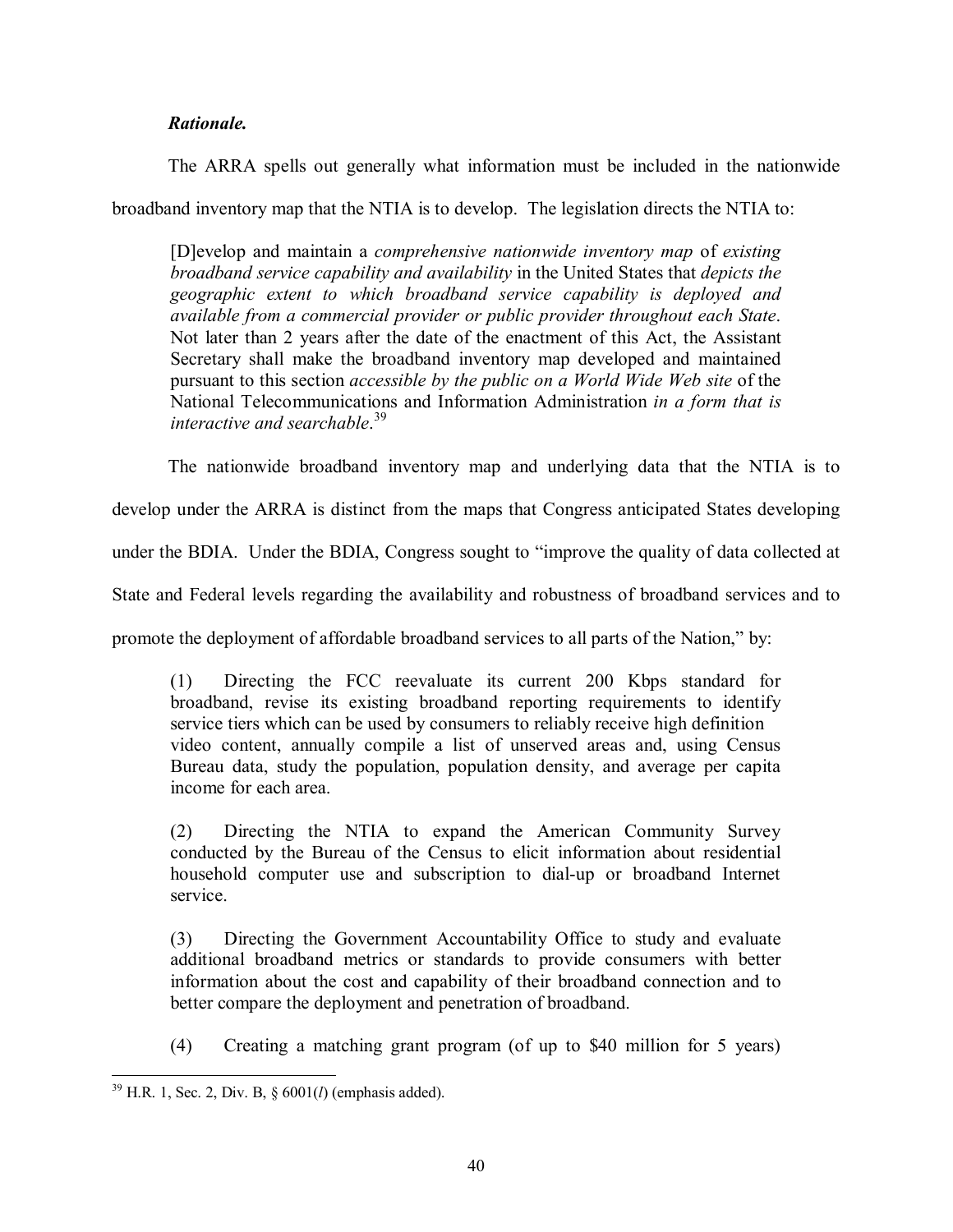administered by the NTIA, to assist States in entering into public-private partnerships to collect data and create a geographic inventory map of broadband service in order to identify any gaps in service and provide each State with a baseline assessment and more granular data regarding the availability of broadband at a local level. $40<sup>40</sup>$ 

Unlike the inventory map and data contemplated by the ARRA, the information developed pursuant to the BDIA is primarily for use by government rather than the public or potential broadband service providers. For example, with respect to State mapping efforts funded by the BDIA's grant program, Congress provided that the NTIA would create a web page aggregating relevant information provided to the public by States, including hypertext links to any geographic inventory maps created by States, and that the FCC would provide aggregate data it collected from broadband service providers to the entity designated by the State to receive grant funds.<sup>41</sup> In addition, the BDIA provided for non-disclosure of any information that is a ìtrade secret, commercial or financial information, or privileged or confidential,î provided to the State's grant recipient  $-$  either by the FCC or a broadband service provider  $-$  to carry out "the provisions of this title." This non-disclosure provision did not "otherwise limit or affect the rules governing public disclosure of information collected by any Federal or State entity under any other Federal or State law or regulation.<sup> $142$ </sup>

The broadband inventory map that the NTIA is to develop in accordance with the ARRA differs markedly from maps (State only) and data (States and federal agencies) developed under the BDIA. First, the ARRA provides that the broadband inventory map is to be "comprehensive" and "nationwide," as opposed to state-by-state depending on States' mapping efforts. Second, the broadband inventory map required under the ARRA does not contemplate

 $\overline{a}$ 

 $^{40}$  Pub. L. No. 110-385, §§ 103-106.

<sup>&</sup>lt;sup>41</sup> *Id.*, §§ 106(g) & (h).

 $42$  *Id.*, § 106(h)(2).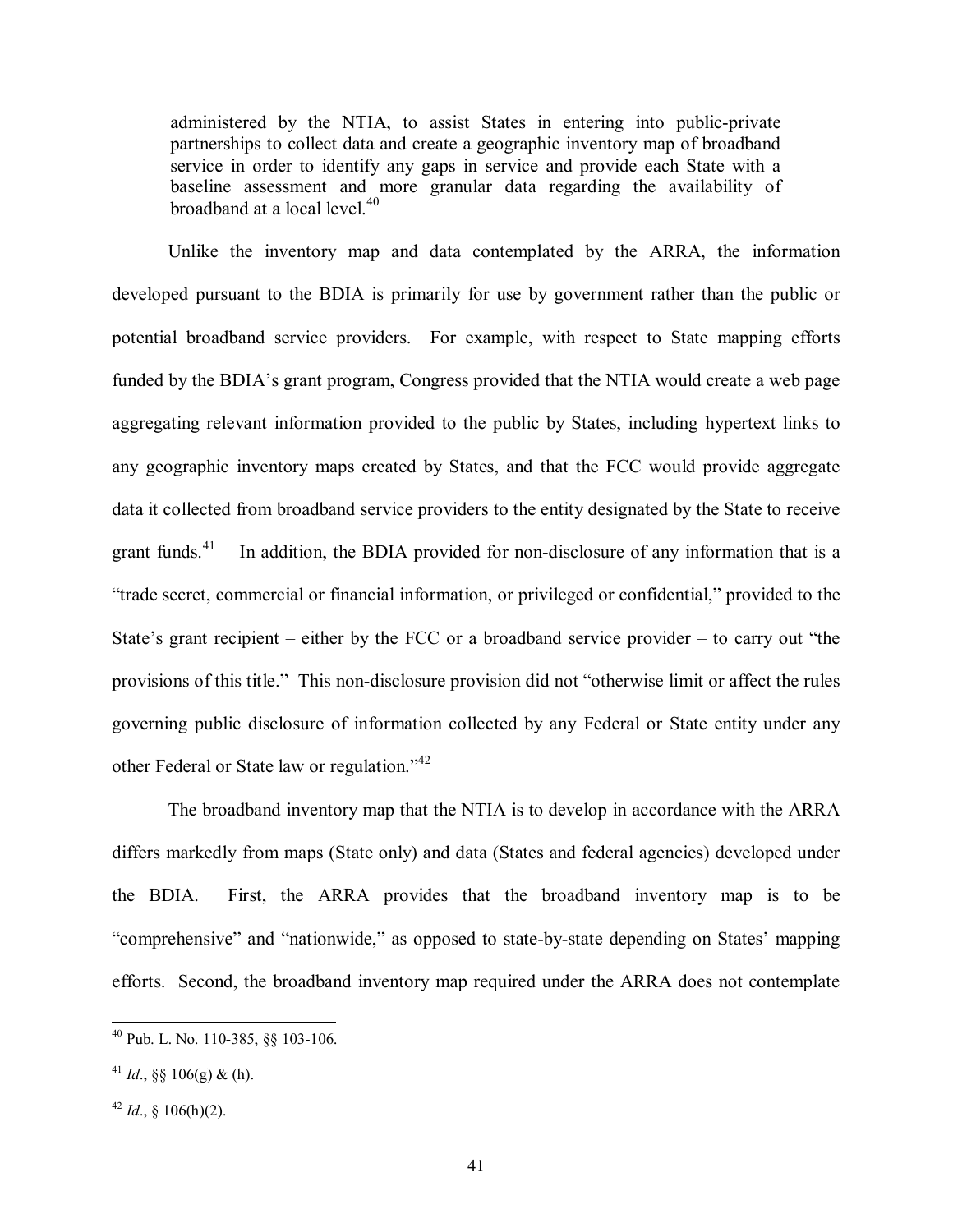"aggregated data" that providers may (or may not) supply to the State. Instead, data contained in the broadband inventory map must "depict<sup>[]</sup> the geographic extent" to which "existing broadband service capability and availability is deployed and available," "throughout each State" either from a "commercial" or a "public" broadband service provider. More importantly, the ARRA commands that the NTIA's broadband inventory map must be "accessible by the public" via the Internet, "in a form that is interactive and searchable," and requires this map to not only be developed but "maintained" as well – meaning that it must be periodically updated.

In other words, the ARRA's broadband inventory map is not simply a tool for government but is also a tool for consumers seeking to shop for broadband offerings in their area, and for potential broadband providers looking for market opportunities to fill service gaps. The NTIA's map must comport not only with the ARRA's requirements but must also contain sufficient information to enable broadband consumers (or potential consumers) to obtain detailed and accurate information about the kinds and capabilities of broadband services available  $-$  if available  $-$  in their local community. The map must also enable broadband service providers, or potential providers, to determine whether there are business opportunities involving unserved or underserved areas or populations and whether there is nearby "middle-mile" or "backbone" broadband infrastructure they can interconnect with in order to provide service. Finally, the NTIA map must contain sufficient information to enable government officials to assess whether broadband subscription is adequate and, if not, determine factors that may be reducing subscription rates.

NASUCA has devoted considerable time to this topic because, as noted in our March 18, 2009 letter to the Agencies, past broadband mapping and data collection efforts have too often generated data that is inadequate or misleading, and such efforts have also been hindered by the

42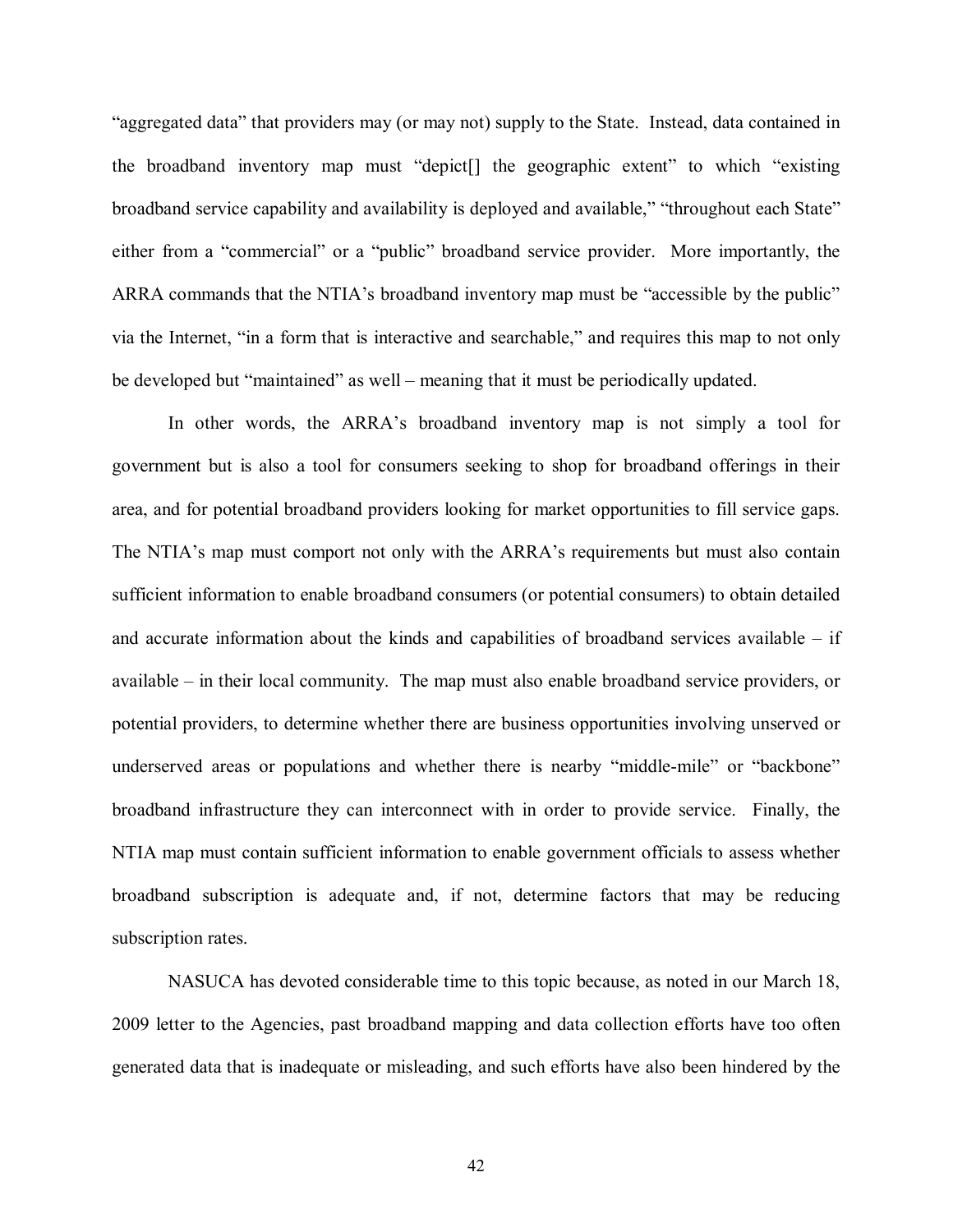refusal of providers to make public granular data regarding broadband deployment and capabilities on grounds such data are "trade secrets" or otherwise "proprietary and confidential.<sup> $343$ </sup> Other persons submitting comments during the Agencies' series of public meetings have echoed the same concerns.<sup>44</sup>

## **Question 12. Coordination with USDA's Broadband Grant Program.**

- **a. What specific programmatic elements should both agencies adopt to ensure that grant funds are utilized in the most effective and efficient manner?**
- **b. In cases where proposals encompass both rural and non-rural areas, what programmatic elements should the agencies establish to ensure that worthy projects are funded by one or both programs in the most cost effective manner without unjustly enriching the applicant(s)?**

### *Recommendation.*

*See* comments at pp. 58-59, below.

### **Question 13. Definitions.**

**a. For purposes of the BTOP, how should NTIA, in consultation with the**  FCC, define the terms "unserved area" and "underserved area?"

### *Recommendation.*

*(a)* "*Unserved*" *area.* 

As discussed in NASUCA's March 18, 2009 letter to the Agencies,<sup>45</sup> the NTIA should

define the term "unserved area" for purposes of implementing the provisions of the ARRA (and

BDIA) as follows:

l

<sup>43</sup> *See* NASUCA Letter to Agencies, pp. 21-23, 25-26 (March18, 2009). Frankly, NASUCA is skeptical whether the sort of data withheld absent some protective agreement could be considered a "trade secret" or "confidential." Revelation of the fact that one is *not* providing broadband service to a community seems unlikely to damage the business that one is not providing. Likewise, if a broadband provider is offering service to a community or area, then the fact of its offering is known to third persons (*i.e*., customers and potential customers) and is hardly a secret.

<sup>44</sup> Public Meeting: Panel 3 (March 16, 2009): Gillett Comments, pp. 45, 50; Brodsky Comments, pp. 22-26; Donnie Smith Questions, p. 73.

 $45$  NASUCA Letter to Agencies, p. 27 (March 18, 2009).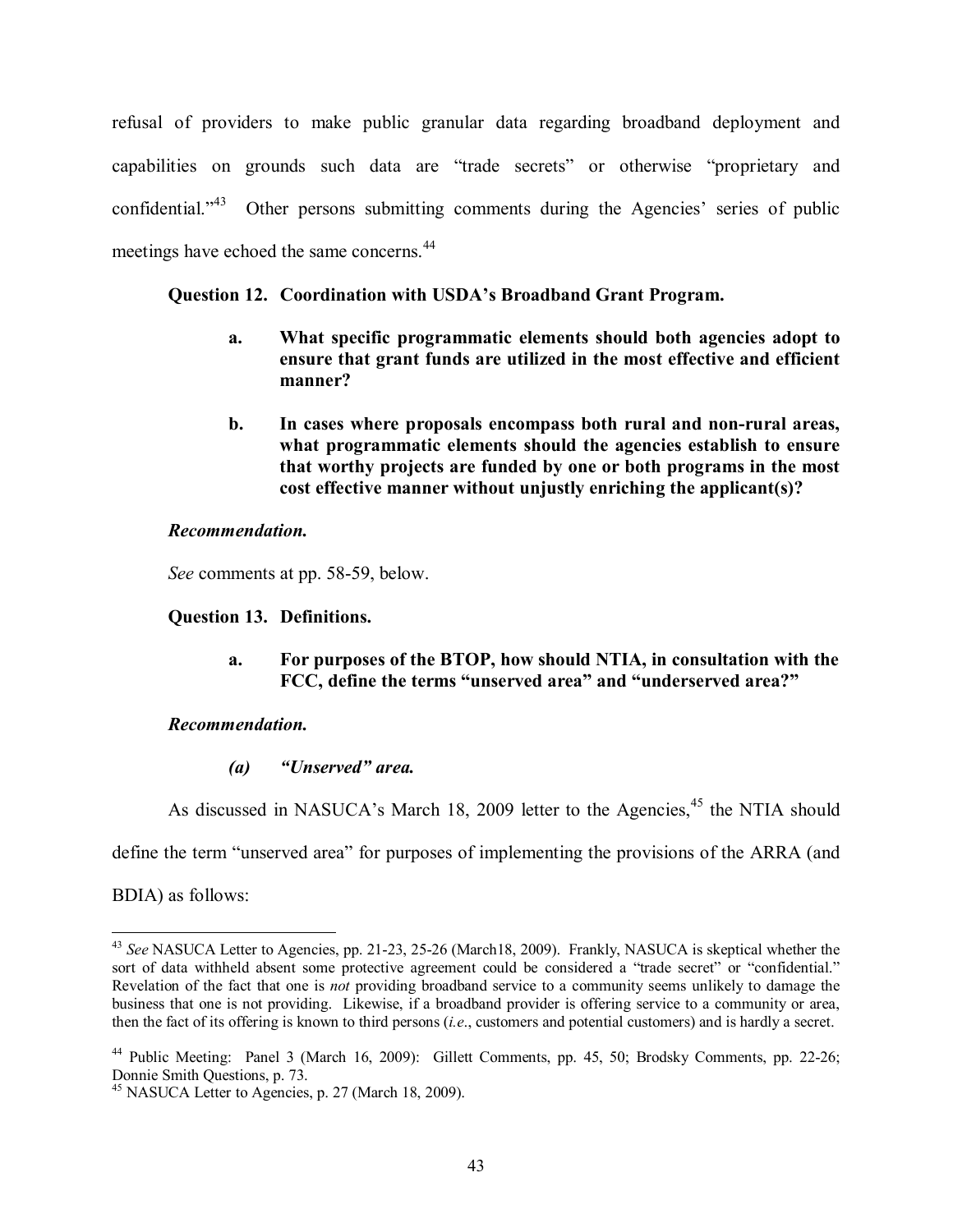An "unserved" area means an area that is not served by any form of facilitiesbased broadband or where Internet connectivity is available only through dial-up service or satellite.

#### *Rationale.*

While there will no doubt be numerous proposals that "unserved area" should be defined as an area in which less than a threshold number of households subscribe to broadband service, the definition offered by NASUCA offers a number of advantages that militate in favor of its adoption.

First, NASUCA's definition is simple, straightforward and unarguably consistent with the most literal interpretation of the term "unserved.<sup> $346$ </sup> There should be no disputes regarding whether the percentage of households utilized as a threshold is too high or too low. Nor should there be any question whether the community or area to be served should be considered a priority for funding under the ARRA. Communities and areas that still  $-$  in the first quarter of  $2009$  – lack any broadband service and instead are forced to rely on dial-up or satellite unquestionably deserve to be considered a priority for broadband funding.

 Second, proposals that rely on some threshold of unserved customers to define "unserved" areas introduce complexities and opportunities for disputation. XO/Nextlink, for example propose that an "unserved area" should be defined to mean "a geographic area where at least 90% of the customers to be served by the project lack access to a provider of Current Generation Broadband Transmission Service (which is to be determined separately for wireline/fixed wireless or mobile wireless providers).<sup> $47$ </sup> Similarly, Free Press suggested that the NTIA establish a three-tier definition for "unserved area" that includes "completely unserved

l

 $46$  The prefix "un-" literally means "not" or "the opposite of: contrary to," as in "not served" or "the opposite of served.<sup>"</sup> *Webster's II New College Dictionary*, p. 1196 (1995).<br><sup>47</sup> XO/Nextlink Proposal, p. 4 (March 9, 2009).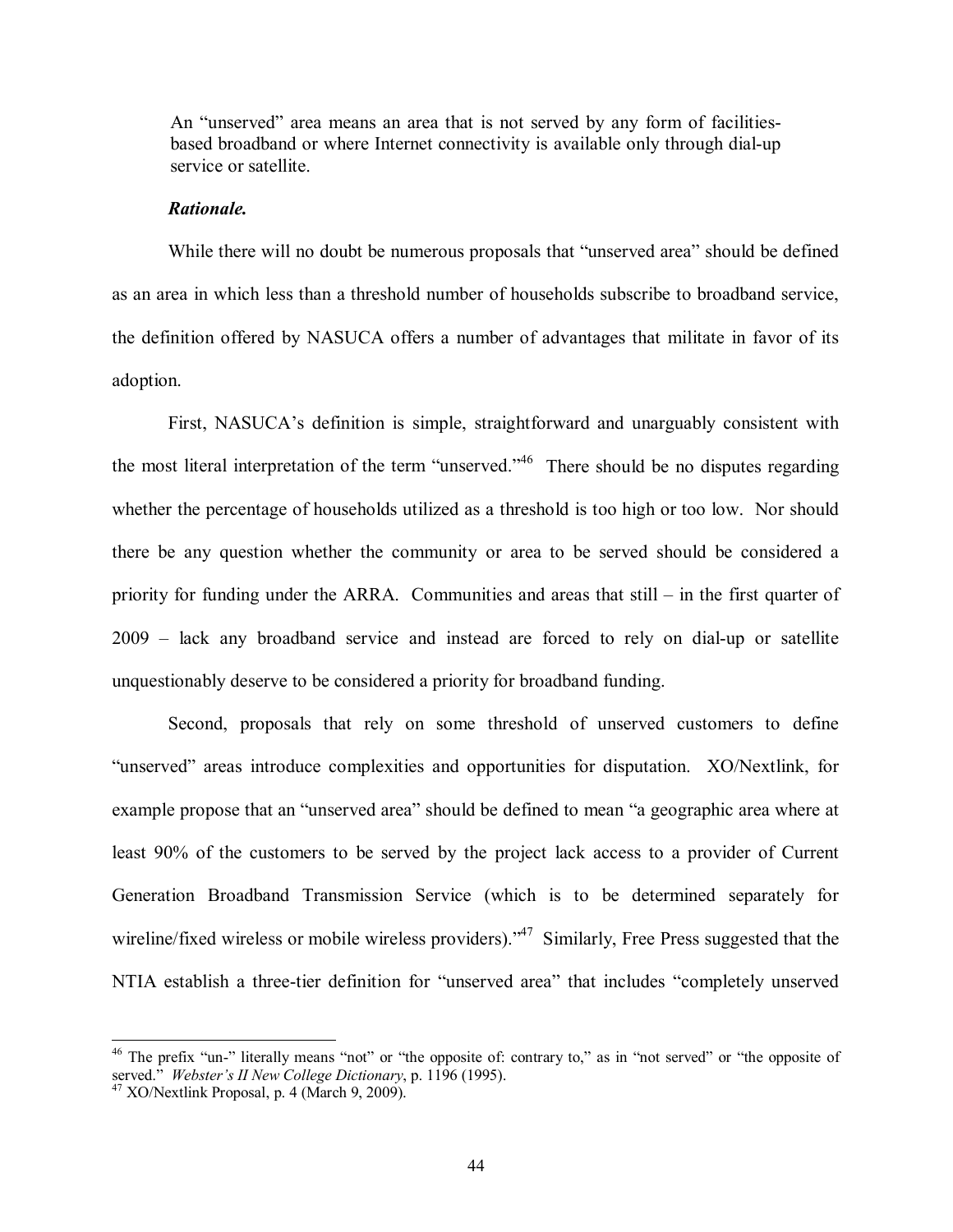areas," "severely unserved areas," and "moderately unserved areas." <sup>48</sup> In NASUCA's opinion, the latter two categories of "unserved" area suggested by Free Press are more appropriately considered "underserved" areas, while XO/Nextlink's proposal has several problems, such as defining a "customer" *(i.e.*, households v. total population, residences and/or businesses), calculating the 90% threshold (is the calculation based on actual broadband subscription levels or simply the fact that fiber bypasses the requisite number of customers) and, most problematic of all, the proviso that "unserved" is determined separately by broadband technology (wireline/fixed wireless v. mobile wireless).

Ultimately, however, areas or communities that have some, albeit low, level of broadband service can be addressed as "underserved areas" and questions of the percentage of broadband penetration/subscription can be assessed in the scoring process.

## *(b)* "Underserved" area.

### *Recommendation.*

l

NASUCA does not have a precise, formal definition of "underserved" to offer the Agencies at this time. Instead we propose that the definition adopted by the Agencies should include the following components:

(1) Geographic areas that receive some form of broadband service at speeds below 768 Kbps, or at a price higher than the national average price per month.

(2) Geographic areas in which broadband is generally available, but where there are disparities in the speed and quality of service provided to different neighborhoods.

(3) Segments of the population that lack the training, experience, education or financial resources to utilize broadband service and, thus, without support, would not subscribe to broadband service.

<sup>&</sup>lt;sup>48</sup> See S. Derek Turner, "Putting the Angels in the Details: A Roadmap for Broadband Stimulus Success," Free Press, p. 5 (Feb. 2009), available at http://www.freepress.net/files/Angels\_in\_the\_Details.pdf.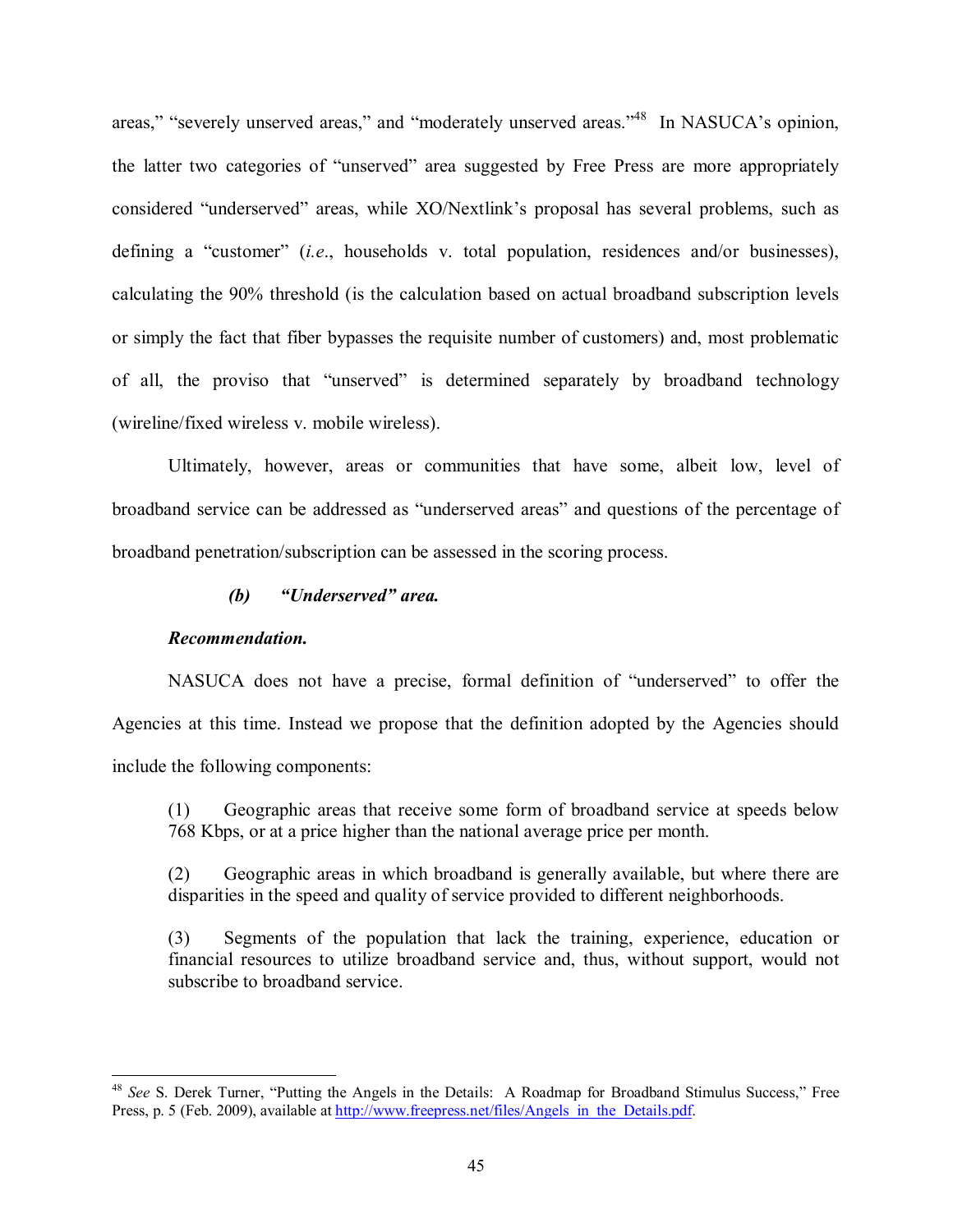#### *Rationale.*

l

The term "underserved" is likely to encompass a wide variety of different situations. For example, "underserved" might mean that an entire community receives some form of broadband service at very low speeds or very high prices. "Underserved" may also include geographic areas, such as telephone company/cable company service territories, where broadband may be generally available but where there are disparities in the speed and quality of the services provided to different neighborhoods. Likewise, there may be unserved neighborhoods within larger areas that generally have service and some neighborhoods or communities with poor service compared to that which is available to the rest of the surrounding area. Similarly, an ìunderservedî area may also include areas in which restrictive conditions apply to existing broadband service that do not apply to other forms of broadband service such as a situation in which only mobile broadband is available and the provider imposes download limitations or metering whereas fixed broadband providers in nearby areas impose no such restrictions.

ìUnderservedî may also refer to segments of the population that lack the training, experience, education or financial resources to utilize broadband service and thus, without support, would not subscribe to broadband service. For example, studies have shown that broadband utilization in Los Angeles is lower among Latinos, African Americans and the elderly, as well as in neighborhoods that are relatively isolated due to a reliance on public transportation and no access to automobiles. Thus, in defining the term "underserved," the NTIA should consider areas where adoption rates are low.<sup>49</sup>

<sup>&</sup>lt;sup>49</sup> See "Technology and The Geography of Inequality in Los Angeles", Ali Modarres, Ph.D., Bill Pitkin, Ph.D., Edmund G. "Pat<sup>"</sup> Brown Institute of Public Affairs, California State University, Los Angeles, (Sept. 2006), available at http://www.patbrowninstitute.org/publications/documents/CTF\_Report.pdf; see also "In Search of Digital Equity: Assessing The Geography of Digital Divide in California," Edmund G. "Pat" Brown Institute of Public Affairs, California State University, Los Angeles, Issue Brief No. 5 (Dec. 2008), http://www.patbrowninstitute.org/documents/PolicyBrief.pdf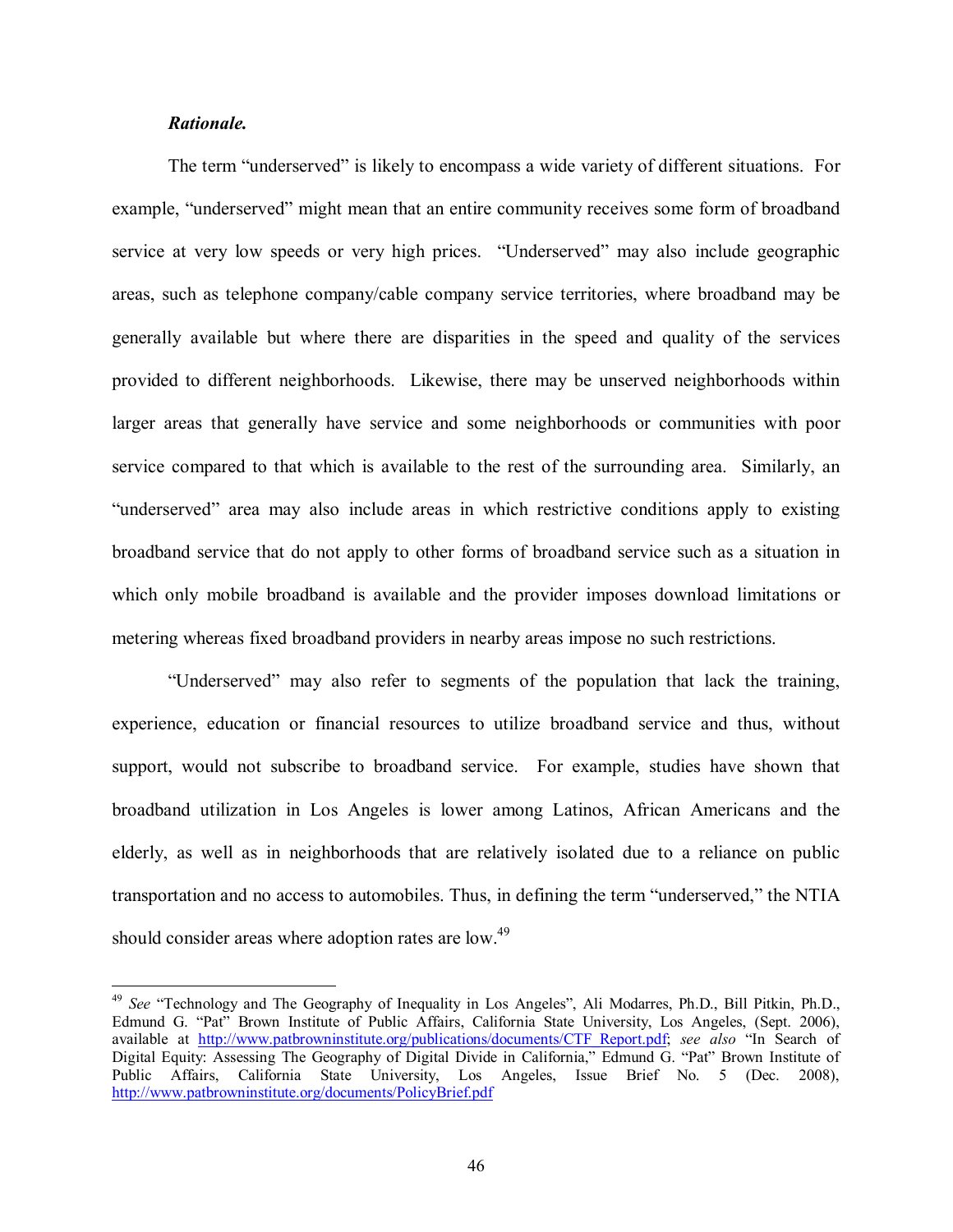### **b.** How should the BTOP define "broadband service?"

#### *Recommendation.*

ìBroadband serviceî should defined as any service with information transfer rates equal to or greater than 768 kbps but less than 1.5 mbps, corresponding to "basic broadband tier 1 service" defined by the FCC. $50$ 

### *Rationale.*

NASUCA believes that its proposed definition establishes the absolute minimum service that can reasonably, at this point in time, be considered "broadband."

*First*, recognizing the merit of longstanding criticism of the notion that services offering transmission speeds of 200-768 Kbps should be considered "broadband,"<sup>51</sup> the FCC has finally abandoned that notion altogether.<sup>52</sup> In a June 2008 order, the FCC redefined "advanced" services" into two categories: first generation data service (the old broadband standard); and tier 1-7 broadband service, the lowest category of which consists of services offering transmission speeds of 768 Kbps to 1.5 Mbps in the faster direction. The minimum service considered ìbroadbandî by the FCC (*i.e*., tier 1 broadband) should serve as the basis for defining areas that are "unserved" or "underserved" by broadband.

*Second*, NASUCA's proposed standard is technology neutral, consistent with Congress' intent embodied in the ARRA. Granted, many satellite service offerings will be adversely affected by the definition of "broadband" advocated by NASUCA and may not be eligible for

l

<sup>&</sup>lt;sup>50</sup> See In re: Development of Nationwide Broadband Data to Evaluate Reasonable and Timely Deployment of Advanced Services to All Americans, Report and Order and Further Notice of Proposed Rulemaking, 23 F.C.C.R. 9691, 9700-01, ¶20 & n. 66 (June 12, 2008).

<sup>51</sup> Id. at 9764 (separate statement of Commissioner Michael J. Copps); id. at 9767 (comments of Commissioner Jonathan S. Adelstein).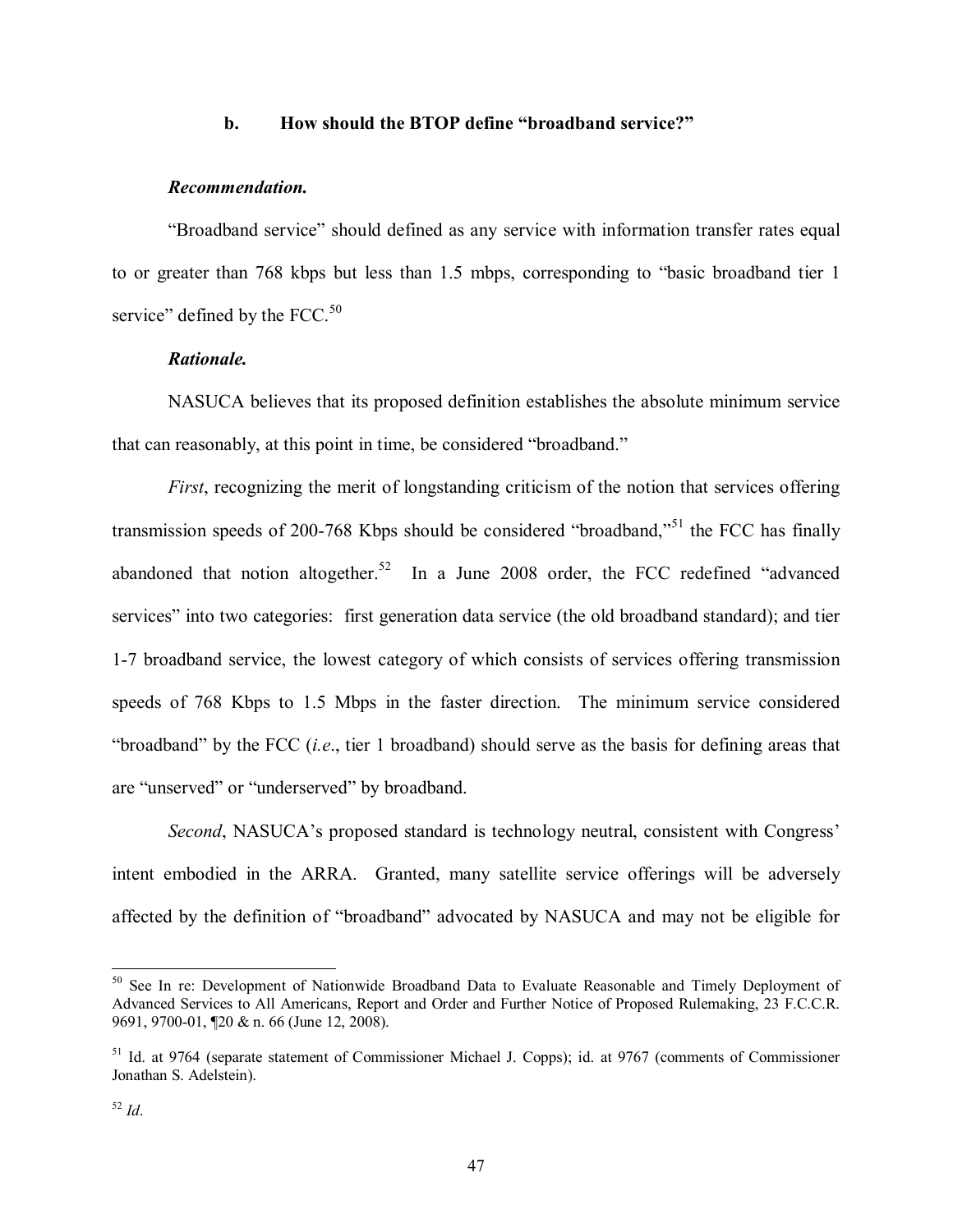BTOP grants. However, this is the inevitable result of recognizing that to properly be considered ìbroadbandî service, a service must realistically offer content and capabilities consistent with broadband offerings. It is no more discrimination against satellite service than promoting the development of telephone service discriminated against telegraph service.

*Third*, adopting NASUCA's proposed definition has a beneficial impact on those areas that fall under the definition of "unserved" areas. As noted above, NASUCA has proposed a very conservative, literal definition of "unserved" areas. The strictness of NASUCA's definition is ameliorated considerably if services offering transmission speeds of 200 to 768 Kbps are no longer considered "broadband" – areas with such service, once characterized as broadband by the FCC and still characterized as broadband by many state statutes,  $53$  would now be considered "unserved."

*Fourth*, NASUCA's proposed definition is technology neutral and does not establish different transmission speed thresholds for wireline, wireless or other technologies as some parties have proposed.<sup>54</sup> Moreover, the transmission speeds covered by the definition are provided by the majority of wireline and wireless broadband service applications. To the extent there are transmission capacity limitations associated with one technology versus another, those limitations are accounted for in the selection criteria scoring system outlined above, and deductions for such limitations may well be offset by higher scores awarded for other characteristics of the technology.

 $\overline{a}$ 

 $53$  See, e.g., W. Va. Code § 31-15C-2(a)(1).

<sup>&</sup>lt;sup>54</sup> *See, e.g.*, XO/Nextlink Proposal, p. 3 (proposing different standards for "Advanced Broadband Transmission" Service" and "Current Generation Broadband Transmission Service" based on whether the technology is wireline/fixed wireless or mobile wireless).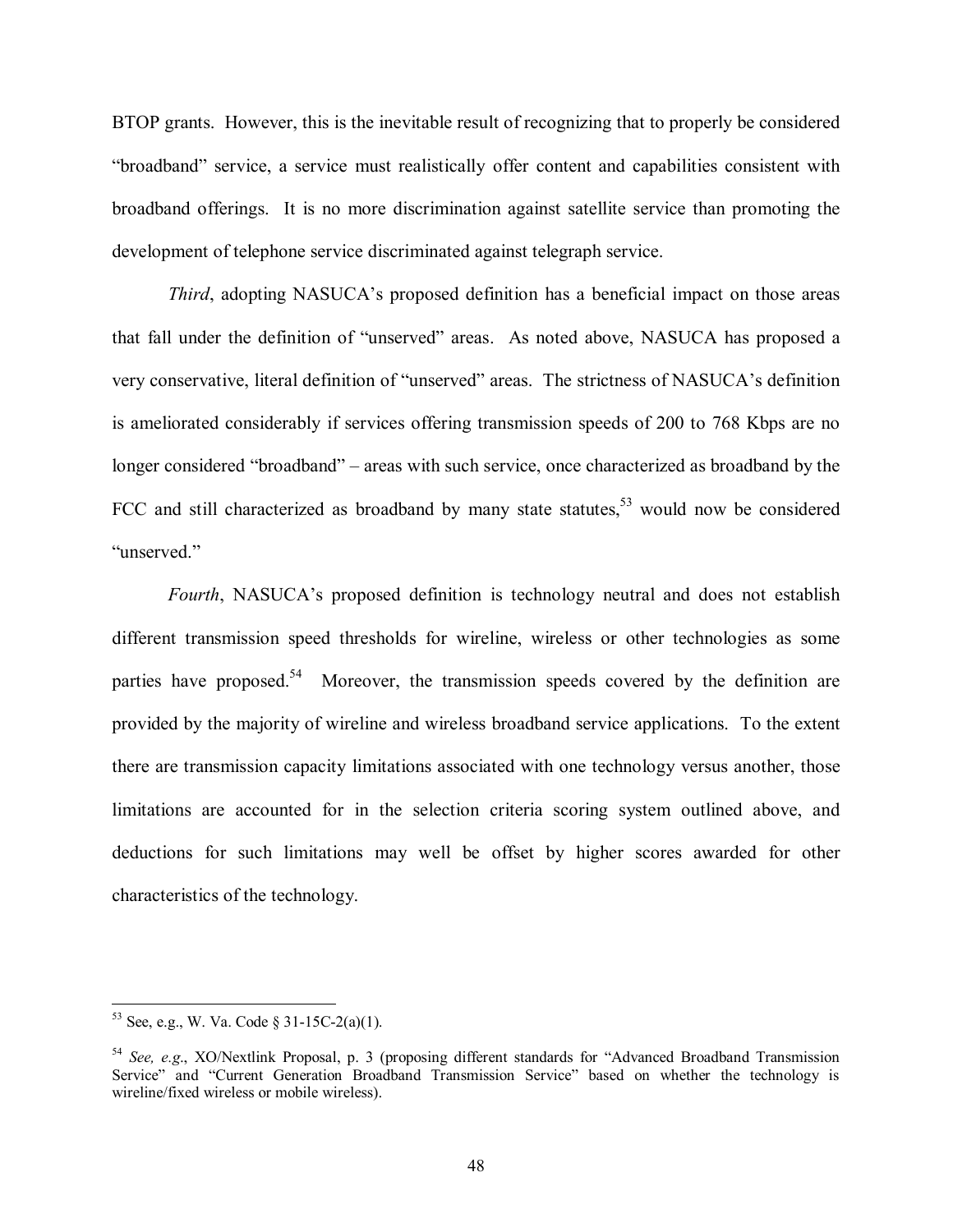### **c. How should the BTOP define the nondiscrimination and network interconnection obligations that will be contractual conditions of grants awarded under Section 6001?**

#### *Recommendation.*

 NASUCA strongly recommends that the NTIA require *all* successful grant applicants to provide access to network facilities, at cost, to any provider of broadband service or content (such as competitive local exchange carriers, cable providers, Internet Service Providers) seeking to expand broadband to unserved or underserved populations. The requirement for open access networks should result in vastly more broadband connections and much greater public benefits, without any significant increase in costs to taxpayers.

Open access requirements should be consistent with the competitive open access principles that Congress required in the 1996 Telecommunications Act.<sup>55</sup> Moreover, from a fairness, efficiency and public interest perspective, it would be difficult to justify not requiring open access to facilities constructed predominantly with public dollars. Finally, open access will allow for competition and consumer choice, factors that tend to make retail services more affordable and of higher quality. As NASUCA has indicated in prior filings, the availability of broadband facilities will not provide great public benefits if the price of the resulting retail service remains unaffordable to many.

Using incumbent local exchange carriers' unbundling and interconnection obligations as a general model, the NTIA should require that all successful grant applicants must furnish a set of terms and conditions and rates for each type of access to broadband facilities that are constructed and operated predominantly with public funds. The rates proposed by the owner of a publicly supported broadband network should be designed to recover no more than actual costs

 $\overline{a}$ 

<sup>55</sup> *See* 47 U.S.C. ßß 251-252.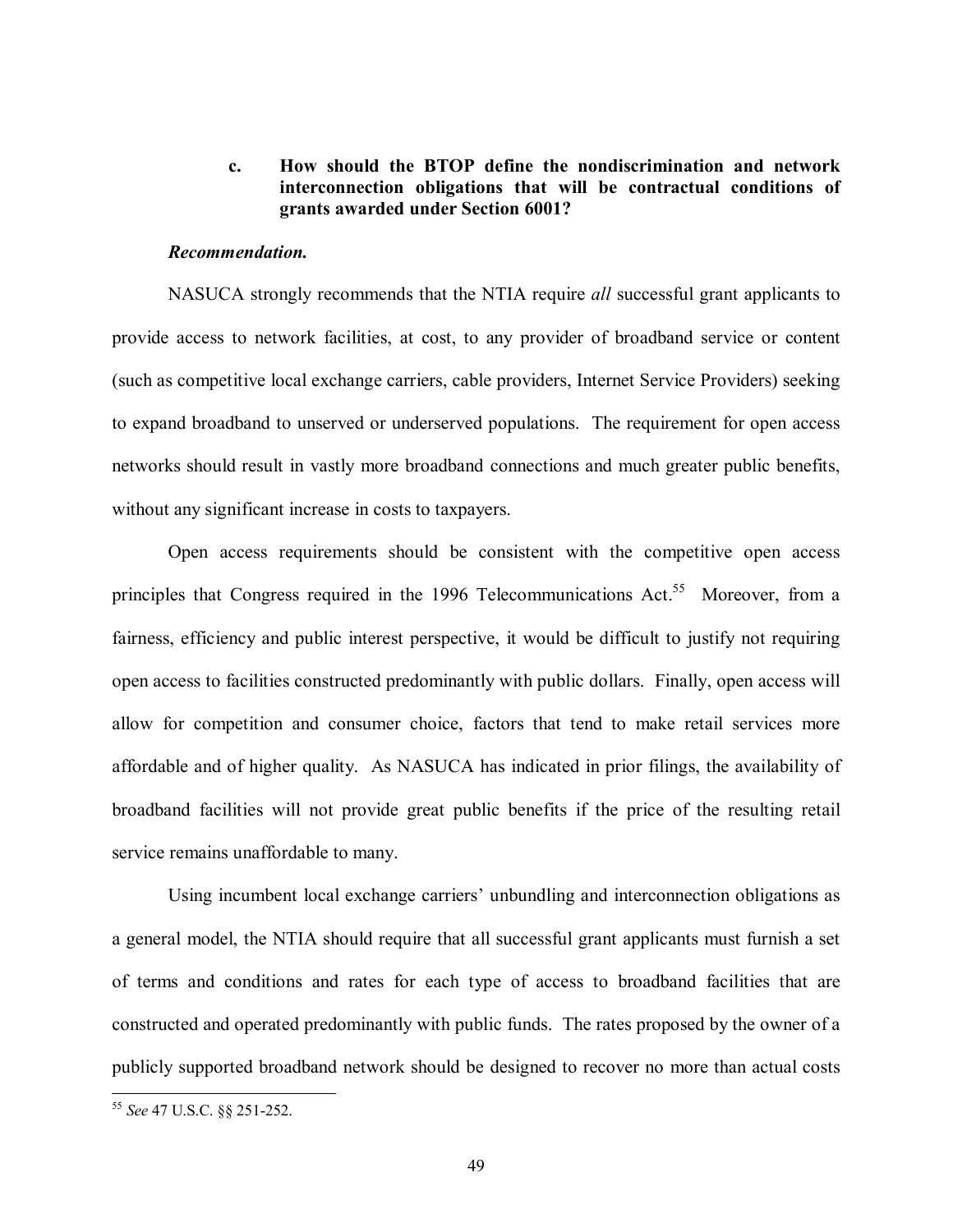plus a modest margin. Such rates should be subject to specific rules to be promulgated by the NTIA, and subject to its review. Examples of network elements to be made available to other entities include access to fiber, routing facilities, remote terminals, and towers and transmitters.

 The degree to which networks are designed to accommodate other carriers should be a substantial factor in the NTIA's selection of projects. Each applicant should be encouraged to demonstrate that it is ready to accommodate at least four other broadband providers that may seek access to the publicly-funded network. The NTIA should ensure that its priorities discourage applicants from proposing networks that incorporate technologies that are not conducive to access by other carriers or that are not feasibly open to other carriers for any other reason.

The NTIA could continue to select projects that do not allow open access in the event of a clear demonstration that a particular project would not be sustainable if competition were present. However, such projects should be few and represent rare exceptions to the rule. Moreover, in many cases, open access may allow substantial, additional broadband connections to populations or areas that were not covered by the original grant application (*i.e*., broadband extensions into adjacent unserved or underserved areas).

Competitive access to the broadband facilities constructed by successful applicants will serve to leverage federal funds to create new services to substantially more unserved and underserved areas  $-$  the very essence of the purpose of the broadband stimulus funds. In addition, open access will encourage much wider participation in broadband deployment of capable entities, thereby creating more jobs as well as more retail services. For these reasons, open access should rise to the level of a fundamental priority with respect to the NTIA's selection process.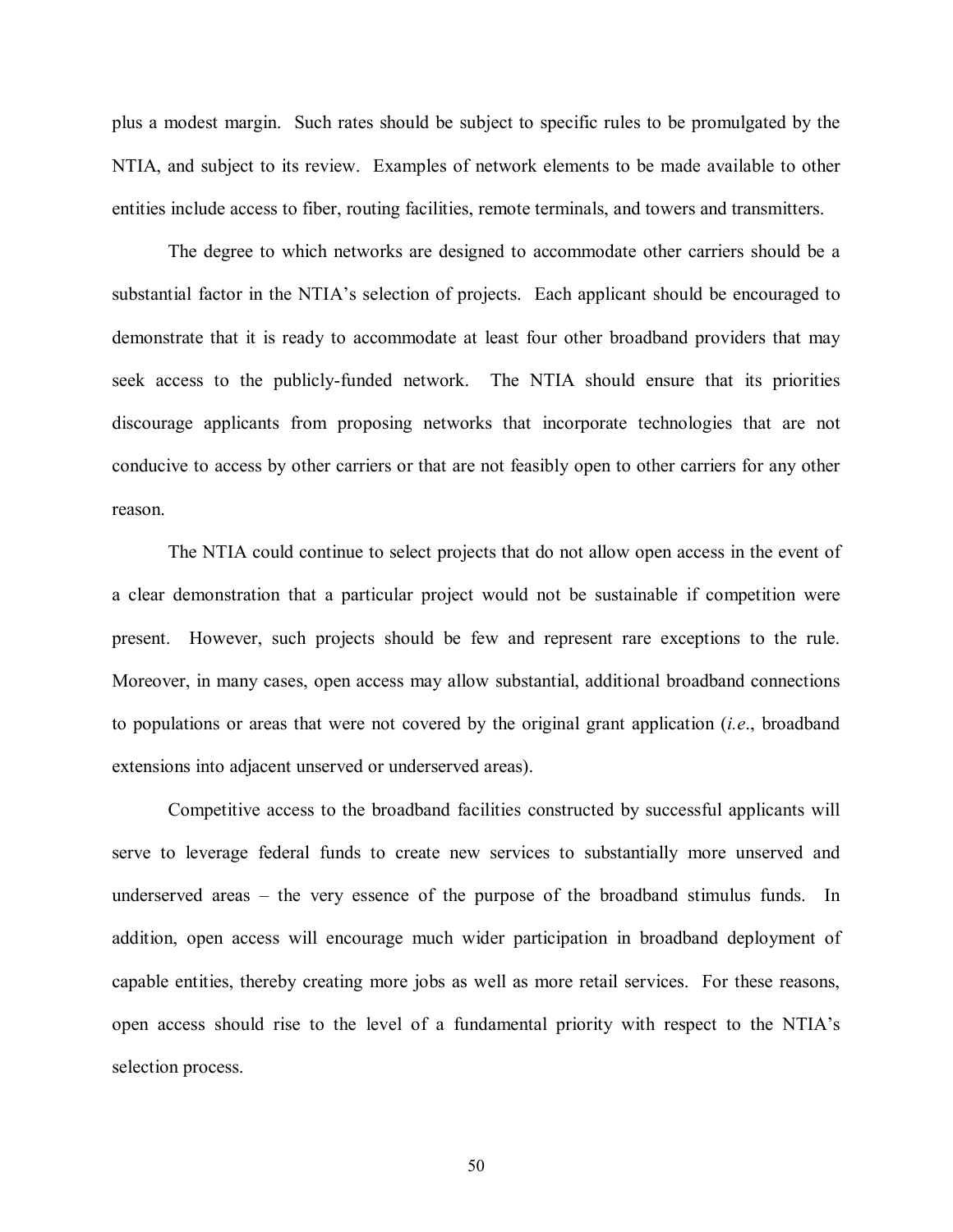**d. Are there other terms in this section of the Recovery Act, such as**  "community anchor institutions," that NTIA should define to ensure  **the success of the grant program? If so, what are those terms and how should those terms be defined, given the stated purposes of the Recovery Act?** 

## *Recommendation.*

NASUCA recommends that the NTIA adopt the following definition of "community"

anchor institution"

ìCommunity Anchor Institutionî means any of the following:

(1) Community education resources such as public schools and libraries, adult education centers, community colleges, vocational/technical education centers, and public universities or other institutions of higher education;

(2) Community medical resources such as public hospitals, healthcare clinics, physical or mental health counseling centers, and emergency medical services providers;

(3) Community government resources such as local government offices, local law enforcement offices, fire and other emergency services, and public safety answering points and 911 call centers;

(4) Community support organizations and entities organized primarily to facilitate greater use of broadband service by or through these organizations, organizations and agencies that provide outreach, access, equipment, and support services to facilitate greater use of broadband service by low-income, unemployed, aged, and otherwise vulnerable populations; and

(5) Community-based, job-creating strategic facilities located within a Statedesignated economic zone, Economic Development District designated by the Department of Commerce, Renewal Community or Empowerment Zone designated by the Department of Housing and Urban Development, or Enterprise Community designated by the Department of Agriculture.

### *Rationale.*

The ARRA itself in  $\S$  6001(b)(3) is the source for most of the terms contained in

NASUCA's proposed definition of "community anchor institution," though NASUCA also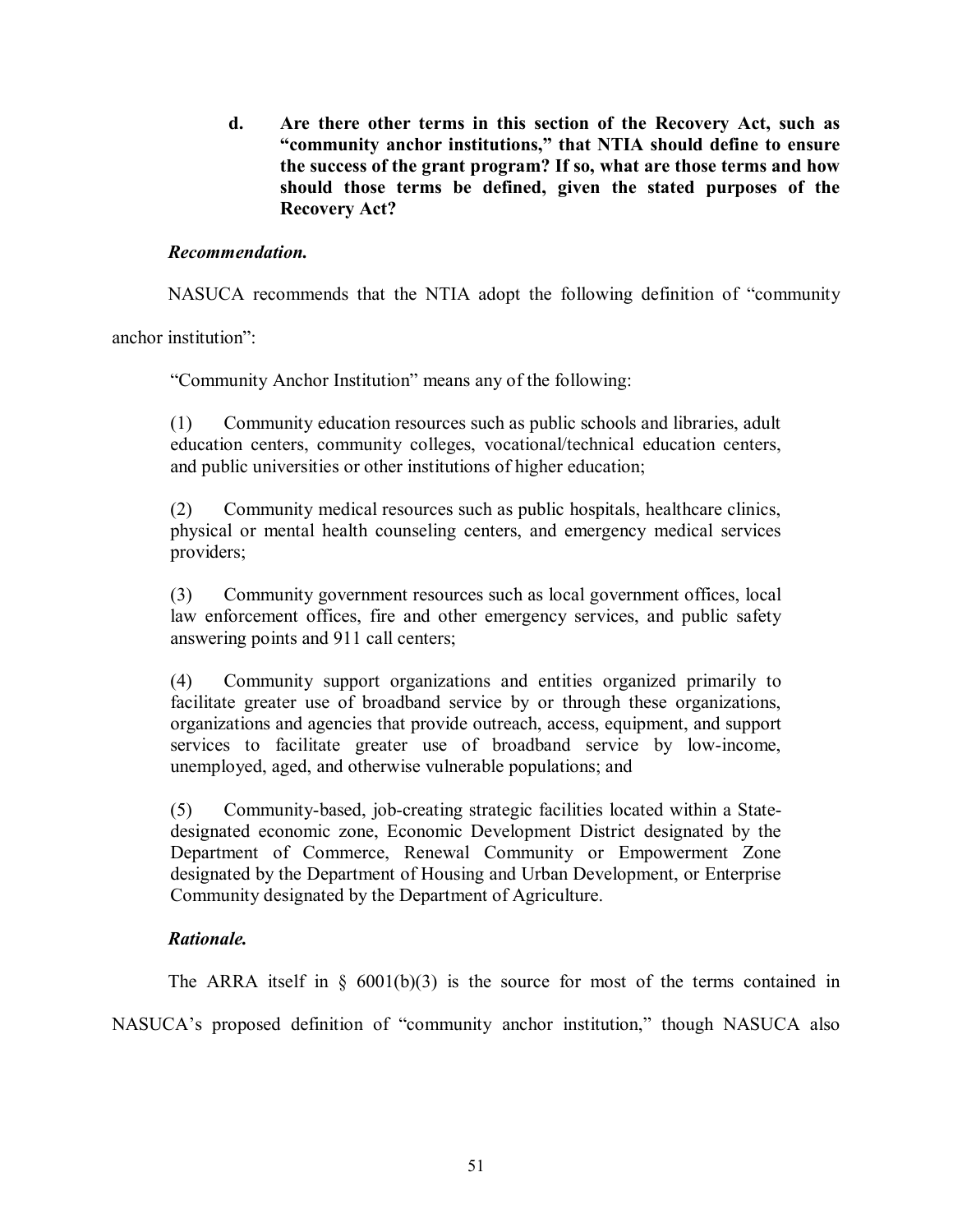referred to XO/Nextlink's proposed rules for additional guidance.<sup>56</sup> NASUCA merely expanded upon the terms used in the ARRA and categorized the sorts of entities that Congress appeared to have in mind when it used the term "community anchor institution" in  $\S 6001(g)(3)$ .

## **e. What role, if any, should retail price play in these definitions?**

#### *Recommendation.*

NASUCA does not believe retail price should play any role in defining the terms addressed in this particular section, with the sole exception of playing an indirect role in defining "underserved" areas.

#### *Rationale.*

#### **Question 15. Other Issues.**

With regard to other issues that the NTIA may wish to consider in promulgating rules governing the BTOP grant process, NASUCA refers the NTIA to its March 18, 2009 letter discussing broader issues related to deficiencies with broadband deployment in the U.S. historically. The rules adopted by the NTIA should take the concerns noted by NASUCA into account in order to avoid repeating some of the policy-making errors that have caused America's fall from broadband preeminence.

In addition, NASUCA set forth detailed recommendations for use of a single broadband funding application form for use by both the NTIA and the RUS. NASUCA suggests that the Agencies adopt that application form for use by funding applicants and make it available online, in read/write format, for use and submission electronically to the Agencies.

Finally, the NTIA should consider reinstituting regular reporting on the progress of broadband in the United States. From the mid-1990s through 2002, the NTIA produced a series

 $\overline{a}$ 

<sup>56</sup> XO/Nextlink Proposal, p. 3 (March 9, 2009).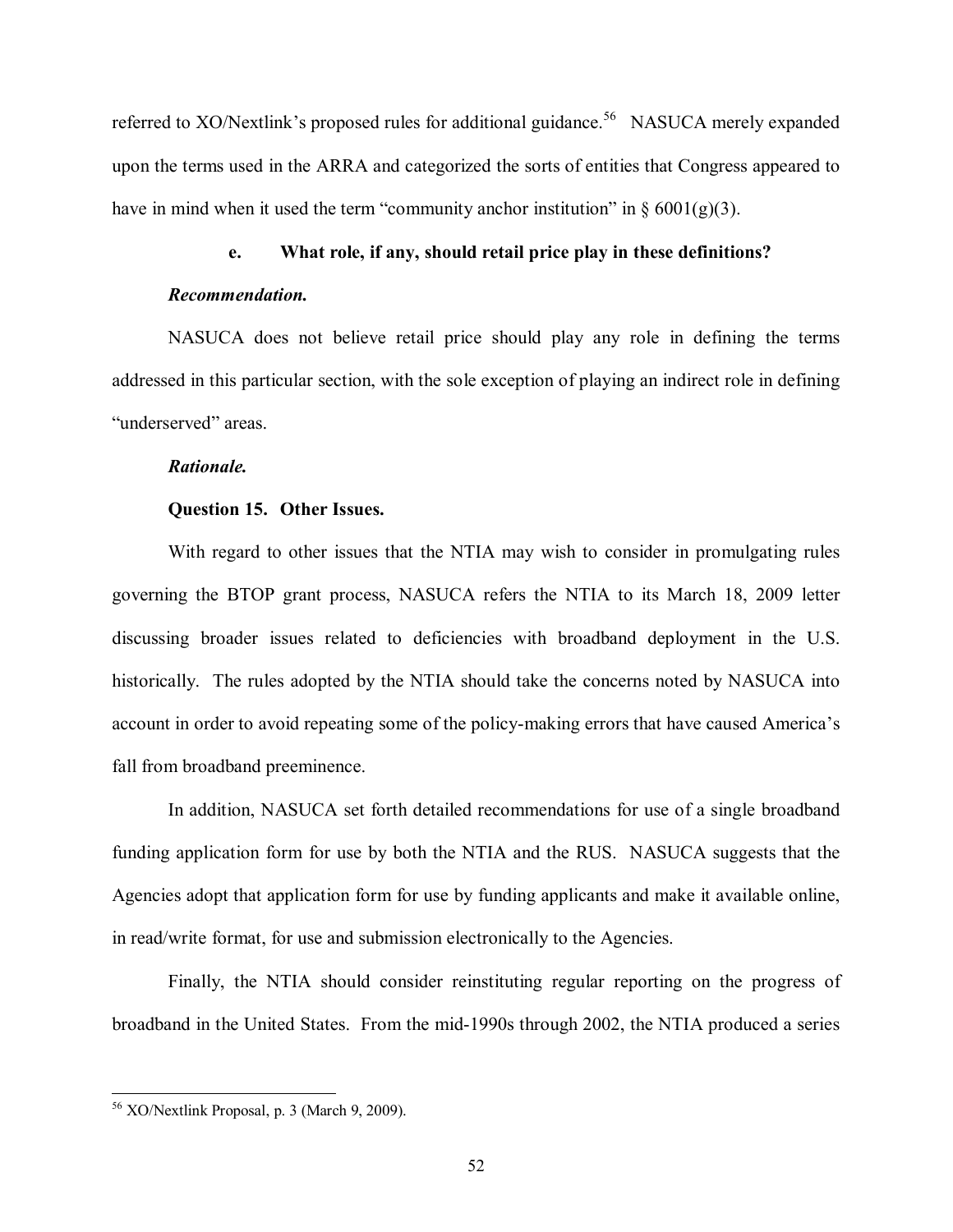of reports, entitled *Falling Through the Net*, 57 which highlighted the digital divide. Subsequently, the report was renamed *A Nation Online* and the way in which the NTIA reported statistics regarding broadband coverage changed. The *A Nation Online* reports did not provide as much detail as the *Falling Through the Net* series regarding which segments of the population were actually using broadband. Several studies such as those by Manuel Pastor looked more carefully at the gaps between broadband availability and broadband subscription (or "take") rate"). $58$ 

After 2004, the NTIA stopped preparing the *A Nation Online* reports altogether and the federal reporting regarding broadband deployment and availability was carried out primarily in the FCC's advanced services reports. As has been widely recognized, the FCC reports were woefully deficient. In addition to greatly overstating the availability of broadband facilities, the FCC's reports did not consider adoption rates and relied exclusively on carrier-reported deployment. The FCC's reports have been somewhat improved  $-$  primarily by Congress' intervention through the BDIA and criticism leveled at the FCC by the  $GAO - by$  requiring reporting on a census tract level; however this is still insufficient to provide a true picture of broadband deployment and use among underserved populations. Data collected on a census tract basis simply does not provide the level of detail necessary to ensure accurate reporting of underserved communities.

l

<sup>&</sup>lt;sup>57</sup>See "Falling Through the Net: A Survey of the 'Have-Nots' in Rural and Urban America," NTIA (Washington, DC, 1995); "Falling Through the Net II: New Data on the Digital Divide," NTIA (Washington, DC, 1998); "Falling Through the Net: Defining the Digital Divide," NTIA (Washington, DC, 1999); "Falling Through The Net: Toward Digital Inclusion, A Report On Americans' Access To Technology Tools," NTIA (Washington, DC, 2000); "A Nation Online: How Americans Are Expanding Their Use of the Internet," NTIA (Washington, DC, 2002); and "A Nation Online: Entering the Broadband Age," U.S. Dept. of Commerce, Economics and Statistics Administration and NTIA (Washington, DC, Sept. 2004).

<sup>&</sup>lt;sup>58</sup> Crossing the Divide – Immigrant Youth and Digital Disparity in California, Robert W. Fairlie, Rebecca A. London, Rachel Rosner, Manuel Pastor, Center for Justice, Tolerance and Community, University of California, Santa Cruz (Sept. 2006).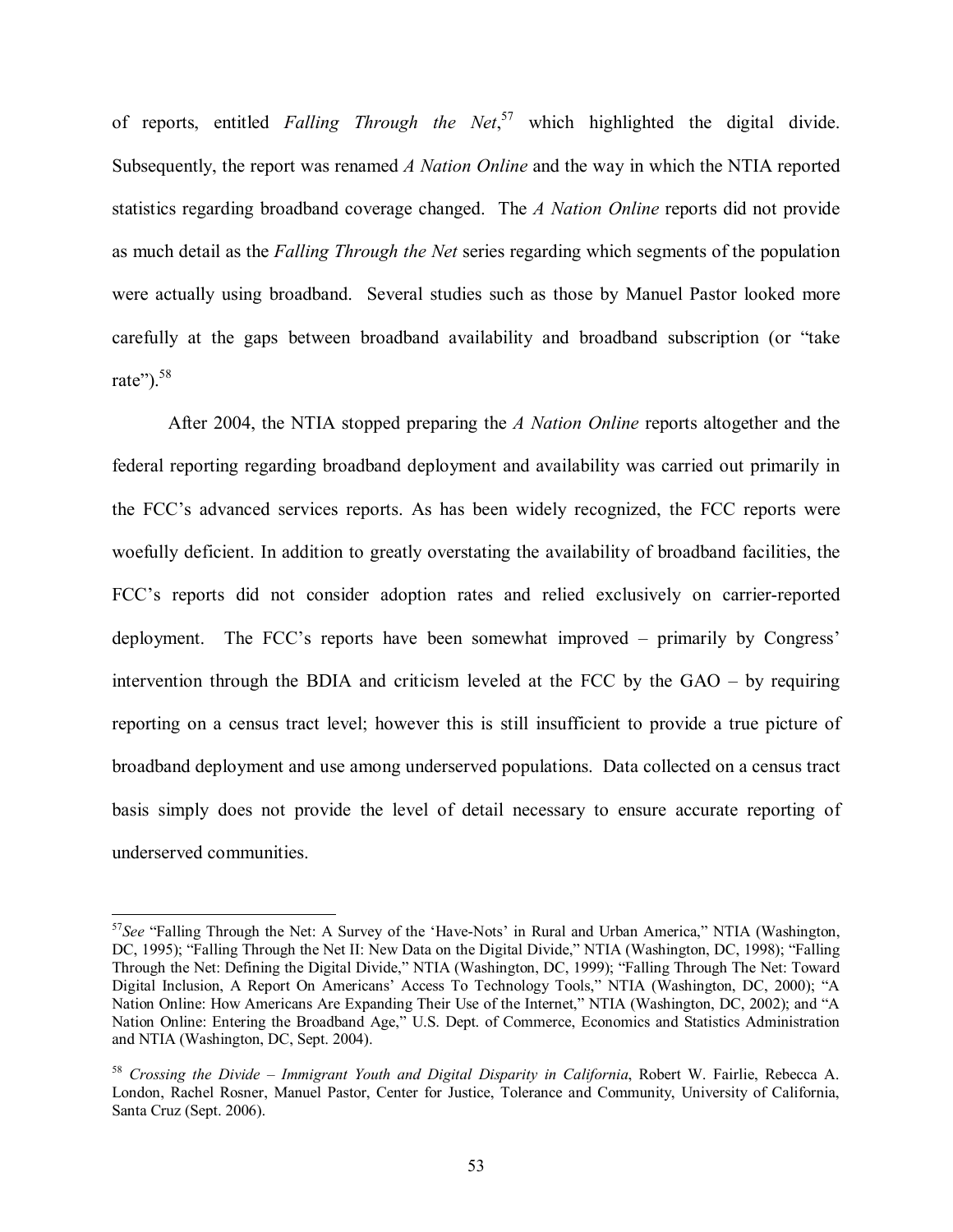Moreover, NASUCA believes that it would be shortsighted for the Agencies to focus solely on deployment in reporting and monitoring areas that are underserved for broadband. For example, the ARRA makes a major investment in improving health care through information technology. Broadband is increasingly used for transmitting electronic records and eprescriptions, doctors are encouraged to make increasing use of information technology. The success of these programs will depend on people being connected. Similar issues arise with respect to education. Studying deployment only, as been the practice of the FCC, is insufficient. "Take" rates should also be a major consideration.

With the foregoing in mind, NASUCA offers the following recommendations with regard to assessing reporting regarding provision of broadband to underserved communities:

The NTIA studies on broadband adoption and use (identifying the underserved) should be reinstituted.

The FCC reports should be refined to collect data at the census block level.

The NTIA should formally and carefully examine the differences between the reports on broadband deployment vs. broadband adoption.

The NTIA should reassess national average subscription rates in areas that currently have broadband service.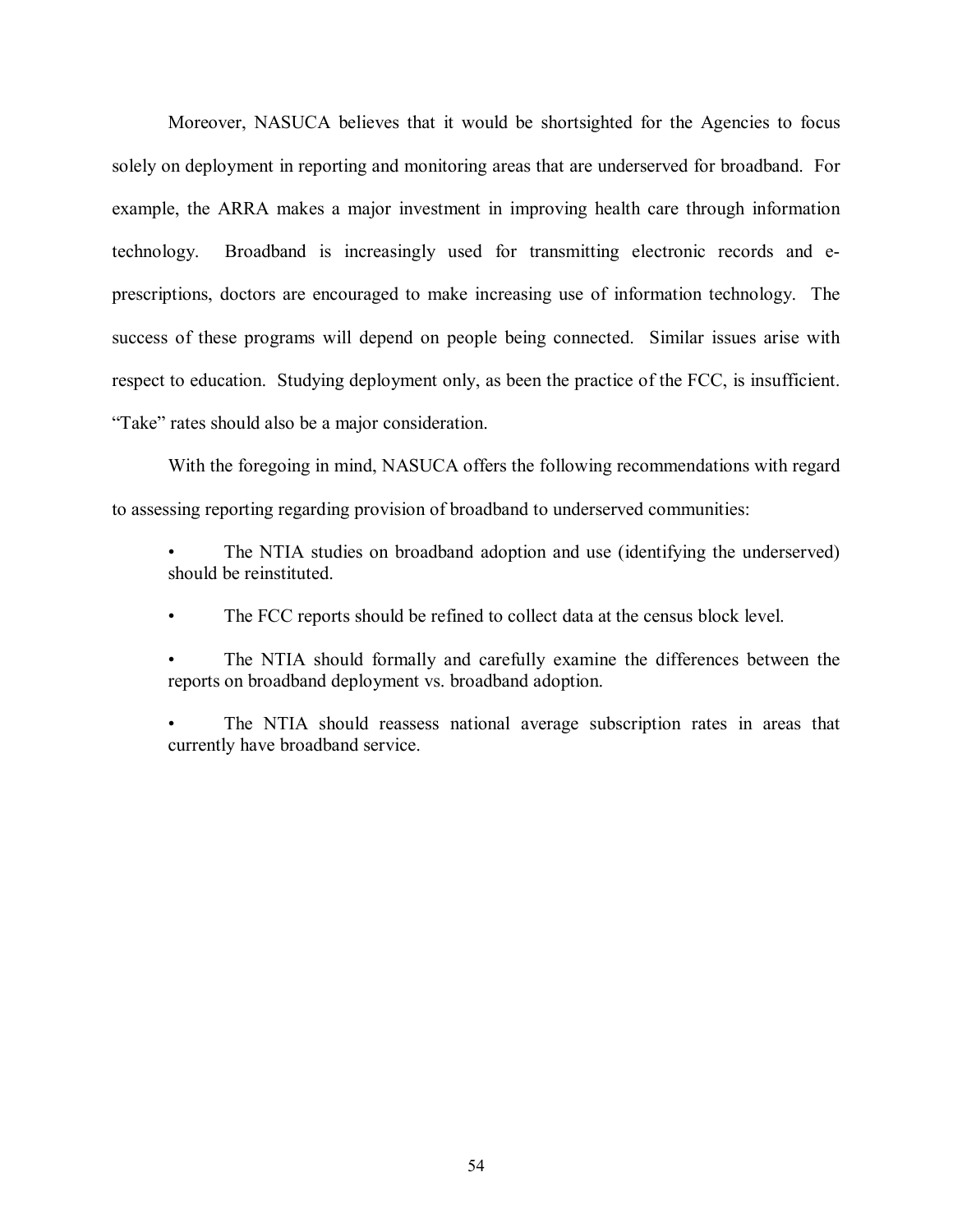### **II. RUS REQUEST FOR INFORMATION.**

## **Question 1. Most Effective Ways to Offer Broadband Funds to Provide Broadband Access.**

### *Recommendation.*

NASUCA recommends that the RUS consider utilizing loans and loan guarantees where an applicant requests this form of funding, or where the agency determines that such funding is feasible and will better leverage scarce funds appropriated to it. In addition, the RUS should review its other funding programs to determine whether those programs can be expanded in order to provide additional funds that could be utilized to fund projects under the ARRA.

## **Question 2. Ways RUS and NTIA Can Align Their Broadband Activities Under the ARRA.**

## *Recommendation.*

As set forth in NASUCA's March 18, 2009 letter to the Agencies, we suggest that the

RUS and the NTIA can, among other things, take the following measures to align their broadband activities under the portions of the ARRA that they each administer:

To the maximum extent allowed by law, NASUCA recommends that the Agencies establish an interagency task force that would include representatives of the FCC, groups representing key stakeholders, such as State governments or, preferably, representatives of the States (*e.g*., NASUCA, NARUC) and possibly public interest organizations with experience in broadband efforts.<sup>59</sup>

Alternatively, establish an advisory committee in accordance with the provisions of the Federal Advisory Committee Act, to assist the Agencies in implementing the provisions of the ARRA. This committee's membership should be the same as that recommended for the interagency task force discussed above.<sup>60</sup>

Develop a single application form/template by which entities may apply for federal assistance for broadband-related projects under either the rural broadband program(s) administered by the RUS or the BTOP administered by the NTIA. NASUCA

l <sup>59</sup> *See* NASUCA Letter to Agencies, p. 10 (March 18, 2009).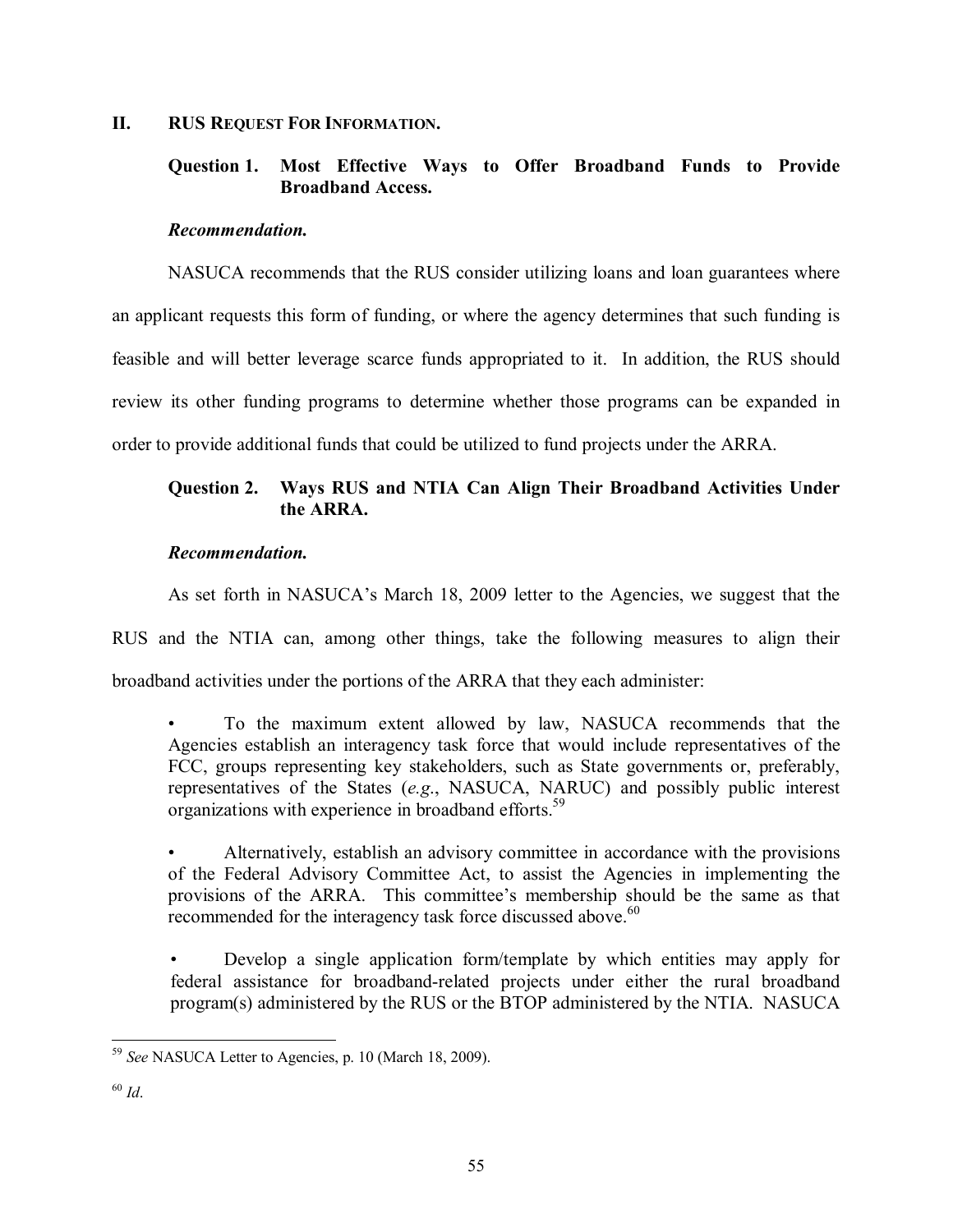believes that development of such an application form will not only be of assistance to applicants for federal funding but will also assist the agencies in coordinating their efforts to distribute federal funding under the programs expeditiously and to ensure that funds are spent and accounted for appropriately. $61$ 

Adopting the same or similar processes and scoring criteria for States to review, evaluate, score, etc. applications for funding under the BTOP administered by the NTIA for the RUS-administered programs funded under the ARRA, or for applicants to seek review of those State decisions.<sup>62</sup>

Adopt the same definitions of key terms used in the ARRA, such as "unserved" and "underserved" areas, "broadband" and "community anchor institutions."<sup>63</sup>

Prepare jointly with the NTIA annual reports regarding broadband deployment and subscription in the United States.<sup>64</sup>

## **Question 3. How to Evaluate Whether a Particular Level of Access is Needed for Economic Development.**

## *Recommendation.*

 NASUCA recommends that the RUS utilize the scoring criteria and considerations recommended for use by the NTIA in order to determine whether a particular level of access is needed for economic development. In addition, however, given the RUS' particular emphasis on rural areas, the agency should consider the sorts of exceptional circumstances outlined by NASUCA in its comments to the NTIA that would support a request for funding of projects that cannot provide "broadband" service (speeds of 768 Kbps) in determining whether a lower level of access would support economic development.

l <sup>61</sup> *Id*. at 35-38.

<sup>62</sup> *See* pp. 17-31, *supra*.

<sup>63</sup> *Id*. at 43-48.

<sup>64</sup> *Id*. at 52-54.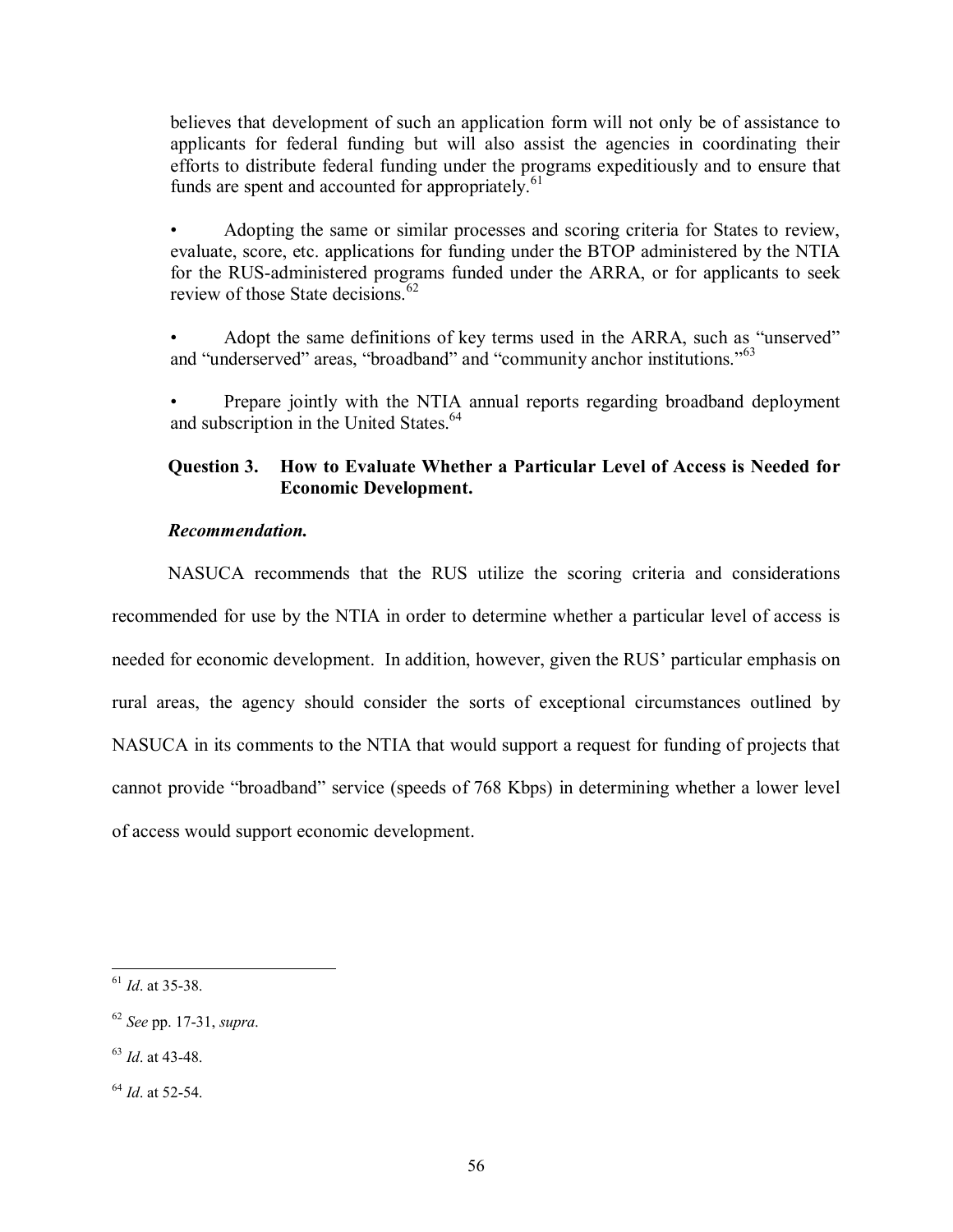### **Question 4. Value to be Assigned to Statutory Priorities for Selecting Applications.**

#### *Recommendation.*

NASUCA recommends that the RUS use the same scoring criteria as those proposed for use by the NTIA in implementing the BTOP grant process. For the most part, these criteria are consistent with those established by Congress for the RUS to utilize. One point, however, needs to be addressed, namely the ARRA's requirement that "priority shall be given for project applications from borrowers or former borrowers under title II of the Rural Electrification Act of 1936 and for project applications that include such borrowers or former borrowers.<sup> $56$ </sup> While the RUS obviously cannot disregard Congress' directives, NASUCA recommends that the weight to be given to current or prior borrowers who apply for funding under the ARRA should be kept to a minimum in order to encourage broadband providers who otherwise have never qualified for RUS funding to apply for funding under the ARRA. This will promote Congress' other goals, such as stimulating broadband investment and jobs creation.

#### **III. CONCLUSION.**

NASUCA urges the Agencies to adopt rules in accordance with NASUCA's arguments and recommendations.

Respectfully submitted,

 /s/ Patrick W. Pearlman Deputy Consumer Advocate The Public Service Commission of West Virginia Consumer Advocate Division 723 Kanawha Boulevard, East Charleston, WV 25301 304.558.0526

 $\overline{a}$ 

 $<sup>65</sup>$  H.R. 1, Sec. 2, Div. A, Title I.</sup>